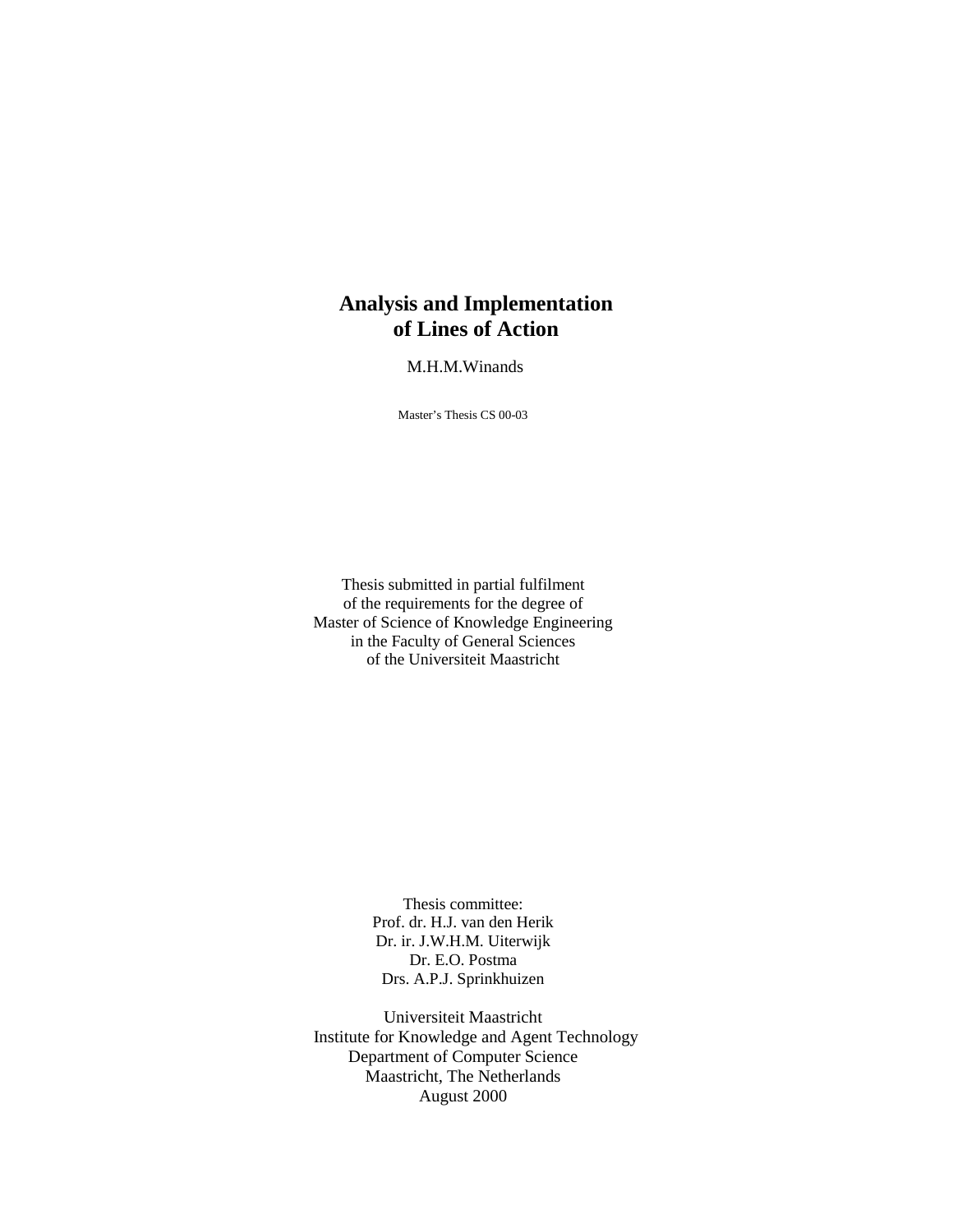| $\mathbf{1}$            |  |  |  |  |  |
|-------------------------|--|--|--|--|--|
|                         |  |  |  |  |  |
|                         |  |  |  |  |  |
|                         |  |  |  |  |  |
|                         |  |  |  |  |  |
|                         |  |  |  |  |  |
| $\overline{2}$          |  |  |  |  |  |
|                         |  |  |  |  |  |
|                         |  |  |  |  |  |
|                         |  |  |  |  |  |
| $\mathbf{3}$            |  |  |  |  |  |
|                         |  |  |  |  |  |
|                         |  |  |  |  |  |
|                         |  |  |  |  |  |
|                         |  |  |  |  |  |
|                         |  |  |  |  |  |
|                         |  |  |  |  |  |
|                         |  |  |  |  |  |
|                         |  |  |  |  |  |
|                         |  |  |  |  |  |
|                         |  |  |  |  |  |
|                         |  |  |  |  |  |
|                         |  |  |  |  |  |
|                         |  |  |  |  |  |
|                         |  |  |  |  |  |
|                         |  |  |  |  |  |
|                         |  |  |  |  |  |
|                         |  |  |  |  |  |
|                         |  |  |  |  |  |
|                         |  |  |  |  |  |
| $\overline{\mathbf{4}}$ |  |  |  |  |  |
|                         |  |  |  |  |  |
|                         |  |  |  |  |  |
|                         |  |  |  |  |  |
|                         |  |  |  |  |  |
|                         |  |  |  |  |  |
| 5                       |  |  |  |  |  |
|                         |  |  |  |  |  |

# **Contents**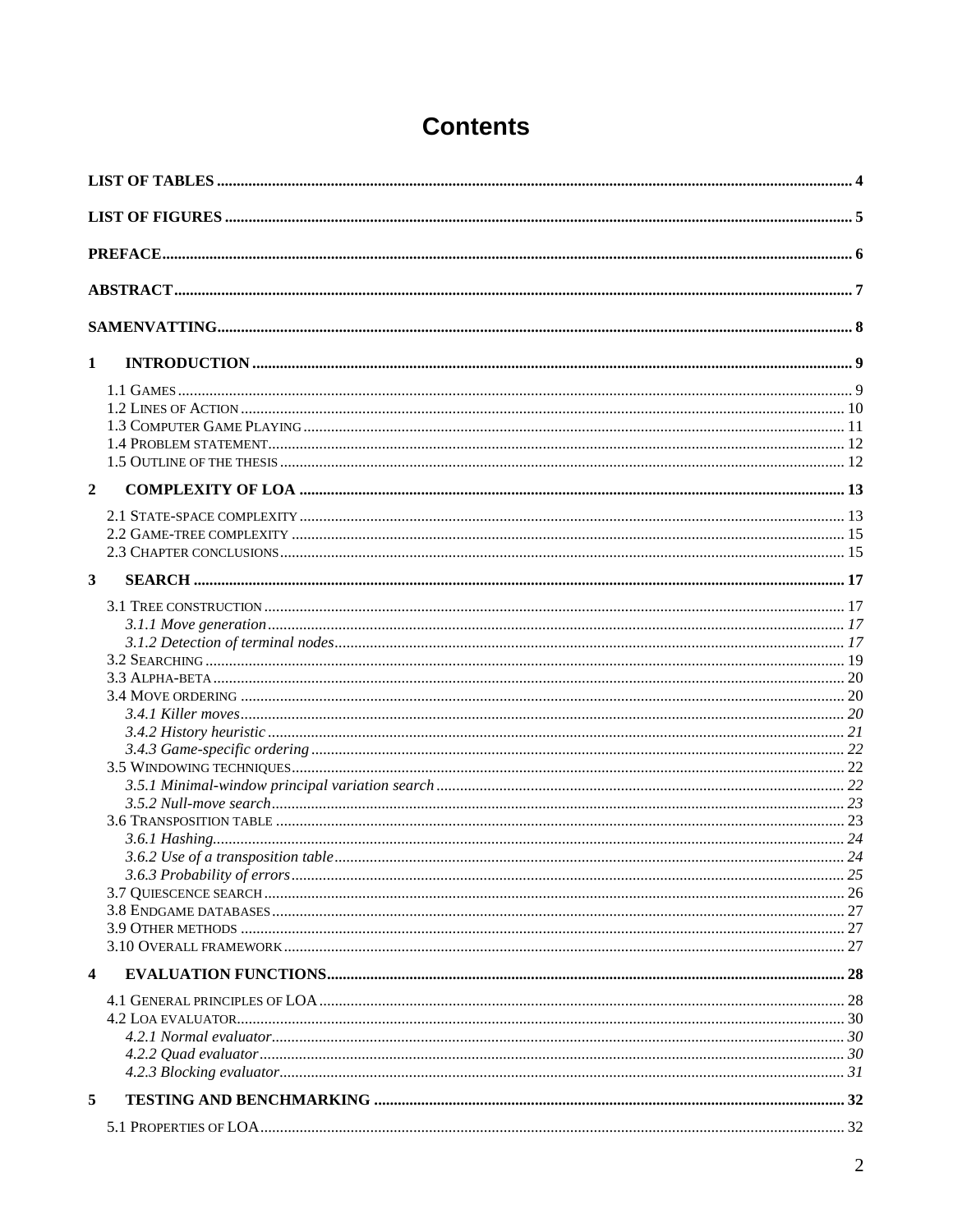| 6 |  |
|---|--|
|   |  |
|   |  |
|   |  |
|   |  |
|   |  |
|   |  |
|   |  |
|   |  |
|   |  |
|   |  |
|   |  |
|   |  |
|   |  |
|   |  |
|   |  |
|   |  |
|   |  |
|   |  |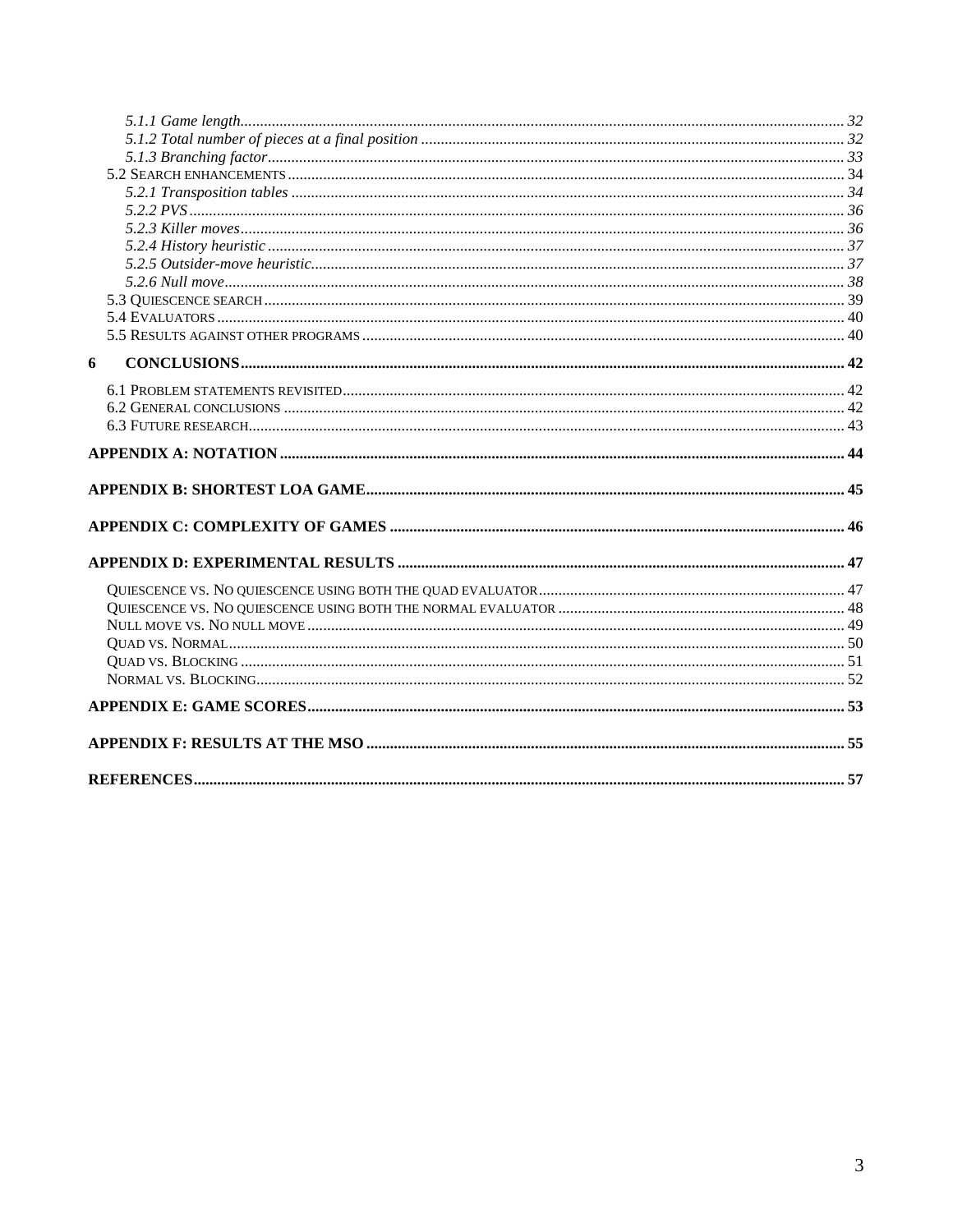# **List of Tables**

| TABLE 5.3: RESULTS OF USING TRANSPOSITION TABLES, WHICH ARE CLEARED BETWEEN THE ITERATIONS.  35 |  |
|-------------------------------------------------------------------------------------------------|--|
|                                                                                                 |  |
|                                                                                                 |  |
|                                                                                                 |  |
|                                                                                                 |  |
|                                                                                                 |  |
|                                                                                                 |  |
|                                                                                                 |  |
|                                                                                                 |  |
|                                                                                                 |  |
|                                                                                                 |  |
|                                                                                                 |  |
|                                                                                                 |  |
|                                                                                                 |  |
|                                                                                                 |  |
|                                                                                                 |  |
|                                                                                                 |  |
|                                                                                                 |  |
|                                                                                                 |  |
|                                                                                                 |  |
|                                                                                                 |  |
|                                                                                                 |  |
|                                                                                                 |  |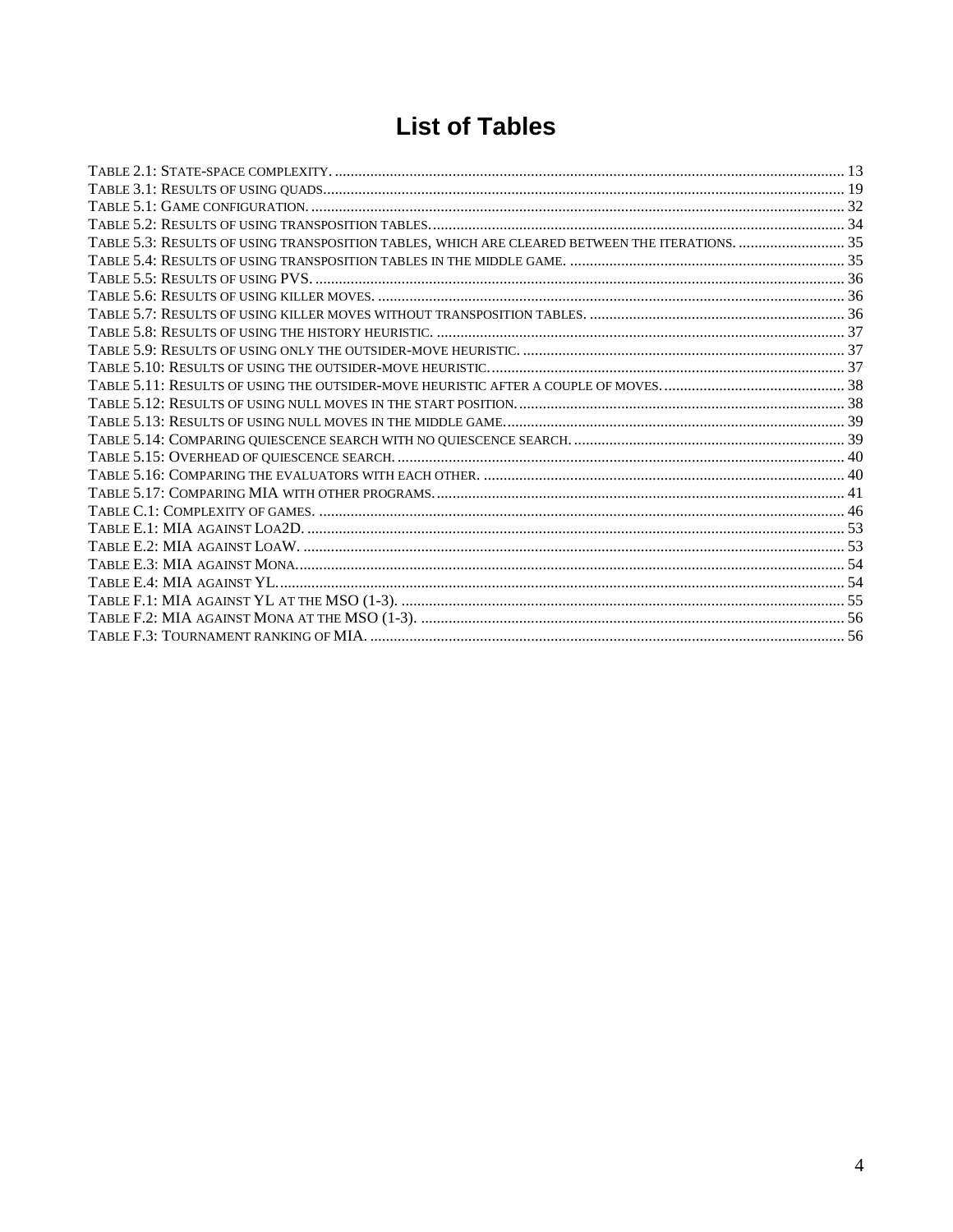# **List of Figures**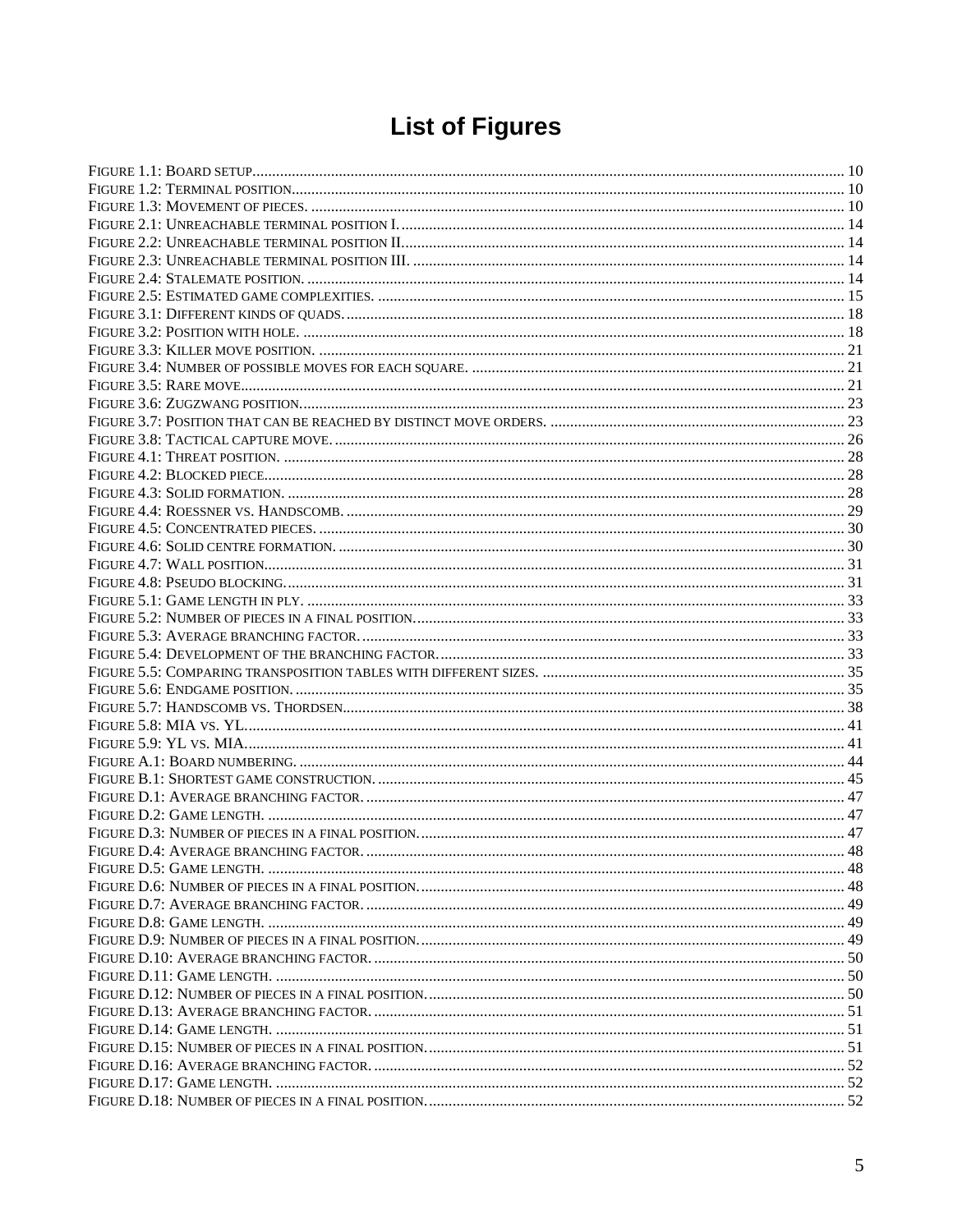### **Preface**

This report is my M.Sc. thesis. The research was performed at the computer science department of the Universiteit Maastricht, part of the research institute IKAT (Institute for Knowledge and Agent Technology). The subject of study is a two-person zero-sum game with perfect information. Specifically, we look at the game named LOA, which is too complex to be solved with present means. During my research LOA became a very exciting game to play. I wish to thank the following people for helping me to bring this thesis to a good end.

First of all, I want to thank my supervisors. The contribution of my supervisor prof. dr. Jaap van den Herik regarding his remarks on my program, especially the move generation, and his course Zoektechnieken, which gave me some new insights, was of great benefit. Also his criticising the contents of this report improved the readability of the text considerably. The most credits go to my daily advisor, dr. ir. Jos Uiterwijk, who had to endure my shifts of opinion, my program code and my report. We had many fruitful discussions, leading to very good suggestions. I think that without him the thesis would not have been what it is now.

 Further, I thank Yngvi Björnsson and Darse Billings for reading this thesis. Their remarks were very useful. Their comments about the strong and weak points of the program MIA at the MSO will trigger me to improve the program considerably.

I am also grateful for the help of some LOA programmers / experts. Especially I want to thank Dave Dyer for sharing his LOA knowledge, particularly concerning the idea of quad counts. I want to thank Kerry Handscomb for giving me his articles regarding LOA. Also I thank Fred Kok for supplying some articles about LOA and testing the program.

 Finally, I would like to thank the people who helped me out with the programming. I thank dr. David Sturgill for supplying an interface for board games. Also I want to thank my college buddy Patrick Hensgens for sharing his knowledge about the Java language.

> Mark Winands Valkenburg, August 2000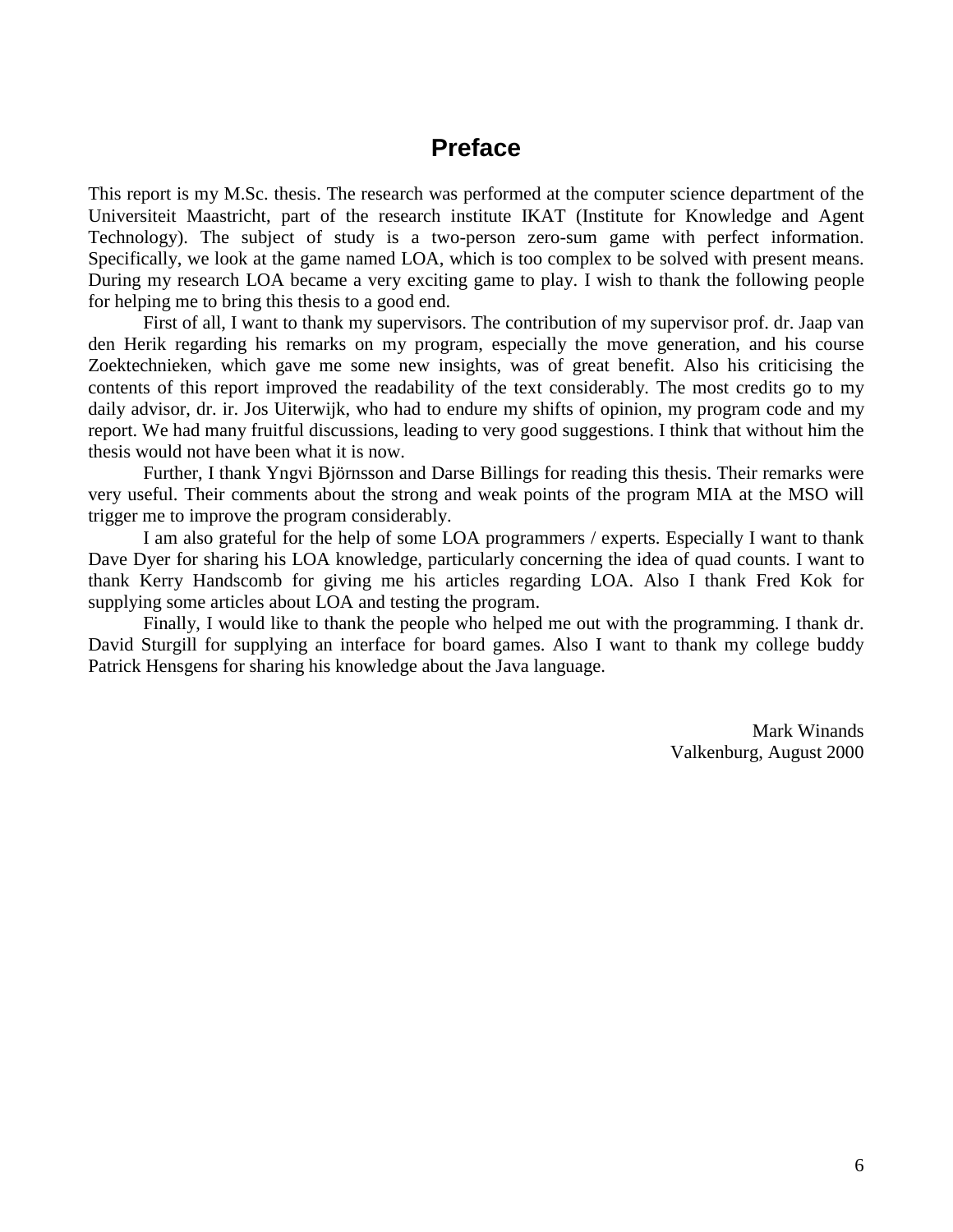### **Abstract**

The focus of the thesis is game playing. The problem domain is the game Lines of Action (LOA). The complexity of the game, some applicable search methods and evaluation functions are examined.

 LOA is a two-person zero-sum game with perfect information. It is a connection game, albeit non-typical in comparison with Hex. It has also two interesting properties: *sudden death* and *convergence*. The following problem statement is considered:

#### *What is the complexity of the game of Lines of Action?*

The following complexities of the game LOA are computed: the state-space and game-tree complexity. The state-space complexity of LOA is  $O(10^{24})$  and the game-tree complexity is  $O(10^{56})$ . This leads to the formulation of the second problem statement:

#### *Is it possible to crack LOA?*

The state of the art of computer techniques is that LOA is uncrackable. Because so far no structure is discovered in LOA that would result in the formulation of knowledge rules and solving the game, a program is developed that plays the game reasonably well.

Therefore, an alpha-beta depth-first search with iterative deepening is performed. Two aspects of constructing a search tree in LOA consume much time: move generation and detecting terminal nodes. Therefore moves are generated for a part incrementally. A heuristic is used showing that a great share of the possible positions in LOA are not terminal. This heuristic is based on quad counts and Euler numbers. Several move-ordering techniques are used. The move stored in the transposition table is always tried first. The history heuristic works very well in LOA. The explored game-specific ordering techniques are less successful. Killer moves do not work in combination with transposition tables. Transposition tables give a huge speed-up in LOA, but not as high as in chess. Windowing techniques are also used. PVS and null move both work fine. A curiosity of LOA is that its final positions still have a great deal of pieces remaining on the board. Endgame databases are not very useful in LOA. Although LOA is a connection game, capturing pieces is important. Therefore a quiescence search is performed, which looks only at capture moves, which destroy or create connections. Restricting the moves investigated to these types of capture moves, a very effective quiescence search has been implemented. The use of conventional search techniques works also well in the game of LOA.

Concentration, centralisation, solid formations, connections and (partial) blocking are important components in evaluation functions concerning LOA. There are three evaluation functions constructed, denoted *normal*, *quad* and *blocking*. They all consider the concentration and the centralisation of pieces on the board. The quad evaluator uses the quad count to determine the solidness and connectioness of the formations. The blocking evaluator looks at the mobility of pieces towards the neighbourhood of the centre of mass. The quad evaluator is the best of the three.

The program developed is called MIA (Maastricht In Action). It is competitive with world class LOA programs as YL and Mona. Quad count and quiescence search are responsible for MIA's strength.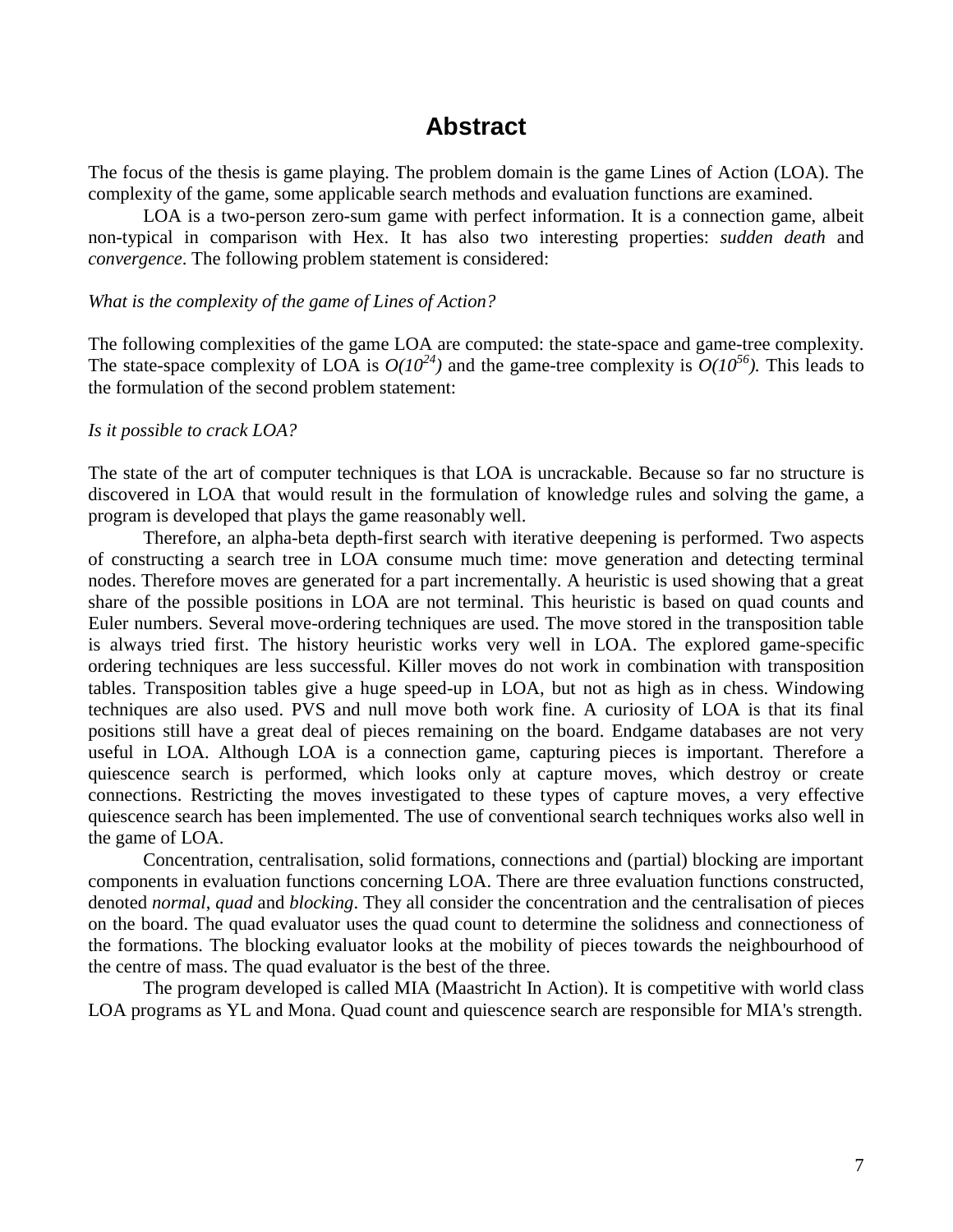### **Samenvatting**

De focus van de thesis is zoektechnieken, toegespitst op spelen. Het probleem domein is het spel Lines of Action (LOA). De complexiteit van het spel, enige toepasbare zoekmethoden en evaluatiefuncties worden onderzocht.

 LOA is een tweepersoons nulsom spel met perfecte informatie. Het is een verbindingsspel, maar niet standaard in vergelijking met Hex. Het heeft twee interessante eigenschappen: *sudden death* en *convergentie*. De volgende probleem stelling wordt beschouwd:

#### *Wat is de complexiteit van het spel Lines of Action?*

De volgende complexiteiten van het spel LOA worden berekend: de ruimte en de spelboom complexiteit. De ruimte complexiteit van LOA is *O(1024)* en de spelboom complexiteit is *O(10<sup>56</sup>*). Dit resulteert in de formulering van de tweede probleemstelling:

#### *Is het mogelijk om LOA te kraken?*

De huidige staat van computertechnieken is dat LOA onkraakbaar is. Omdat tot nu toe geen structuur in LOA is ontdekt, die zou resulteren in de formulering van kennisregels en het oplossen van het spel, wordt een programma ontwikkeld dat het spel redelijk speelt.

Hiervoor wordt een alpha-beta depth-first zoekalgoritme met iterative deepening uitgevoerd. Twee aspecten bij de constructie van een zoekboom in LOA kosten veel tijd: zettengeneratie en detectie van eindknopen. Daarom worden zetten deels incrementeel gegenereerd. Een heuristiek wordt gebruikt die in staat is een groot deel van de niet-terminale posities in LOA te herkennen. Deze heuristiek is gebaseerd op quad telling en Eulergetallen. Verscheidene ordeningstechnieken worden gebruikt. De opgeslagen zet in de transpositietabel wordt altijd als eerste onderzocht. De historie heuristiek werkt goed in LOA. De onderzochte spelspecifieke ordeningstechnieken zijn minder succesvol. Killer-zetten werken niet in combinatie met transpositietabellen. Transpositietabellen zorgen voor een grote versnelling in LOA, maar niet zo hoog als in schaken. Raamtechnieken worden ook gebruikt. PVS en nul-zet werken beide goed. Een curiositeit van LOA is dat zijn terminale posities nog steeds veel stukken bevatten. Eindspelbibliotheken zijn niet erg nuttig in LOA. Hoewel LOA een verbindingsspel is, zijn slagzetten belangrijk. Daarom wordt een quiescence search uitgevoerd, die alleen kijkt naar slagzetten, die verbindingen vernietigen of creëren. Door de onderzochte zetten te beperken met deze types van slagzetten is er een erg effectieve quiescence search geïmplementeerd. Het gebruik van conventionele zoektechnieken werkt ook goed in LOA.

Concentratie, centralisatie, solide formaties, verbindingen en (partiële) blokkades zijn belangrijke componenten voor evaluatiefuncties betreffende LOA. Er zijn drie evaluatiefuncties gemaakt, te weten *normal*, *quad* en *blocking*. Ze houden allemaal rekening met de concentratie en de centralisatie van de stukken op het bord. De quad evaluator gebruikt de quad telling om de soliditeit en verbondenheid van de formaties te determineren. De blocking evaluator kijkt naar de mobiliteit van de stukken richting de omgeving van het zwaartepunt. De quad evaluator is de beste van de drie.

Het ontwikkelde programma is genaamd MIA (Maastricht In Action). Het is concurrerend met sterke programma's als YL en Mona. De quad evaluator en quiescence search zijn verantwoordelijk voor MIA's kracht.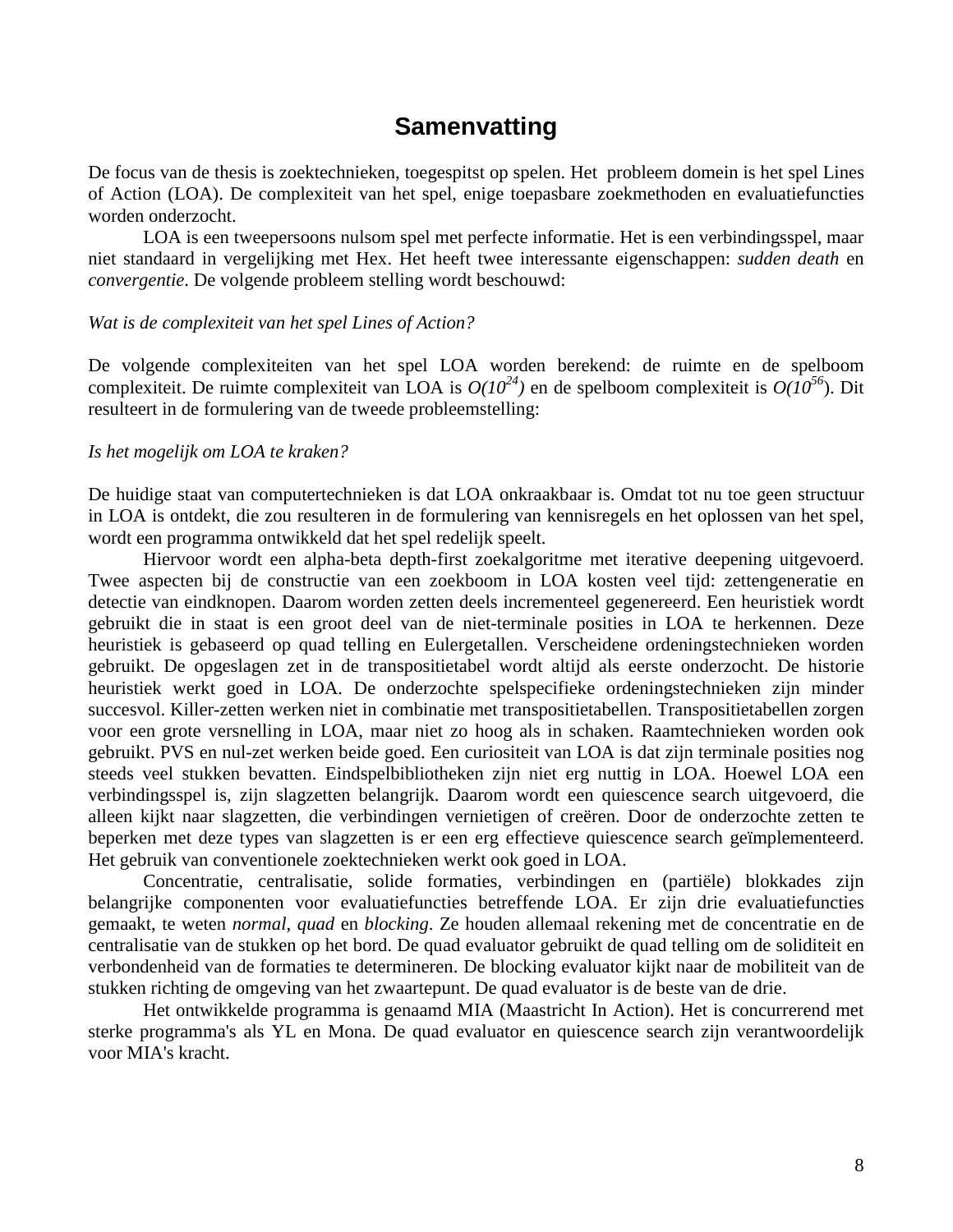### **1 Introduction**

*The Good, the Bad and the Lines* 

### **1.1 Games**

As long as civilisation exists, mankind has played board games. Games challenge the human intellect. Board games such as chess and draughts are interesting because they offer pure abstract competition, without the details of two armies going to war.

 As long as games exist, mankind has invented different kinds of them. This is the reason, why we can categorise them. For example, we can distinguish games by the kind of information they provide or by the number of players. But we can also look at the theme of the game. Most of the older abstract board games are primarily war or territory based. Sixty years ago the first true connection game called Hex made its debut (Anshelevich, 2000). The objective of connection games is to group the pieces such that they form a kind of connection. What constitutes a connection really is defined in a game-dependent way. Connection subsequently became one of the great themes of twentieth-century abstract gaming; many prominent game inventors have made their contribution to this theme. Besides Hex, examples of connection games are Twixt (Thompson, 2000) and LOA.

As long as computers exist, mankind has tried to let them play non-trivial games. The challenge of a computer playing an intelligent game is a classic problem within the field of Artificial Intelligence (AI). Shannon (1950) and Turing (1953) were the first ones to describe a chess-playing program, ultimately leading to DEEP BLUE, that defeated the human World Champion (Schaeffer and Plaat, 1997). Samuel (1959) was the first who constructed a program, which played a reasonable game of checkers. Schaeffer's CHINOOK fulfilled Samuel's dream in 1995 by becoming World Champion (Schaeffer, 1997). There are many games where computers are superior. But humans are still in control in several games, like Backgammon and Go. There are five reasons why researchers are so interested in intelligent games:

- 1. Games provide an exact closed domain with well-defined rules, in contrast with real-world problems, which are often rather vague (Van den Herik, 1983).
- 2. Intelligent games are not easy. Learning the rules is mostly easy, but playing the games is hard (Minsky, 1968).
- 3. The domain of games is well suited for testing new ideas in problem solving. Some ideas have been used in mathematics, computer science and economics. Well-known examples are the travellingsalesman problem and chromosome matching (Nilsson, 1971).
- 4. By creating a machine, which plays an intelligent game, it may be possible to gain more insight into the way people reason. De Groot (1946), Newell and Simon (1972) are famous representatives of this.
- 5. It is fun to build programs, which can play intelligent games.

Game playing is to AI as Grand Prix motor racing is to car racing: although the specialised task and extreme competitive pressure lead one to design systems that do not look much like your gardenvariety, general purpose intelligent system, many leading edge concepts and engineering ideas come from it. But, just as you would not expect a Grand Prix racing car to perform well on a dirty road, you should not expect advances in game playing to be translatable immediately into advances in less abstract and more society important domains (Russell and Norvig, 1995).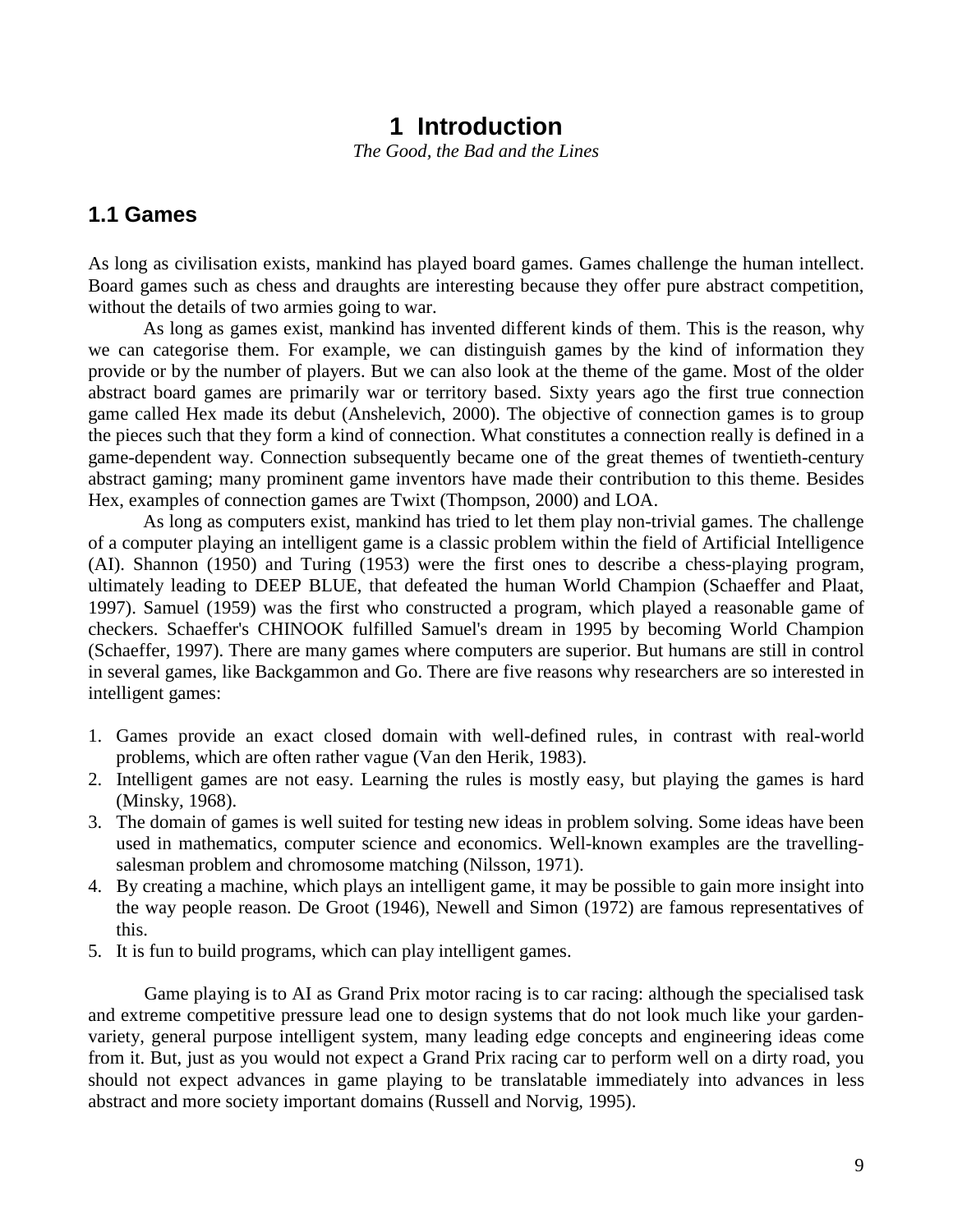### **1.2 Lines of Action**

Lines of Action (LOA) is a board game which is played on a checkers board. It is a two-person zerosum game with perfect information. LOA is a connection game, albeit non-typical in comparison with Hex. Claude Soucie invented it around 1960. Sid Sackson (1969) described it in his first edition of *A Gamut of Games.* We use the rules described in the *second edition* of A Gamut of Games:

- 1. One player controls the twelve black pieces and the other the twelve white pieces. The black pieces are placed in two rows along the top and bottom of the board, while the white stones are placed in two files at the left and right of the board. The set-up of the game is shown in figure 1.1.
- 2. Black moves first.
- 3. Each turn, the player to move *has to* move one of his pieces, in a straight line, exactly as many squares as there are pieces of either colour *anywhere* along the line of movement. (These are the *Lines of Action*).
- 4. You may jump over your own pieces.
- 5. You may not jump over your opponent's pieces, but you can capture them by landing on them.
- 6. The object of the game is to turn your pieces into one connected unit. The first player to do so is the winner. The connections within the group may be either orthogonal or diagonal. For example, in figure 1.2 black has won because his pieces form one connected unit.
- 7. If one player is reduced by captures to a single piece, that is a win for this player.
- 8. If a move simultaneously creates a single connected unit for both the player moving and the opponent, the player moving wins.<sup>1</sup>

These are the official rules. Some situations were not covered by the original rules. For these situations, the rules of the Mind Sports Olympiad (MSO) are used:

- 9. If a player cannot move, this player loses.<sup>2</sup>
- 10. If a position with the same player to move occurs for the second time, the game is drawn.





 $\overline{a}$ 





**Figure 1.1: Board setup. Figure 1.2: Terminal position. Figure 1.3: Movement of pieces.**

The notation concerning the board and the moves, which we use in this thesis is the standard chess notation (see also appendix A). The possible moves of the black piece at **d3** in figure 1.3 are indicated by the arrows. It cannot move to **f1** because its path is blocked by an opposing piece. The move to **h7** is not allowed because a black piece is already there.

 $<sup>1</sup>$  In the first edition of A Gamut of Games, this situation was described as a draw.</sup>

 $2^2$  The use of this rule is disputable, because some LOA players think that the player has to pass.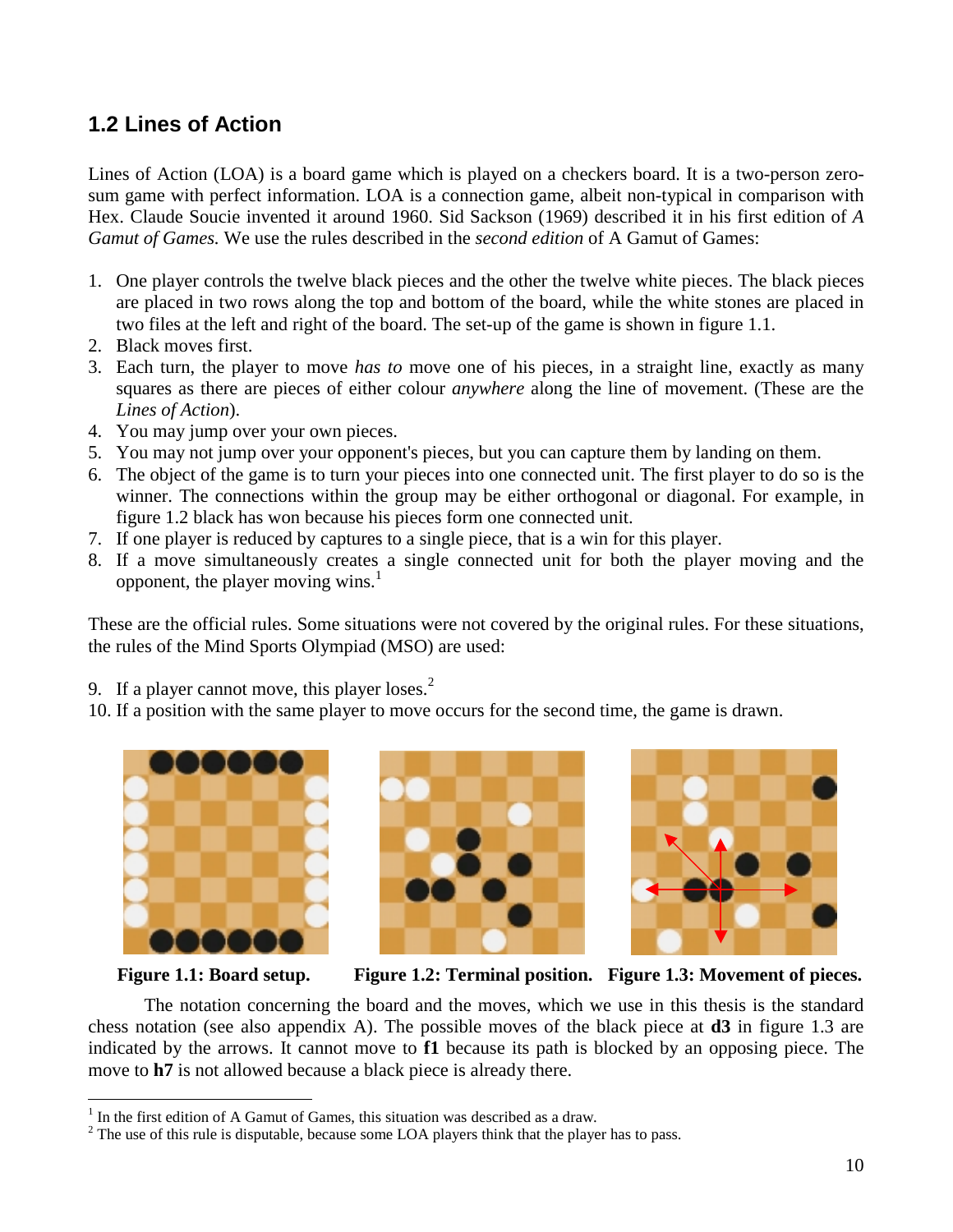Looking at the rules of the game we can see that LOA has the sudden-death property. A suddendeath game may end abruptly by the creation of one of a prespecified set of patterns. Grouping stones in one connected unit is the pattern to be formed in LOA. Another property of LOA is that it is a converging game (Allis, 1994). The initial position in LOA consists of 24 pieces, while during the game the number of pieces usually decreases. After the first few capture moves, the number of legal LOA positions decreases as the number of pieces decreases.

After the "release" in 1969, LOA already got some attention of AI researchers. The first program, playing LOA, was written at Stanford in a language called SAIL. It ran on the PDP-10 at the Stanford AI lab, circa 1975. Unfortunately the author of this program is unknown. Dave Dyer wrote also a LOA program, which was better than the Stanford program. In the eighties some Macintosh programs were developed. It was until the nineties that the first PC programs occurred. Nowadays several LOA programs exist like Mona, YL, Loa2D, LoaW etc. (Dyer, 2000).

 LOA is *not* a game invented for some bored researchers, it is really played by people. First played at US universities, it is now played world wide thanks to the Internet. Several e-mail tournaments exist. The first world championship was held at the MSO in 1997, which was won by the Dutchman Fred Kok, the only grandmaster in the game of LOA. For more information about LOA see (Dyer, 2000).

### **1.3 Computer Game Playing**

Computers can play games usually with an emphasis on one of the following two methods: knowledgebased methods or search-based methods. Abstract games are solvable in those two distinct ways.

 If a truly knowledge-based approach is chosen, the game is solved using knowledge, not using any search. This is possible if all information of the initial state and the subsequent states necessary for solving the game is available. Mostly rules are defined for certain situations and stored in a rule base, but other representations of knowledge are also possible. There has to be sufficient space to store the knowledge, and of course discovering and representing the knowledge for solving the game should be feasible. A well-known example of a game solved only with knowledge is Nim (Bouton, 1901).

 If a truly search-based method is used, the game is solved by search and not by knowledge. This is possible if there is sufficient time available to do a sufficiently large search of the state space. A well-known example of a game solved completely by search alone is Tic-Tac-Toe. Search-based methods always explore the game tree to solve the game. A game tree is a representation of the state space of the game. A node in the tree represents a position in the game; an edge represents a move. The root of the tree is a representation of the initial position. A terminal node is a position where the rules of the game determine whether the outcome is a win, draw or loss. A node is expanded by generating all successors of the position represented by the node. A node with at least one successor is defined as an interior node. Thus, a game tree is generated by expanding all the interior nodes. This process is repeated until all unexpanded nodes are terminal nodes. The game-theoretic value is the value of the initial position given that both players play optimally. This is done by using the minimax algorithm (Von Neumann and Morgenstern, 1944). Sometimes the game tree is therefore called a minimax tree, and the search conducted a minimax search. A minimal game tree is defined as a minimal part of the tree necessary to determine the game-theoretic value.

 When the game is too large to be generated completely, a search tree is generated instead. This tree is only a part of the game tree. The root represents the position under consideration, and the other nodes are generated till a given depth. The nodes, which do not have children, are defined as leaves. Leaves include terminal nodes and nodes which are not yet expanded. In the leaf nodes an evaluation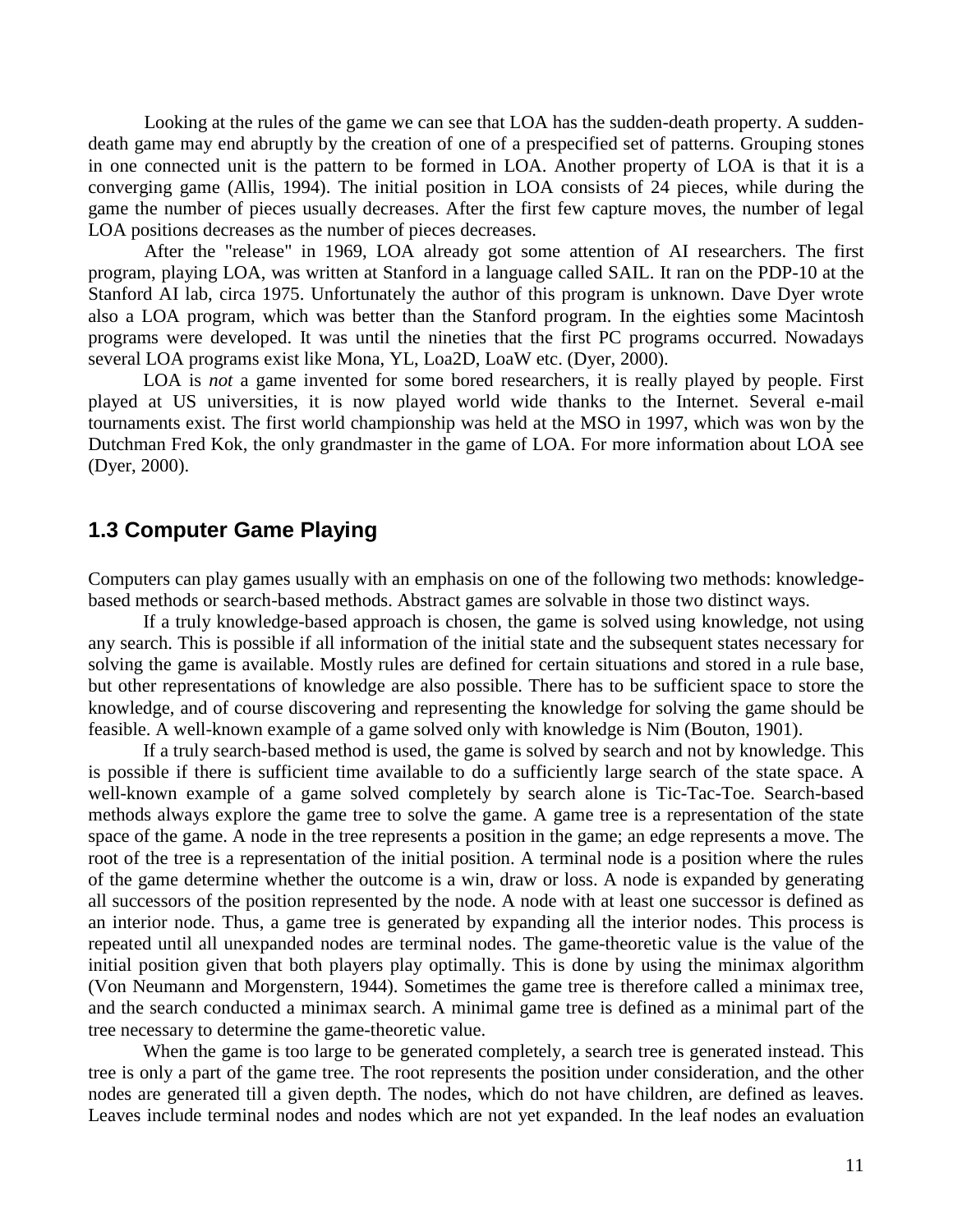function is used to estimate the value of a certain position. This is the way to determine the best move for a given position according to the evaluator. Thus, by using an evaluator knowledge is applied to guide the search. How deep the search tree is explored is dependent on computer horsepower. This is the reason why this approach is called brute-force.

### **1.4 Problem statement**

Two problem statements are considered:

*What is the complexity of the game of Lines of Action?* 

We try to compute the state-space and game-tree complexity. If we know them, we can solve the next problem statement:

#### *Is it possible to crack LOA?*

You crack a game if you can retrieve the game-theoretical value of the initial position by doing a bruteforce search (Allis *et al.*, 1991). We know now *what* the best move is for every faced opposition. If you also know *why*, the game is solved. Dependent on the results a program will be developed that either computes the game-theoretic value of the game or can play the game reasonably well, where we try to use endgame databases.

### **1.5 Outline of the thesis**

The contents of the thesis is as follows.

 Chapter 1 contains an introduction in games, especially in LOA, two problem statements and an outline of the thesis.

 Chapter 2 tries to answer the first problem statement. The state-space and the game-tree complexity are computed. These complexities are compared with other games, which results in some conclusions.

 Chapter 3 presents the methods to guide a depth-first search. First, some important notions and concepts about search are defined. A method is given to generate moves in LOA. Also a method is presented to detect terminal nodes in LOA. Next, the following heuristics are described: killer move, history heuristic, some game-specific move-ordering techniques, transposition tables, PVS and null move. The usefulness of these is explained. Also quiescence search is discussed. Finally, some heuristics not used are taken into consideration.

 Chapter 4 presents some evaluation functions. First, we try to give some insight into playing the game of LOA. Some principles are noticed and discussed. Next, several evaluation functions are discussed based on these principles.

 Chapter 5 gives some benchmark results. First, some characteristics of the game are examined. Next, the usefulness of several heuristics and evaluation functions are explored. Finally, some results against other programs are given.

The evaluation of the second problem statement, final conclusions, and future research are given in chapter 6.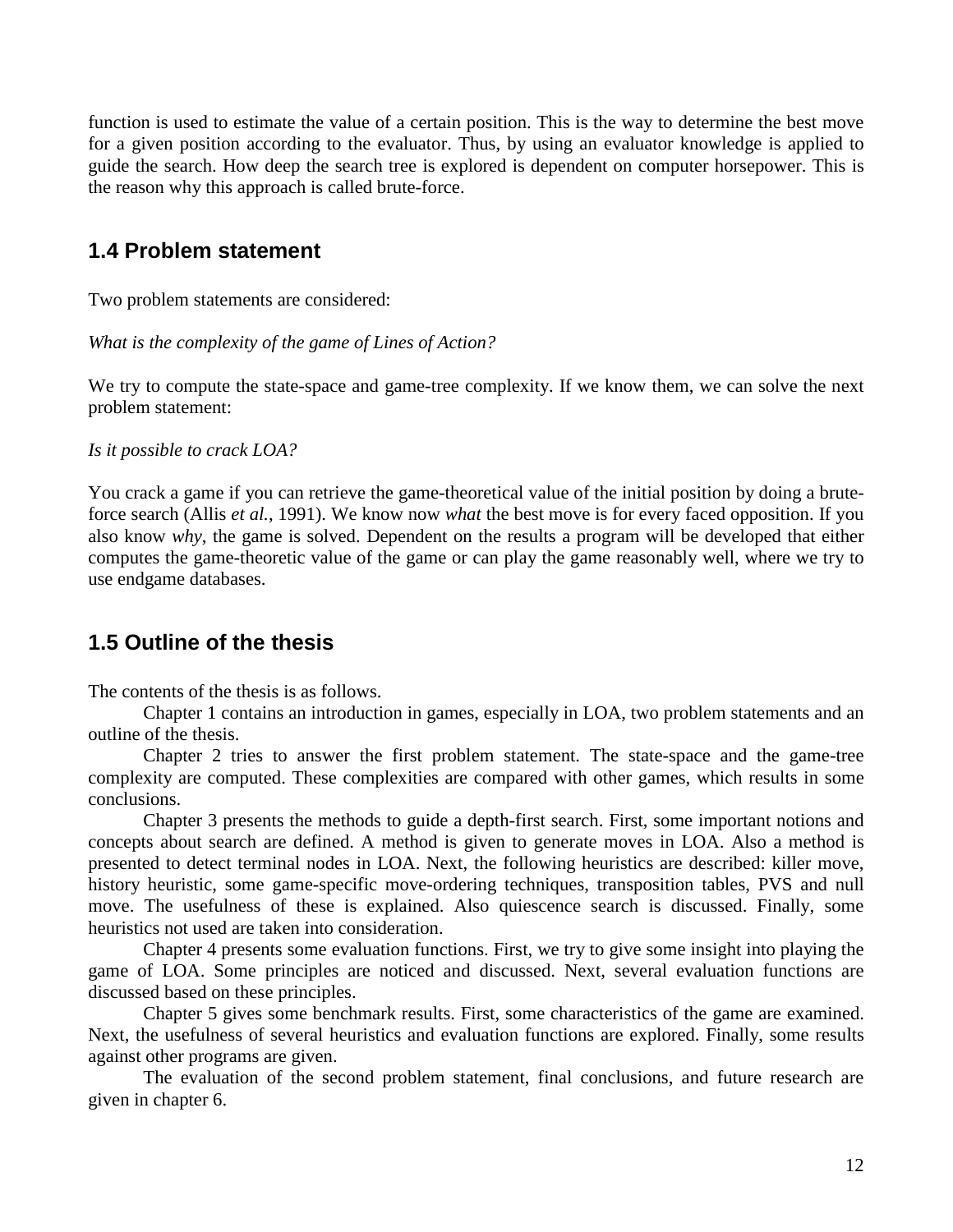### **2 Complexity of LOA**

*My name is complexity* 

If we want to develop some insight into the game of LOA, we have to calculate its complexity. Two distinct measures for complexity are used: the state-space complexity and the game-tree complexity. In this chapter we will examine those two.

### **2.1 State-space complexity**

An upper bound of the state-space complexity for LOA can easily be derived. The computation is of the same kind as in checkers (Schaeffer and Lake, 1996). Let *B* be the number of black pieces and *W*  the number of white pieces. There are at most twelve black and twelve white pieces. Each of the 64 squares on the board can be occupied by a piece. The number of positions having 24 pieces or less is derived in the following formula:

$$
\sum_{B=1}^{12} \sum_{W=1}^{12} Num(B, W) - Num(1,1) \qquad \text{where} \quad Num(B, W) = \binom{64}{B} \binom{64 - B}{W} \tag{2.1}
$$

In the formula we have neglected all positions with two pieces or fewer, because they are impossible to reach. One of the players would have won before the last move was made. For the same reason we neglect all positions with only pieces of the same colour on the board. These neglections only lead to a reduction of  $8.4 \times 10^{12}$  positions.

| # of pieces | # of positions                         |
|-------------|----------------------------------------|
| 3           | 249,984                                |
| 4           | 8,895,264                              |
| 5           | 228,735,360                            |
| 6           | 4,648,410,816                          |
| 7           | 78,273,240,192                         |
| 8           | 1,124,246,003,472                      |
| 9           | 14,045,698,101,120                     |
| 10          | 154,805,625,541,952                    |
| 11          | 1,521,396,969,611,904                  |
| 12          | 13,445,574,994,311,264                 |
| 13          | 107,590,873,672,114,560                |
| 14          | 782,632,117,126,476,864                |
| 15          | 5,188,514,989,534,830,720              |
| 16          | 31, 335, 094, 798, 158, 420, 360       |
| 17          | 171,930,216,128,039,066,880            |
| 18          | 853, 283, 294, 857, 675, 368, 960      |
| 19          | 3,807,935,897,946,939,333,120          |
| 20          | 15, 158, 514, 055, 288, 777, 729, 920  |
| 21          | 53,164,643,498,259,191,458,560         |
| 22          | 160, 592, 373, 542, 262, 268, 414, 080 |
| 23          | 396, 757, 628, 751, 471, 486, 670, 080 |
| 24          | 677,794,282,450,430,456,394,720        |
| Total:      | 1,308,338,020,676,454,019,380,152      |

**Table 2.1: State-space complexity.** 

In table 2.1, we have calculated the separate combinations per number of pieces using the same neglections as in equation 2.1. For example, the combination of three pieces is  $Num(2,1) + Num(1,2)$ . If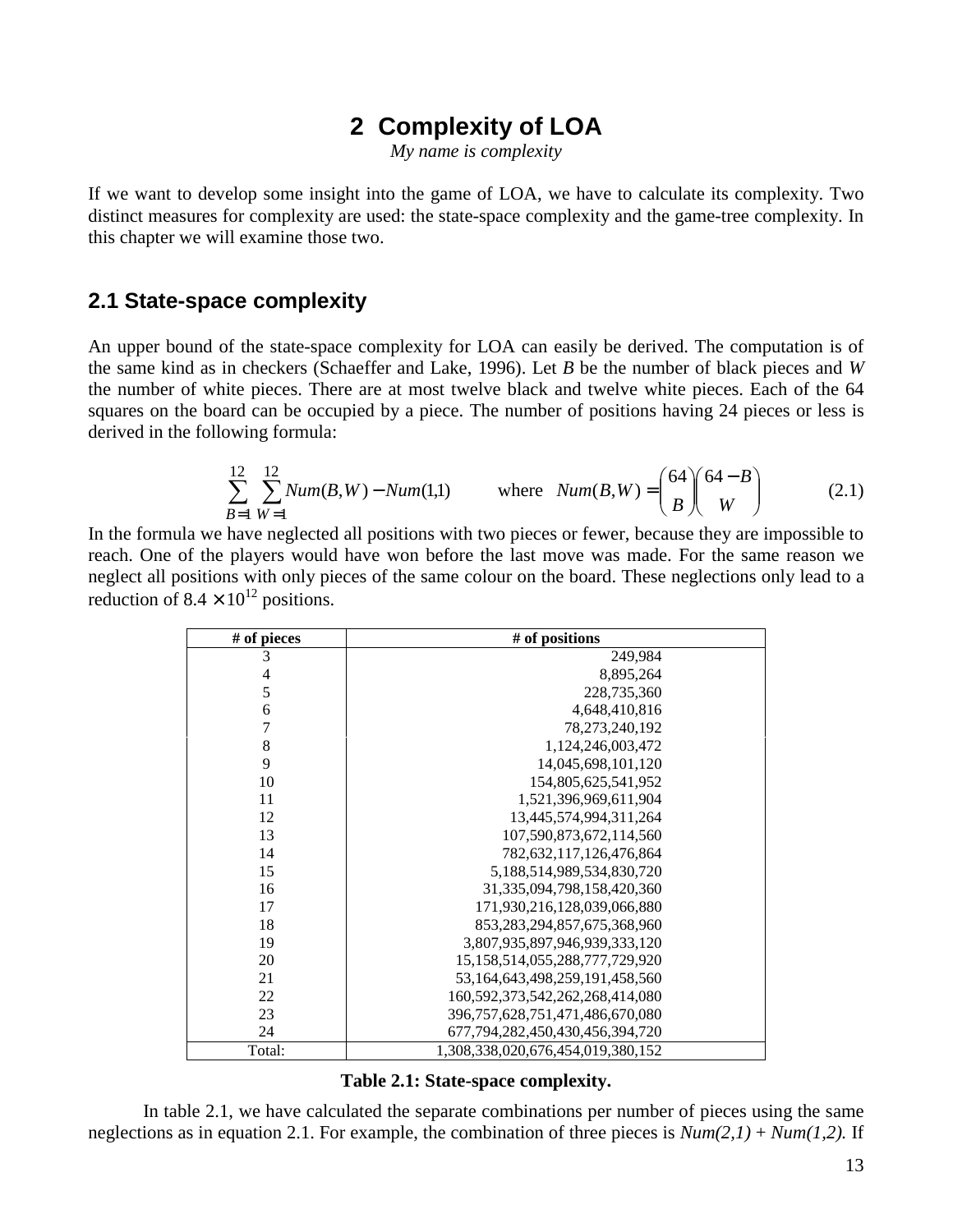we sum those numbers together, we have eventually  $1.3 \times 10^{24}$  combinations. This number can also be obtained using equation 2.1. However, we have still included some positions, which are not reachable from the start (Dyer, 2000), meaning that the state-space complexity will be a little bit lower in reality.

Joseph Kisenwether pointed out the following two classes of unreachable positions. First, there are positions in which no piece has been captured and both white and black have all of their pieces united. This situation is shown in figure 2.1. The reason that this is unreachable is that whoever did not move last must have united his pieces on the move before the last move and the game would have ended then. Second, there are positions in which both white and black have all of their remaining pieces connected *and* every piece borders a piece of the other colour. This is unreachable for a similar reason to the class above: even if the last move was a capture, the player who made the preceding move would have completed a winning configuration and the game would have been finished. Such a position is depicted in figure 2.2.



**Figure 2.1: Unreachable terminal position I. Figure 2.2: Unreachable terminal position II.** 









Jorge Gómez Arrausi discovered the following class of unreachable positions. These are positions in which one player is connected, but neither player could have created the connected position. For example, in figure 2.3, it is easy to generate all possible white predecessor positions, which have one of the white stones at some other position on the board, and possibly has a black stone where the white stone is now. In this position, there are exactly 330 such hypothetical white predecessors. Similarly, black must have created this position by capturing an isolated white stone, and since all black stones are adjacent to white, black could not have just created this position.

All these classes of impossible positions have in common that they are unreachable because the game would have already been ended. Joseph DeVicentis constructed a stalemate position, shown in figure 2.4, which is unreachable. In this position neither player can make a move. This position could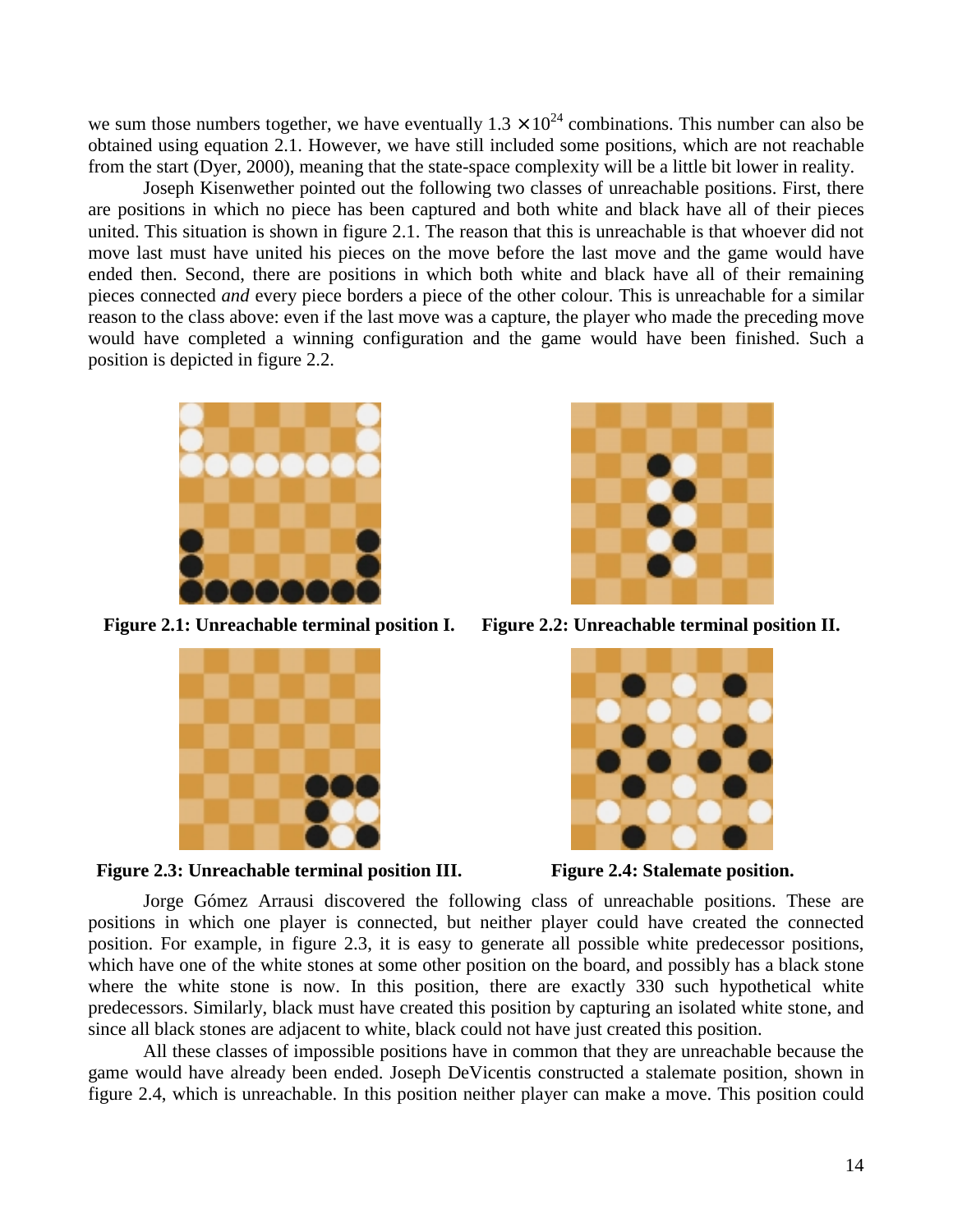only be reached by a capture move by white (**e8**×**e3**). But black would have had 13 pieces on the board, so this position could not arise in a real game.

It is possible that there are more classes of unreachable positions in LOA.

### **2.2 Game-tree complexity**

The game-tree complexity can be approximated by the number of leaf nodes of the game tree with as depth the average game length (in ply), and as branching factor the average branching factor during the game. It is not hard to calculate the last. After 200 runs of the program playing against itself, we have determined the average branching factor at 30. In the beginning of the game the branching factor is 36. The branching factor will increase in the beginning, because we will get more moves per piece. But the branching factor will decrease due to capture moves and blocking. For more details see also chapter 5.

It is hard to determine the average game length. We only know that the minimal game length is 9. There is not a large game database with games at grandmaster level. The reason for this is that LOA is a young game and not played frequently at a serious level like chess, checkers, Go etc. The only way to estimate the average game length is to perform self-play experiments. Our program played 200 games against itself. The result is an average game length of 38. For more details see also chapter 5.

The formula to calculate the game-tree complexity is  $b^d$ , where *b* is the average branching factor and *d* is the average depth. The game-tree complexity for LOA is calculated as  $10^{56}$ .



**Figure 2.5: Estimated game complexities.** 

### **2.3 Chapter conclusions**

In figure 2.5 we have compared the complexity of LOA with other games. This figure has been taken from Allis (1994). We have only added the complexity of Amazons, Hex and LOA, and gave another estimate of the game-tree complexity of Renju. The latter was done since the average game length of Renju is considerably larger than that of Go-Moku (Maltell, 2000) unlike Allis' point of view. If we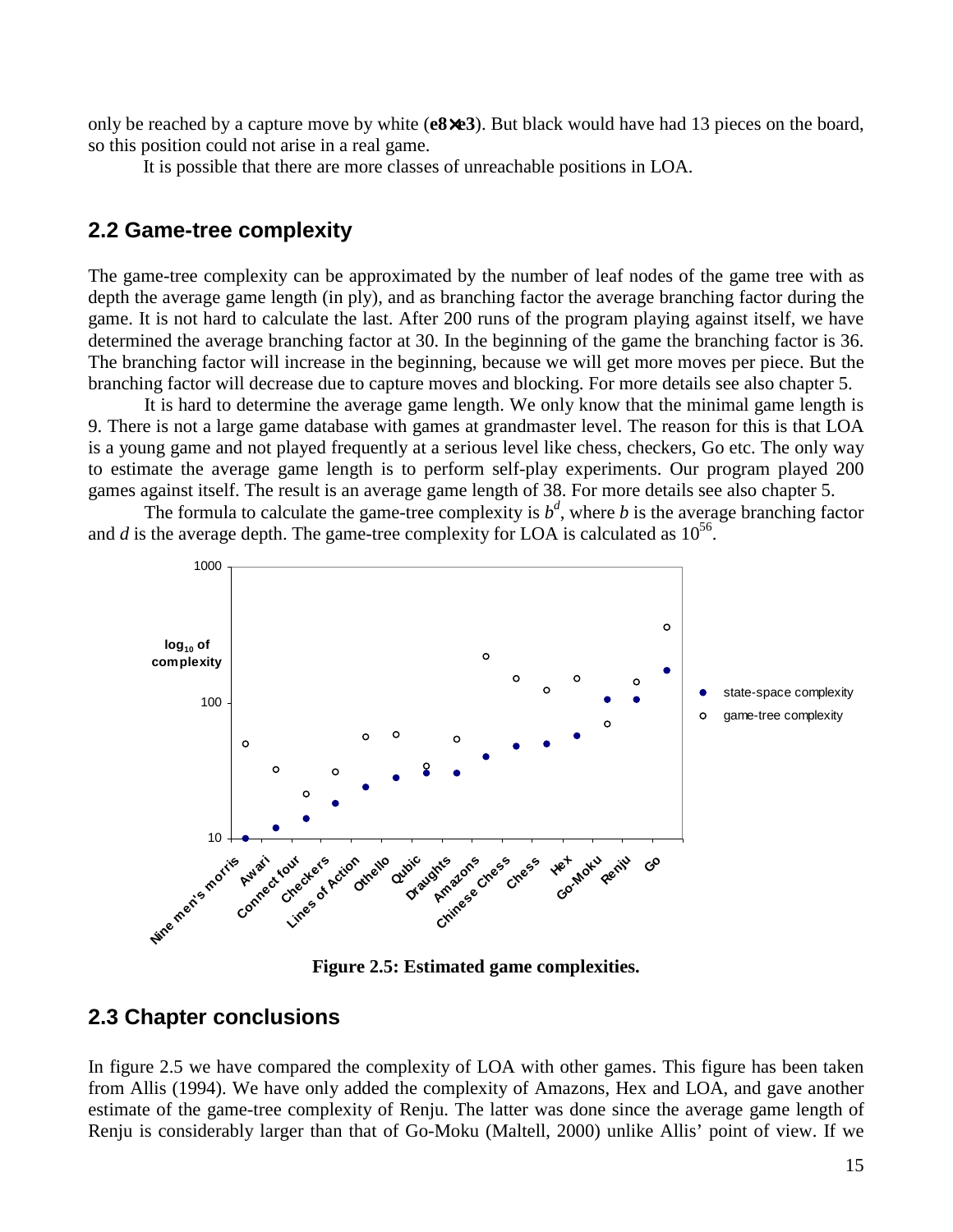have a closer look at figure 2.5, we see that LOA's state-space complexity and game-tree complexity is higher than those of draughts but much lower than those of chess. We can compare LOA with Othello, whose state-space and game-tree complexity is slightly higher than LOA. Authors of Othello computer programs, using brute-force methods, have stated that their programs played at the level of the World Champion since 1980. Current programs outplayed their human opponents. Analogous to Othello, we can easily predict that LOA programs also will surpass humans soon. The chances that LOA will be solved in the near future are like Othello (extremely) remote. The state-space complexity rules out the option of full enumeration, while the game-tree complexity renders a full-depth forward search impossible. Only if a so far unidentified structure in the game is discovered, resulting in knowledge rules, which prove the value of nodes early in the game tree, maybe LOA will be solved. An argument that LOA can be solved is that it has the sudden-death property. For games of high complexity the sudden-death element in combination with a clear advantage for one of the players (black in LOA, see also appendix D for some numbers) may be the main property that allows the game to be solved. For example, Qubic and Go-Moku are solved because of this property.

 Game-tree complexity is not necessarily a good measure for the complexity of the game. First, some games with high game-tree complexity are solved. For example, Go-Moku has a higher gametree complexity than LOA, but has been solved. Second, the underlying structure of the problem domain of most games is a graph, not a tree. Some positions can be reached in several ways (see also chapter 3). Thus, in the computation of the game-tree complexity, we have included some board positions several times. The game-tree complexity sometimes overestimates the true complexity of the game. But the game-tree complexity is an estimate of the size of a minimax search tree, which often must be built to solve the game (Allis, 1994).

Normally, the state-space complexity is also not such a good measure for the complexity of the game. The same kind of reason can be used as above: Go-Moku has higher state-space complexity than LOA, but has been solved. However state-space complexity can give us some insight into the usefulness of endgame databases. This will be further explored in chapter 3.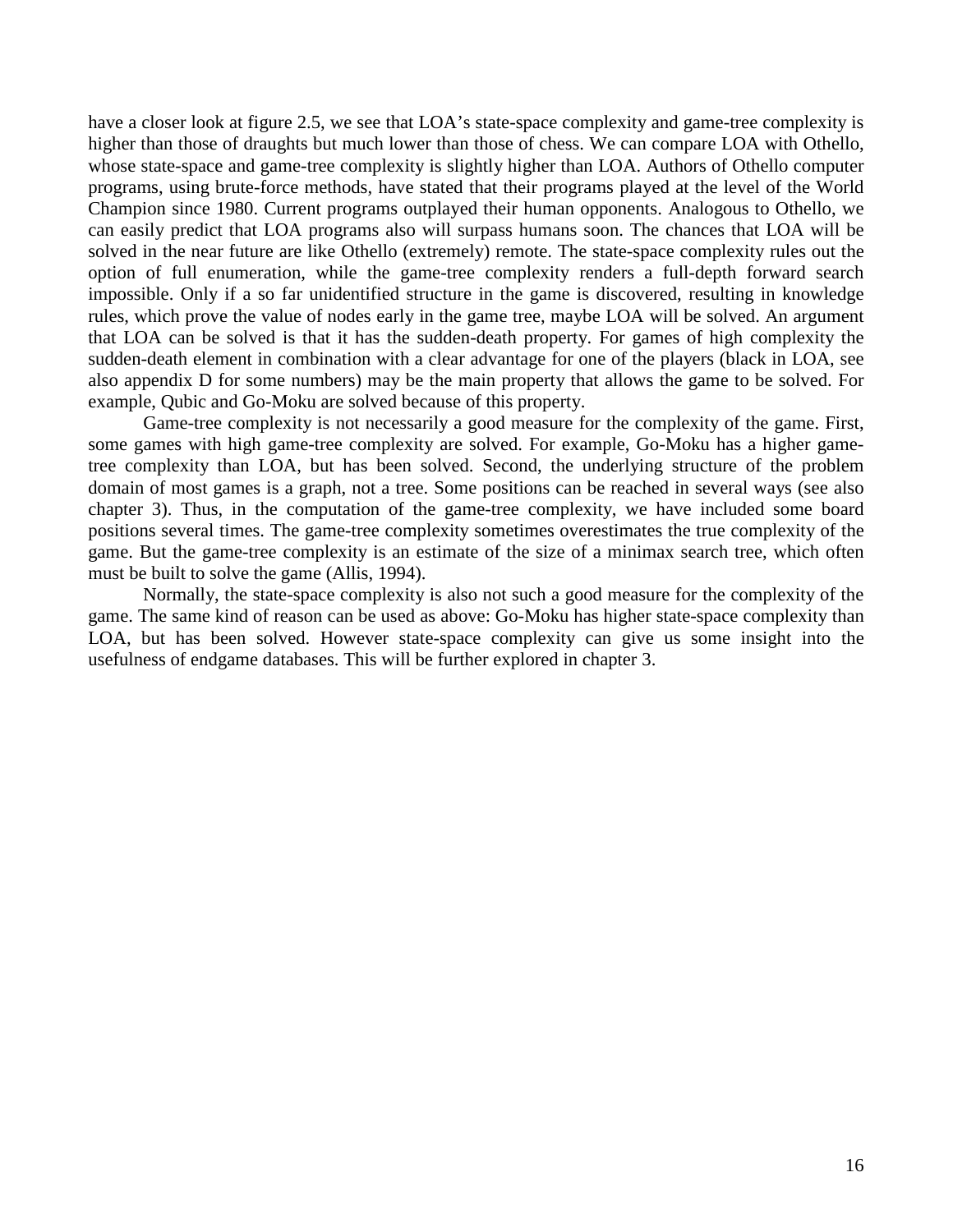### **3 Search**

*For a few ply more* 

In chapter one we defined the concept of game tree. We also noticed that it is impossible to examine the whole game tree for LOA. We can only search through the tree to a given depth. It is thus important to have search methods, which will guide the search efficiently and consistently. Ultimately our goal is to look as deep as possible, for some given position and time.

### **3.1 Tree construction**

Before we can do a search, we need to generate the tree. We have to expand the leaf nodes. This is done by move generation. Also we he have to check if the visited nodes are terminal. In the next subsections we will discuss this matter.

### 3.1.1 Move generation

In a brute-force search, move generation is a time-consuming process. It is important to generate moves fast, resulting in a deeper investigation on average in the search process. Also generating moves in LOA is not trivial. Every piece can possibly move in any direction and the total number of squares that a piece can move is dependent on the pieces on the lines. Most programmers fall into the trap to generate the list of moves from scratch every time an interior node is visited. For example, if we look at the initial position, we can see that this is not a good idea. The black pieces on the first row have the horizontal line in common. If we have once calculated the number of pieces in a line, we do not have to do that again. We use look-up tables for the pieces in action in a line. There are four tables, one for the horizontal, one for the vertical, and two for the diagonal lines. In total there are 46 lines  $(8 + 8 + 15 + 15)$  $= 46$ ). When a move is played, most lines do not change. In case of a capture move only four lines change, and in case of a non-capture move six lines change. The changed lines are subtracted or added by unity. Thus, a part of our move generation is incrementally updated. This is a reduction of a large amount of work, but generation is still expensive. More than 30% of the time is spent on generating moves.

### 3.1.2 Detection of terminal nodes

In LOA it is not trivial to detect a terminal node. Remember that the game is over when a group of pieces with the same colour is connected. In most cases this is not easy to detect. Checking on a gameover situation is a time-consuming process in LOA, contrary to games like draughts and chess. The obvious solution is to update incrementally the count of pieces when moves are made. Next, count the number of pieces of an arbitrary group, using a depth-first algorithm. If this number equals the total number of stones of that colour, the game is over. However, the depth-first search necessary to retrieve the number of pieces is a time-consuming process.

Fortunately, there is a heuristic that can detect in 99% of the cases that a game definitely is not over. The solution lies in using bit quads, an OCR method. A quad is defined as a  $2 \times 2$  array of bit cells (Gray, 1971). In LOA there are 81 possible bit quads for each side, including also bits quads covering only a part of the board along the edges. Considering rotational equivalence, there a six distinct types, depicted in figure 3.1: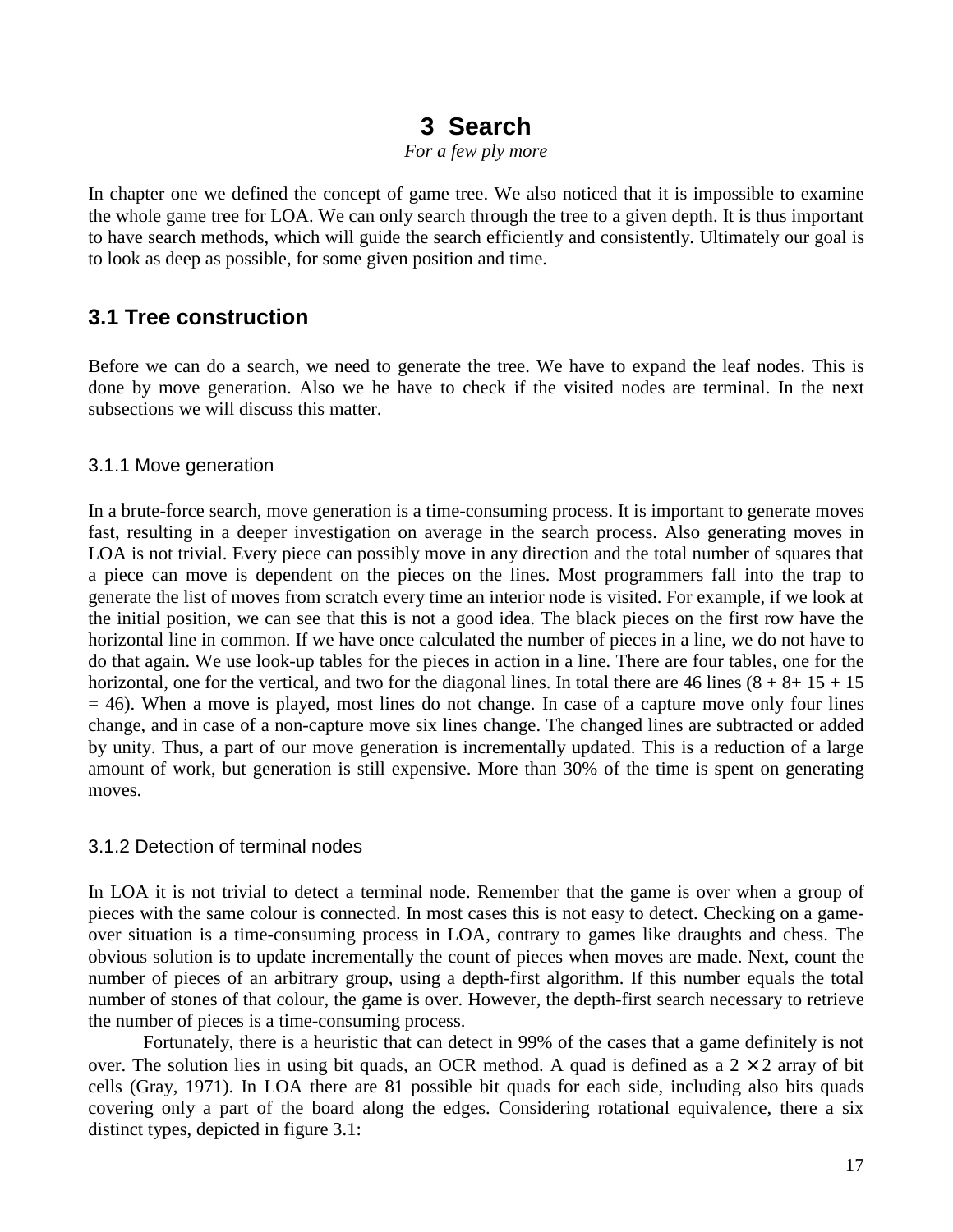

**Figure 3.1: Different kinds of quads.** 

Notice that we have two kinds of quads with two pieces. One in which the pieces are diagonally adjacent, another in which they are orthogonally adjacent. If a quad only partially covers the board, the cells not covering the board are considered empty. Summing over all cell group counts gives us the Euler number *E* of the board as follows:

$$
E = \left(\sum Q_1 - \sum Q_3 - 2\sum Q_d\right)/4\tag{3.1}
$$

For a motivation of this formula we refer to Gray (1971). The Euler number represents the number of connected groups minus the number of holes (interior regions). For example, in figure 3.2 the Euler number of black is three, because black has three connected units. The Euler number of white is one. White has two connected units, but the pieces are surrounding the region at **e5**. This is called a hole. Therefore the Euler number of white is equal to two connected units minus one hole. This example shows us that Euler numbers do not fully detect win positions. If the Euler number is greater than one, the game is definitely not over (Minsky and Papert, 1988). Only when there are at least as many holes as connected groups, we have to use another method. But fortunately holes in LOA are rare and using this heuristic is often sufficient to detect non-terminal positions.



**Figure 3.2: Position with hole.**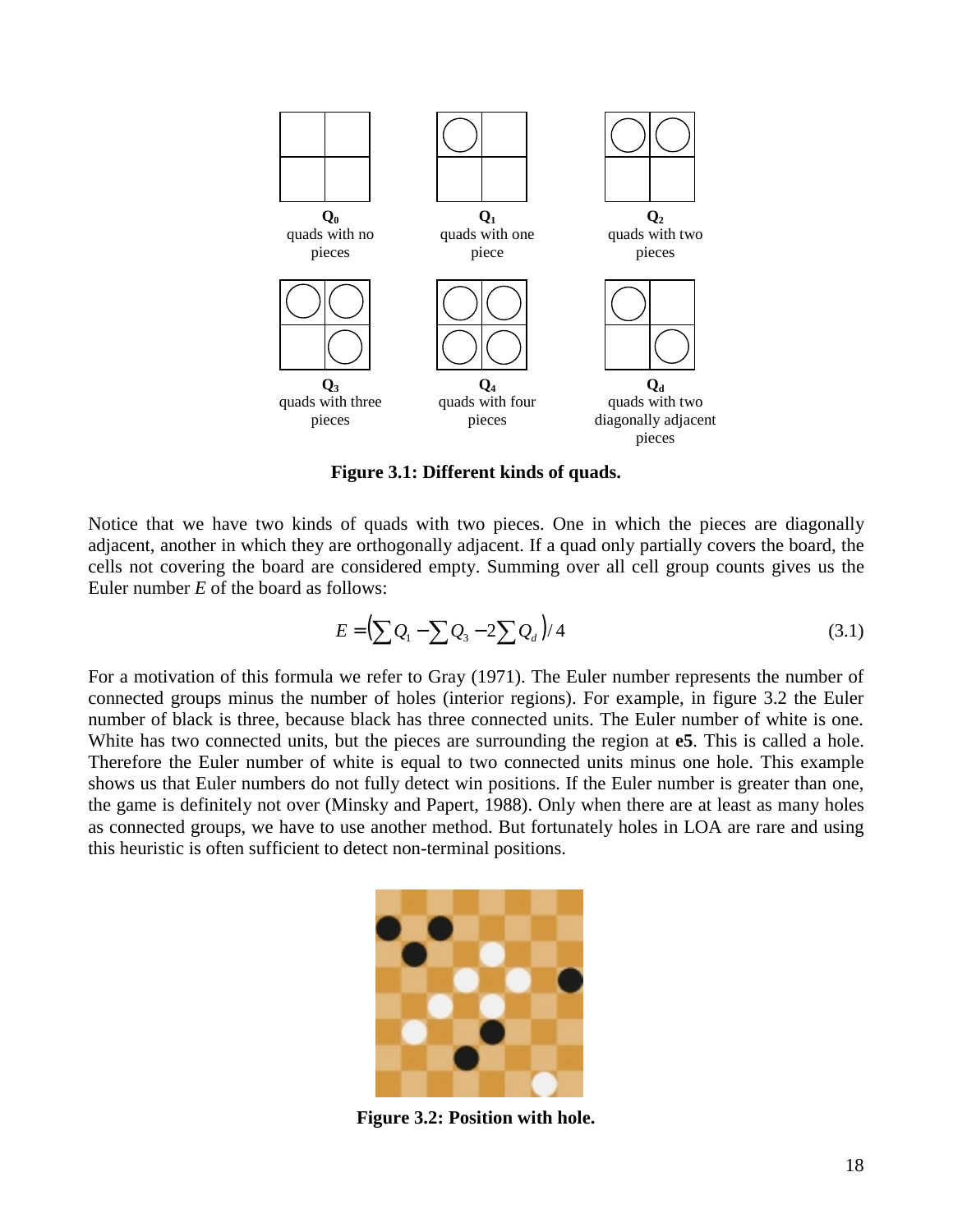An advantage of this method is that we can incrementally update the bit quads and their counts. There are mostly eight quads that change as the result of a move, with a maximum of twelve when a capture move occurs. Although the bookkeeping is not trivial, it is still cheap enough to outperform other methods.

| Depth | Time (ms) with quads | Time (ms) without quads | <b>Nodes</b> |
|-------|----------------------|-------------------------|--------------|
|       | 50                   | 60                      | 37           |
|       | 220                  | 220                     | 217          |
|       | 440                  | 440                     | 1,671        |
|       | 990                  | 1,100                   | 6,081        |
|       | 6,530                | 8,070                   | 105,933      |
|       | 52,120               | 60,470                  | 817,567      |

#### **Table 3.1: Results of using quads.**

In table 3.1 we see that using bit quads causes a speed up of 10 to 15 % at the start position of the game. An argument against the bit quad method is that its performance is low when the total number of stones is also low. But as we will see in chapter 5, LOA usually ends with a large amount of stones still on the board. The big gain is that we can use quad counts in the quiescence search and in the evaluation function also.

### **3.2 Searching**

Since LOA has to examine a large tree, a *depth-first* search is commonly used. That is, the first branch to an immediate successor of the current node is recursively expanded until a leaf node is reached. The remaining branches are then considered as the search process goes back at shallower levels. Unfortunately, we do not have sufficient time to do a complete search. Commonly a modified version of this algorithm is used, called iterative-deepening search. This is a depth-first search with a depth limit. The tree is completely searched up to the given depth limit. If the search is completed, the limit is increased and a new search is started. The search process consists of several search trees with increasing depth. Because so many nodes are expanded multiple times, iterative deepening search may seem wasteful. But the overhead of this multiple expansion is rather small. To make this concrete for LOA, for  $b = 30$  and  $d = 4$ , the number of nodes expanded in a depth-first minimax search is:

 $1+30 + 900 + 27{,}000 + 810{,}000 = 837{,}931$ 

The total number of expansions in an iterative deepening is:

 $5 + 120 + 2{,}700 + 54{,}000 + 810{,}000 = 866{,}825$ 

All together, the overhead is 3.4 %. The higher the branching factor is the lower the overhead. In chapter 5 we will see that the branching factor of LOA stays high during the game, so we have a little bit of overhead. But what is the advantage of iterative deepening?

 First it helps to control the time to be spent for a move decision. It is hard to predict search times for a fixed depth search, because these vary significantly for distinct positions. Iterative deepening solves this stopping problem. After every iteration or during an iteration, it is possible to stop the search and produce the best move so far.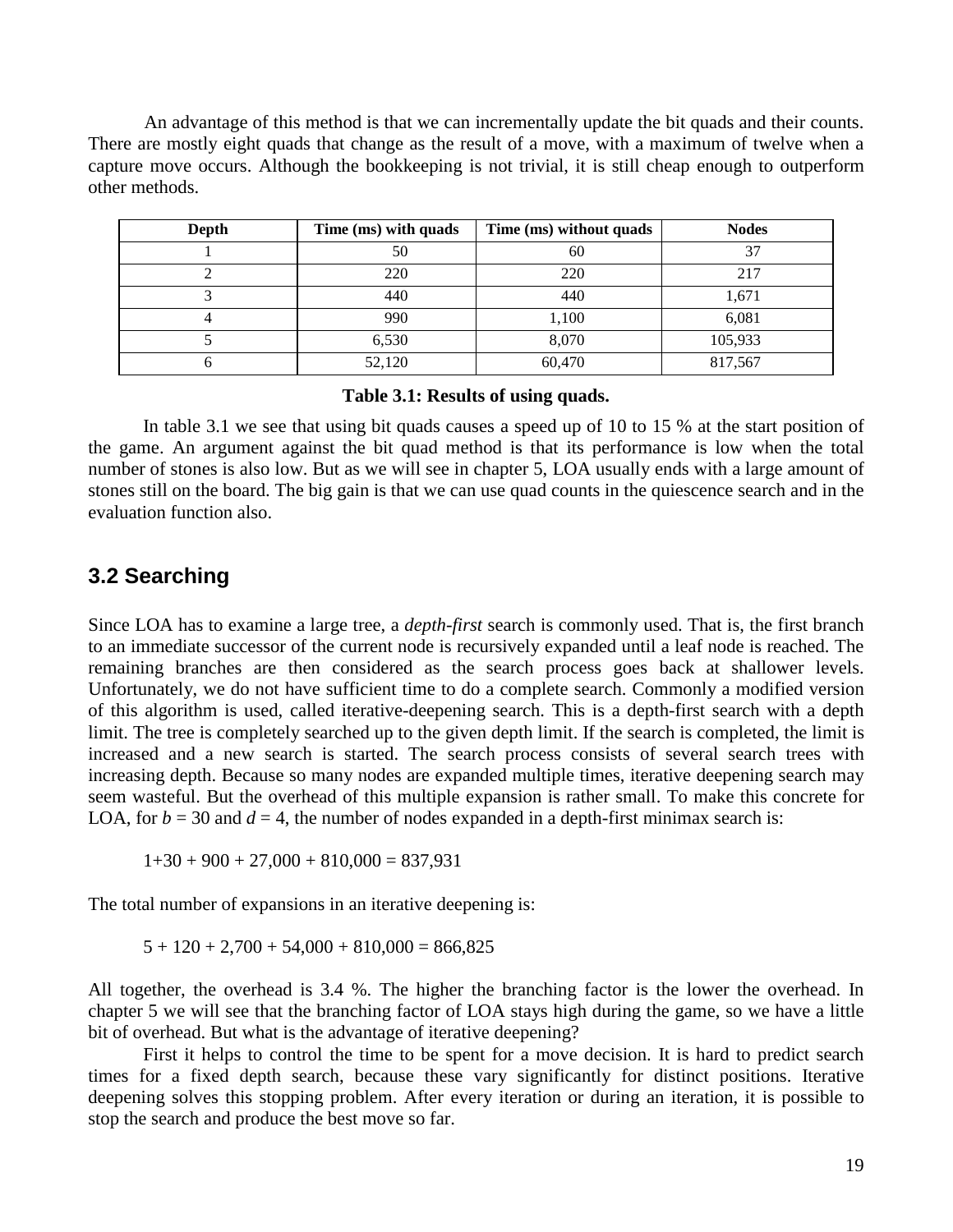Second this approach allows us to store useful information to enable more alpha-beta cut-offs. In the next sections we will explore this further.

### **3.3 Alpha-beta**

As the search of the game tree proceeds, the value of the best terminal node found so far might change. There are certain moves, which cannot affect the expected value of the tree. The alpha-beta algorithm takes advantage of this situation. John McCarthy conceived the idea in 1956, although he did not publish it. Brudno (1963) was the first to give this algorithm a thorough treatment. The alpha-beta algorithm is the core of most chess programs. Knuth and Moore (1975) proved its correctness. Although other alternatives were proposed in the past, none was better. We will use alpha-beta search in LOA. The alpha-beta algorithm uses lower (alpha) and upper (beta) bounds on the expected value of the tree. The bounds may be used to prove that certain moves cannot change the result of the search, and hence they can be cut-off. For a more detailed exploration of alpha-beta see (Russell and Norvig, 1995). The effectiveness of alpha-beta depends on the ordering in which the successors are examined. For an optimal ordering it turns out that alpha-beta only needs to examine  $O(b^{d/2})$  nodes instead of  $O(b^d)$ . This means that the effective branching factor is  $\sqrt{b}$  instead of *b* – for LOA, 5 instead of 30. This means that we can look ahead twice as far as with plain minimax.

### **3.4 Move ordering**

If we know the best move for every position, we can decrease the search drastically with alpha-beta. But if we know what the best move is for every position, we do not have to search anymore. We have to create an ordering function, which tries plausible moves first that creates big cut-offs. But what are plausible moves? We determine those by heuristics. Two kinds of heuristics exist: game-specific and game-independent. If we use the first one, we take the evaluation function into account. For example, in LOA we can look first at moves going to the centre. Game-independent heuristics do not take characteristics of the evaluator into consideration, but their applicability can depend on the kind of game.

### 3.4.1 Killer moves

The killer heuristic is proposed by Huberman (1968). When searching the game tree, it stores the last move found, which was best or at least caused a pruning, at each depth. Whenever operating at a given depth, it first proposes the move so stored. The idea is that in many situations the same move of one's opponent will be his best move after any move. Normally the last pruning or best move is stored, but more killer moves can be stored. Pruning by the killer move is mostly due to information gathered at the same level in the same search subtree. The heuristic is cheap, for *k* moves at *n* plies, its memory cost is  $k \times n$  entries in a move table. In figure 3.3 black has to move. If black performs one of the moves **a5-f5**, **a5-b6**, **b5-b6**, **d7**×**a4**, **d7**×**d4**, **d7-e6**, **d7-e7**, **e5-e6**, **g6-f6**, **g6-f5**, and **g6-f7** white's best response is always **c3**×**c5**. This move is the killer move. For more information about the killer move see also (Akl and Newborn, 1977).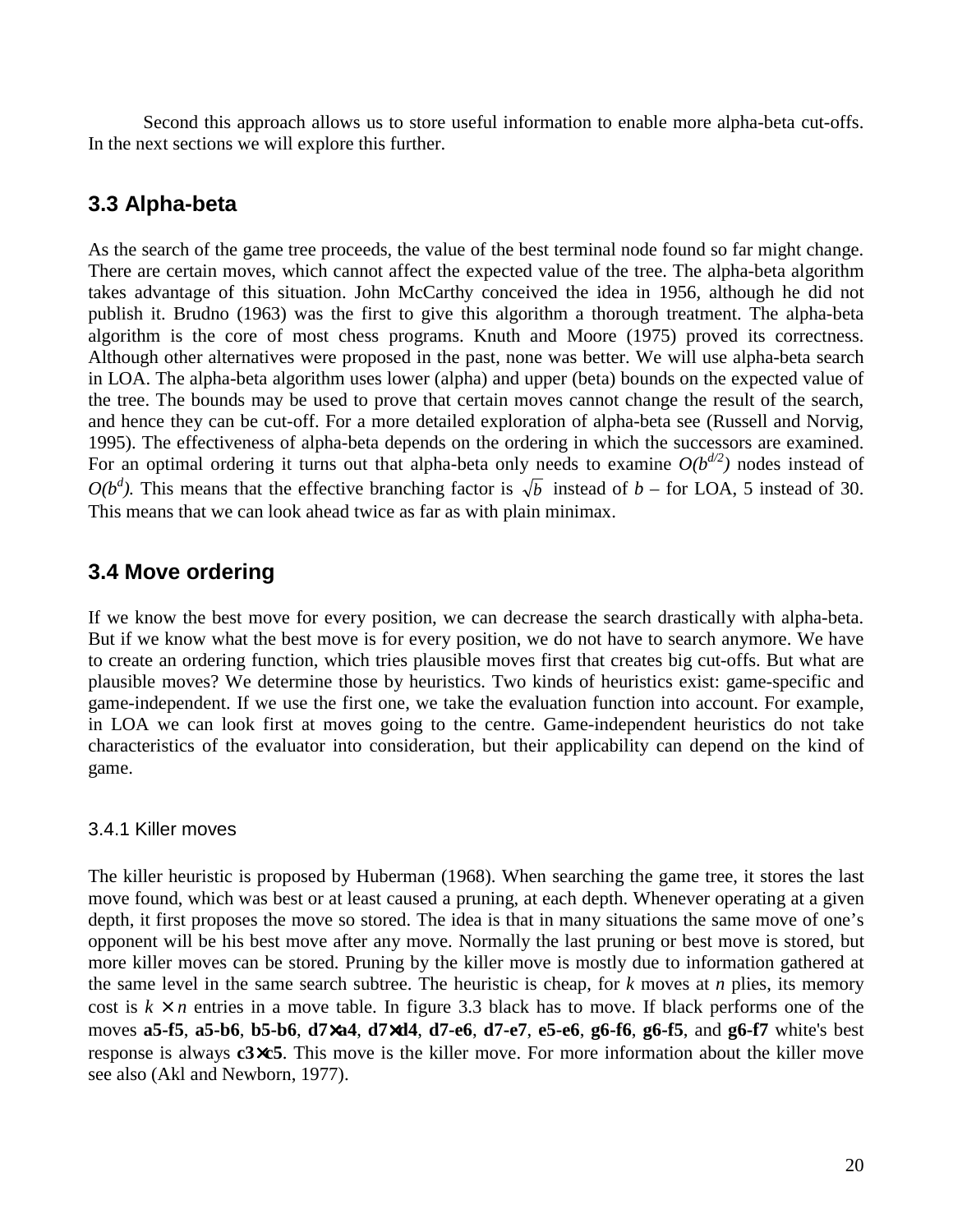

**Figure 3.3: Killer move position.** 

#### 3.4.2 History heuristic

This heuristic was invented by Schaeffer (1983). Unlike the killer heuristic, which only maintains a history of the one or two best killer moves at each ply, the history heuristic maintains a history for every legal move seen in the game tree. The best move at an interior node is the move which either causes an alpha-beta cut-off, or which causes the best score. With only a finite number of legal moves possible, it is possible to maintain a score for each move in two (white and black) tables. At every interior node in the search tree the history table entry for the best move found is incremented by  $2^d$ , where *d* is the depth of the subtree searched under the node. When a new interior node is examined, moves are re-ordered by descending order of their scores. The scores in the tables are maintained during the whole game. They are divided by two for each new search process. They are only reset to zero at the beginning of a complete new game.

 This heuristic does not cost very much memory. The history tables are defined as two tables with 4096 entries (64 *from\_squares*  $\times$  64 *to\_squares*), where each entry is 4 byte large. In the history table we have also defined moves which are illegal. The total memory cost is only 32K, a piece of cake for modern computers nowadays.

| 21 23 23 23 23 23 21    |  |  |  |  |
|-------------------------|--|--|--|--|
| 21 23 25 25 25 25 21    |  |  |  |  |
| 21 23 25 27 27 25 23 21 |  |  |  |  |
| 21 23 25 27 27 25 23 21 |  |  |  |  |
| 21 23 25 25 25 25 21    |  |  |  |  |
| 21 23 23 23 23 23 21    |  |  |  |  |
|                         |  |  |  |  |



**Figure 3.4: Number of possible moves for each square.** Figure 3.5: Rare move.

But a lot of the space reserved for the history table is wasted, because we reserve also space for illegal moves. Hartmann (1988) has calculated that in the game of chess 44 % of the possible moves is legal. In LOA, this number will be a bit lower because knight moves are not allowed. This means that only 1456 of the 4096 moves are legal, meaning that only 35.6 % of the entries in the table are used. In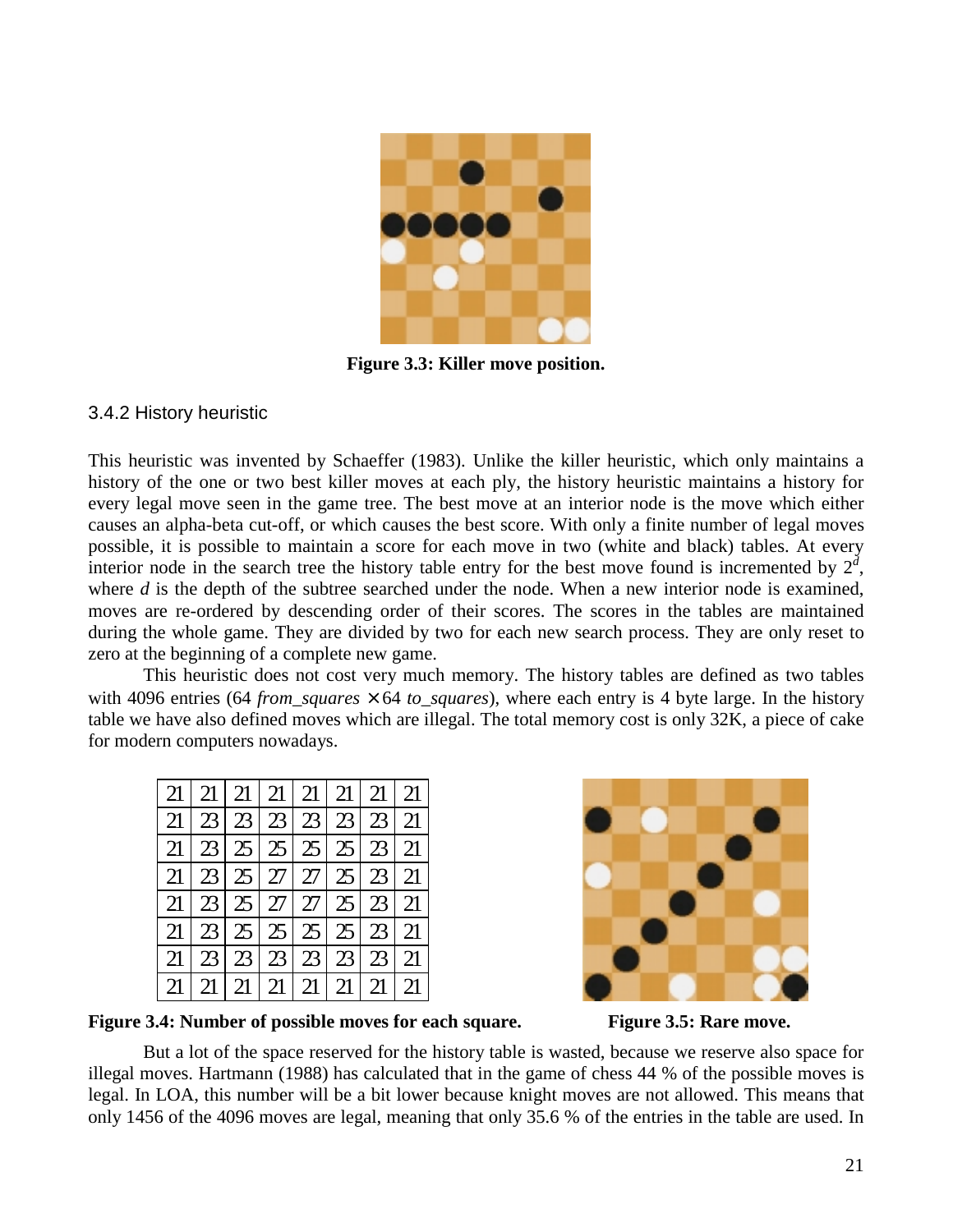figure 3.4 the number of legal moves for each square is given. Also some moves are rare to happen in a real game. For example, moves going seven squares far are possible if and only if there are seven pieces of the same colour side by side on that line. In figure 3.5 it is possible to move **a1-h8**, but is very rare that in real game a position occurs where seven pieces of the same colour occupy a diagonal.

### 3.4.3 Game-specific ordering

In most game programs game-specific (evaluator-specific) techniques are used, when the other move ordering techniques have no preferences between some moves. In war-like games capture moves are mostly preferred. Although sometimes a capture move in LOA is tactically strong, in most situations, they would help the opponent. We have performed some experiments, but this move-ordering technique unfortunately turned out to be bad, even if we did not use other move ordering at all.

We also tried to prefer moves, which decrease their distances toward the centre of mass above those who do not. This turned out to be profitable, if we did not use another move-ordering technique, but it did worse in combination with the normal move-ordering techniques.

 Finally, we defined an outsider move as a move going to a border field along the edges. Mostly this kind of moves is bad, and so non-outsider moves are preferred above outsider moves. In some situations this heuristic did give some extra cut-offs in combination with other techniques, but mostly it did worse.

 At the end all game-specific ordering techniques were abandoned. It turned out to be that the game-independent move-ordering techniques were much better.

### **3.5 Windowing techniques**

For most positions in LOA it is not possible to get a huge forced gain or loss at a next ply. So it seems unreasonable to set the initial bounds of alpha and beta at  $-\infty$  and  $\infty$  respectively. If we use some initial bounds (called a window), it is possible to get more cut-offs. But the disadvantage is that sometimes those bounds do not enclose the minimax value, and a re-search is needed. The problem is to find a window that provides overall more cut-offs including possible re-searches. There are several methods to do this.

3.5.1 Minimal-window principal variation search

One method to set the window is to close it as much as possible. This means that the beta value equals alpha +1. The basic idea behind this method is that it is cheaper to prove a subtree inferior, than to determine its exact value. Principal variation search (PVS) uses this concept. It has been shown that this method does well for bushy trees like in chess. Because the branching factor of LOA (30) is in the same range as in chess (35), we can safely presume PVS will work fine in LOA. Provided we have a good move-ordering mechanism, PVS reduces the size of the search tree. For a more detailed description of the algorithm, see also (Marsland, 1986).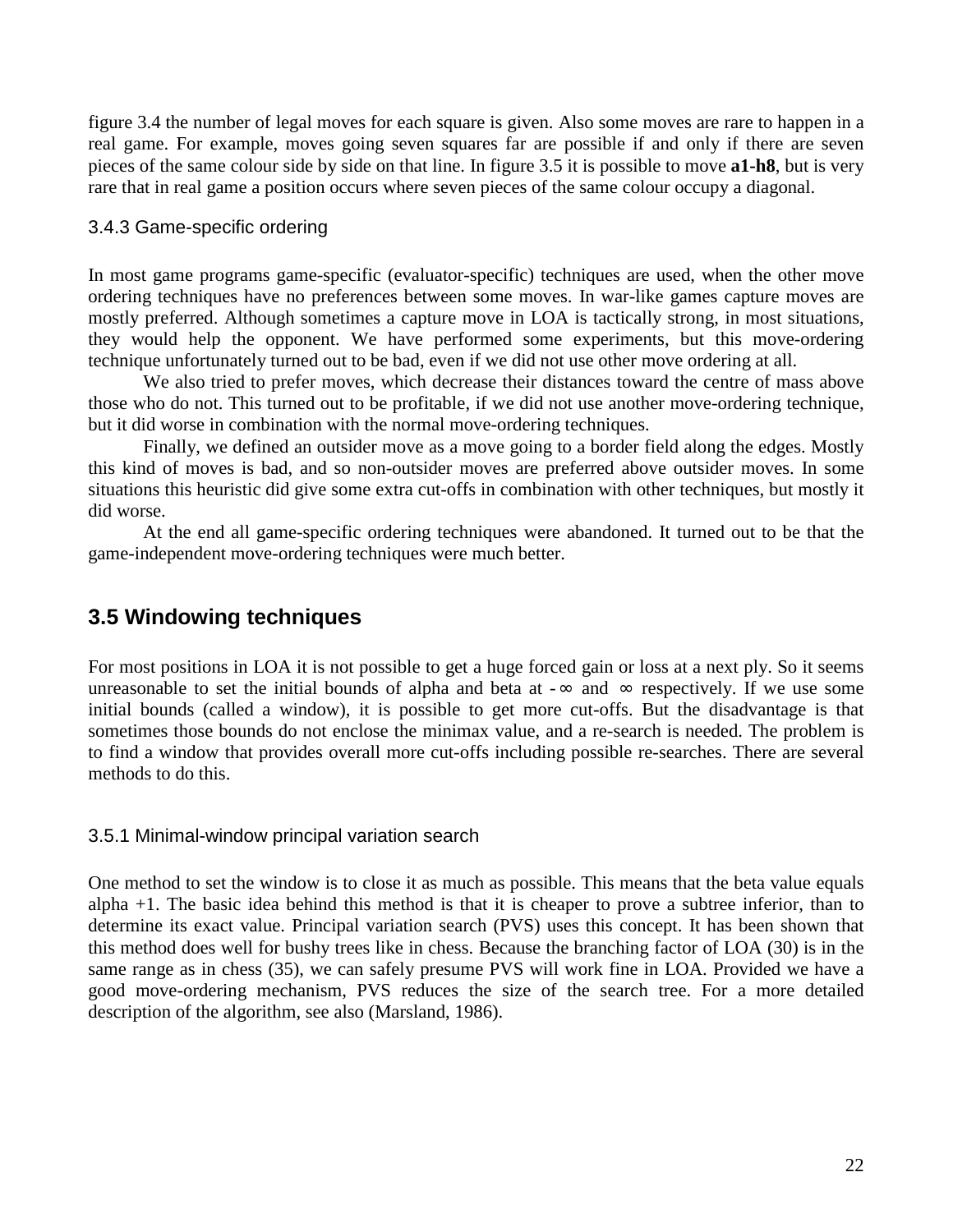#### 3.5.2 Null-move search

The null move means changing who is to move without any other change to the game state. It is thus equivalent to passing, which is not allowed in LOA. The reason for doing a null move is that we hopefully can narrow our window resulting in a smaller search tree.

 The null move is performed before any other move and it is searched at lower depth than we would do for other moves. The search depth of the null move is reduced by the factor R, which we have set at 2 in LOA. If the null move produces no cut-off or improvement of alpha, some unnecessary search has been done. This has to be avoided and in the following situations the null move is not performed:

- The previous move was a null move.
- The search is at the root of the tree.
- The side to move is at a considerable disadvantage, the chances for a cut-off or an improvement of alpha being low.

For a more detailed description of the algorithm see (Donninger, 1993).

We have assumed that doing a null move is a poor move: there is always a move that is better than the null move. That is the reason why we can safely use a null move. Problems occur when the null move is the best move. It is possible then that we get different outcomes for the search when doing null moves or not. This situation is called zugzwang (Uiterwijk and Van den Herik, 2000) and occurs also in LOA. In figure 3.6 black has to move. He can move the pieces on **f7**, **g7** and **h7**. First, if black moves **f7**, white can always play **f6-f7**. Next, if black tries to move **g7,** white can always play **f6-g7**. Finally, if black plays **h7**, white can always play **g8-h7**. If black moves, white will always win the game, but if he was able to pass white has no move to win the game instantly.

If the position is only two plies or less from the horizon, the null move is not performed. This is done to avoid zugzwang.





**Figure 3.6: Zugzwang position. Figure 3.7: Position that can be reached by distinct move orders.** 

### **3.6 Transposition table**

When we are searching for a good move, programs build large trees. Since a position can sometimes be arrived at by several distinct move sequences, the size of the search tree can be reduced considerably if the results of a position are stored. This happens also in LOA. The position showed in figure 3.7 can be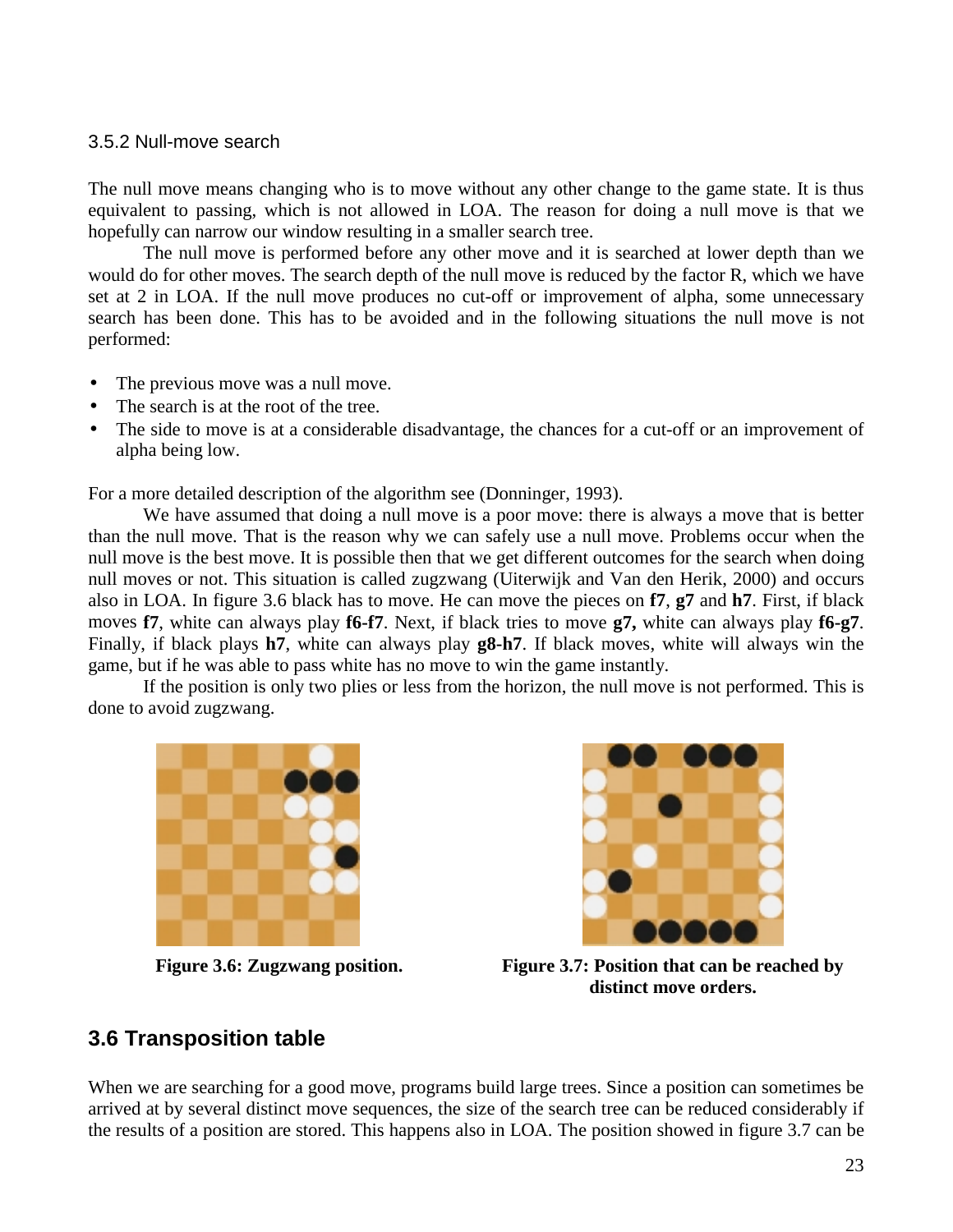reached by **1. b1-b3 a4-c4 2. d8-d6** or by **1. d8-d6 a4-c4 2. b1-b3**. Assume this position appears in a search tree. After exploring this position, we know its score and the best move. Because this position exist somewhere else in the tree it is beneficial to save the relevant information in a transposition table. In the next subsection we explain how we use transposition tables in LOA.

### 3.6.1 Hashing

We would like to save every position encountered in the search tree, but unfortunately this is not possible due to memory restrictions of most nowadays computers. Therefore a transposition table is implemented as a hash table using some hashing method.

In LOA there are only two different pieces (white and black) and 64 squares. For any combination of a piece and a square a random number is generated. Thus, in total 128 ( $64 \times 2$ ) random numbers are available. The hash value for a position is computed by doing an XOR operation on the numbers associated with the piece-square combination of that position. This method is called Zobrist-Hashing (Zobrist, 1970). It is not only fast, but it can also be done incrementally.

hashvalue (new position) = hashvalue (old position) XOR hashvalue (from\_square\_of\_piece\_moved ) XOR hashvalue (to\_square\_of\_piece\_moved).

Normally we have to do only two operations in LOA. For capture moves, we have also to XOR the square of the captured piece.

If the transposition table consist of  $2^n$  entries, the *n* lower-order bits of the hash value are used as a hash index. The remaining bits (the hash key) are used to distinguish among different positions mapping on the same hash index. In LOA we use a 63-bits hash value.

### 3.6.2 Use of a transposition table

The following traditional components are stored in the transposition table:

- *key* contains the hash key part of the hash value. There are 49 bits reserved for the key.
- *move* contains the best move in the position obtained from the search. There are 12 bits reserved for the best move.
- *score* contains the value of the position obtained from the search. The score can be an exact value, an upper bound or a lower bound. There are 16 bits reserved for the score.
- *flag* The flag indicates whether the score is an exact value, an upper bound or a lower bound. There are only two bits reserved for the flag.
- *depth* contains the depth of the subtree searched. There are 8 bits reserved for the depth.

Each entry in the transposition table is 11 bytes large. The key value is used to check if the retrieved board position is the same as the current. Sometimes using the key value can not detect that the retrieved board position is different. The danger exists that also the retrieved move is not valid. Therefore we check always if the from square is occupied by a piece of the moving side to prevent a breakdown of the program because we incrementally update the quads. This check is also used if the retrieved position is equal to the current one. We use the transposition table at three different levels: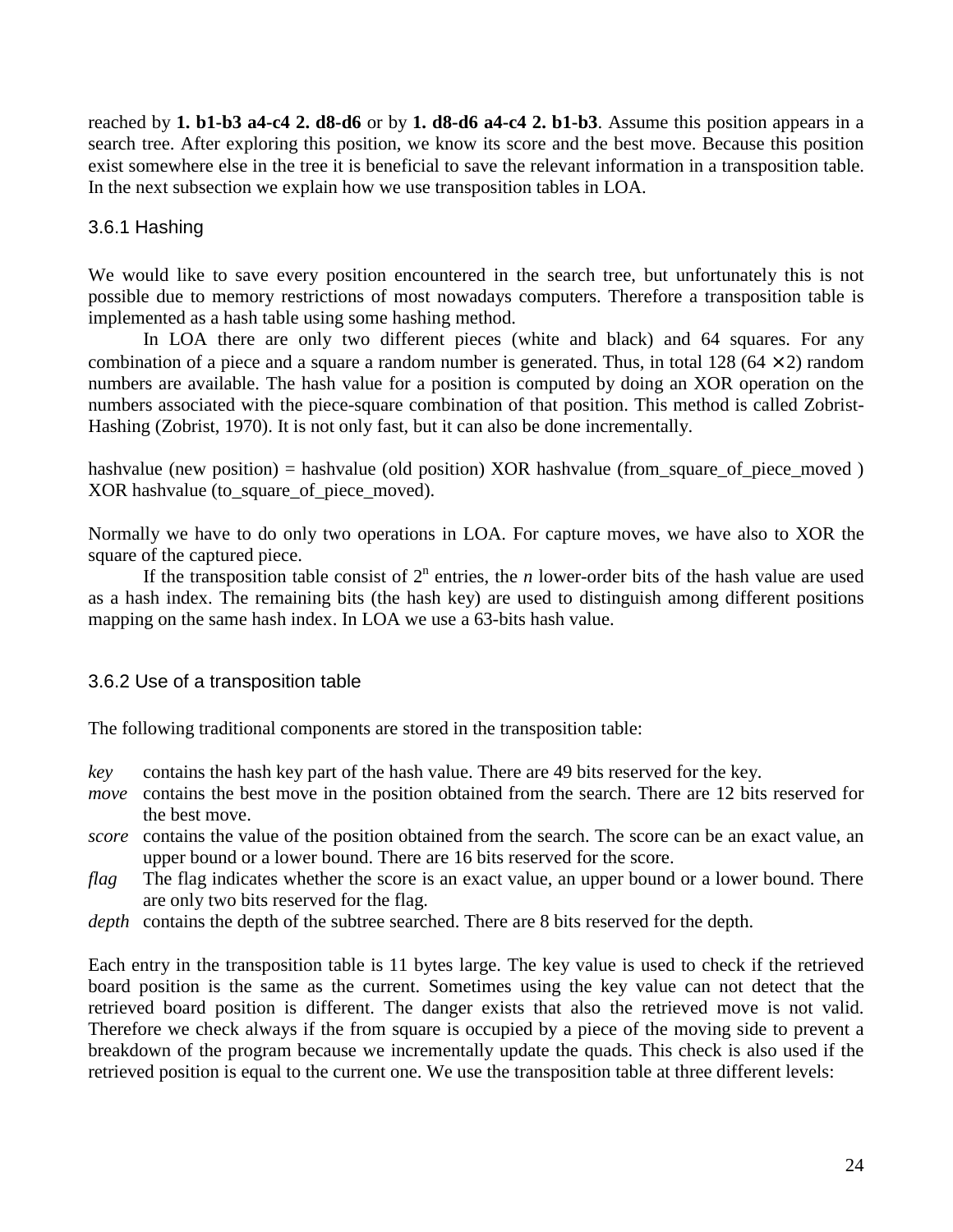- 1 The depth still to be searched is less than or equal to the depth retrieved from the table and the retrieved value is an exact value. The position does not have to be searched further and the retrieved value is returned. This is the main reason why transposition tables are used.
- 2 The depth still to be searched is less than or equal to the depth retrieved from the table and the retrieved value is not an exact value. The retrieved value can be used to adjust either the alpha value (if the retrieved value is a lower bound) or the beta value (if the retrieved value is an upper bound). Thus, we can use this value to adapt the alpha-beta window. A cut-off is possible, otherwise the retrieved move can be used as a first candidate, since it was considered best previously.
- 3 The depth still to be searched is greater than the depth retrieved from the table. The retrieved move is used as first move in the move ordering. Because iterative deepening is used, this situation occurs often. Iterative deepening and transposition tables are used in combination to speed up the alpha-beta search.

For a more detailed description of the algorithm, see (Marsland, 1986).

#### 3.6.3 Probability of errors

 $\overline{a}$ 

Using a transposition table as a hash table introduces two types of errors. The first type of error is a type-1 error. A type-1 error occurs when two different positions have the same hash value. This  $\frac{1}{2}$  mistake will not be recognised<sup>1</sup> and can lead to wrong evaluations in the search tree. This is something that we do not want to happen.

Let *N* be the number of distinguishable positions, and *M* be the number of different positions to be stored. The probability that this error will not happen is given by the following equation:

$$
P(no\ errors) \approx e^{\frac{-M^2}{2N}} \tag{3.2}
$$

As an example we consider our program, which searches 20000 nodes per second (nps). If it plays LOA using a total of two hours of thinking time, the number of nodes searched is  $144 \times 10^6$ . Assume that for about 30% of the nodes, an attempt is made to store them in the transposition table (Breuker, 1998). In this example, this is  $43.2 \times 10^6$  nodes. If the hash value consists of 63 bits, the probability of at least one type-1 error is:

$$
1 - e^{-\frac{43200000^2}{2 \times 2^{63}}} \approx 1 \times 10^{-4}
$$

Because the transposition table is small, we cannot store all the positions occurred in the search. It happens that a position is to be stored in an entry, which is already occupied by another position. This is called a type-2 error or a collision. A choice has to be made which of the two involved positions should be stored in the transposition table. There are several replacement schemes (Breuker *et al.*, 1994), which tackle the collision problem. We use a TwoDeep scheme. This concept uses a two-level transposition table. Such a transposition table has two table positions per entry. If a collision occurs, the

 $<sup>1</sup>$  As we have seen in 3.6.2, we check if the piece to be shifted by the transposition table move really exists at that position.</sup> Thus, our program is able to detect sometimes this kind of mistake.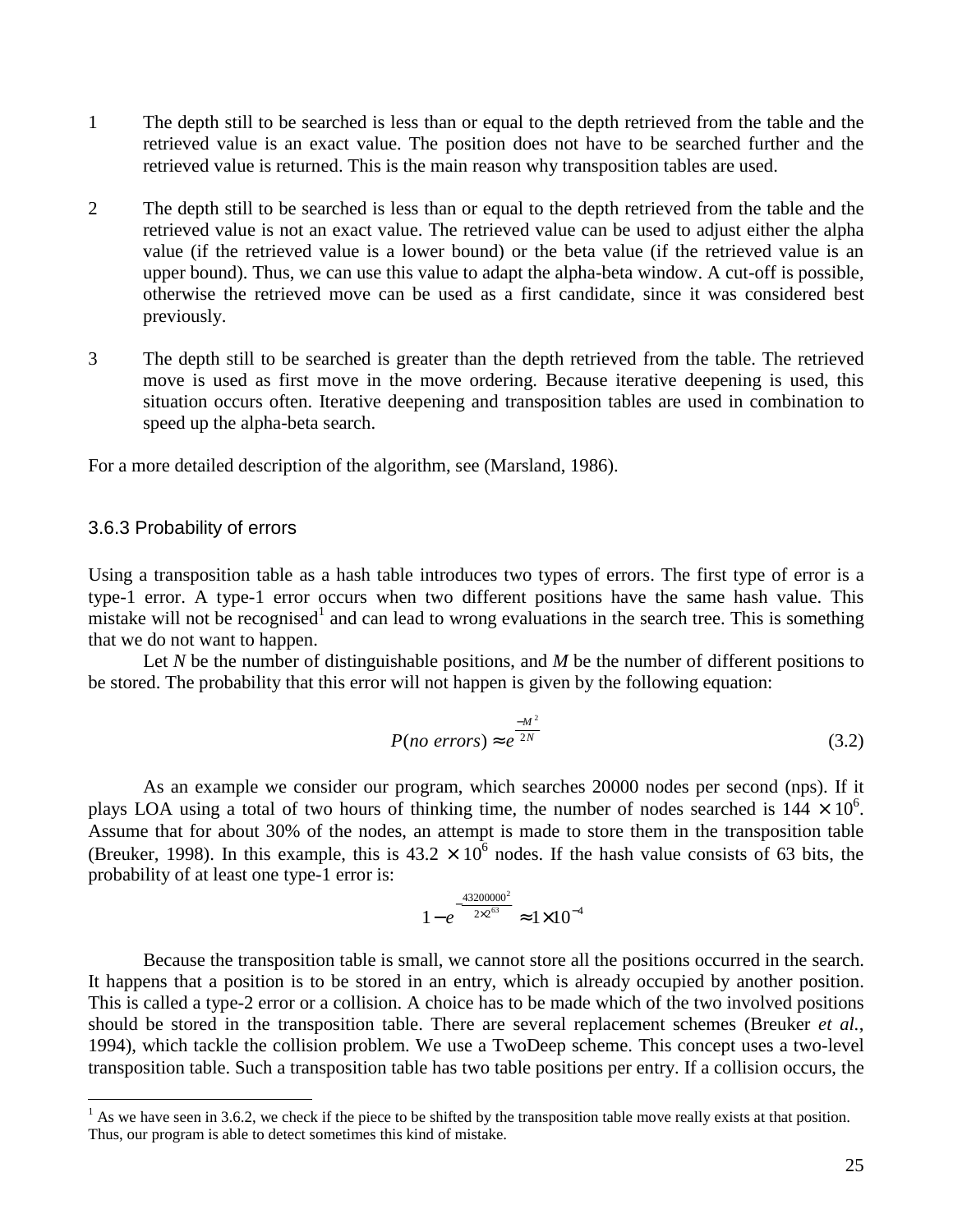new position is always stored, and the one with the greatest depth of the remaining two is kept. Notice that for every new search process the transposition table is cleared.

### **3.7 Quiescence search**

Mostly a certain depth limit is used as a cut-off test for the search. If the limit is reached the evaluation function is performed at that node. This approach can have some disastrous consequences because of the approximate nature of the evaluation function. Obviously a more sophisticated cut-off is needed. The evaluation function should only be applied to positions that are *quiescent.* 

Tactical capture moves are responsible for swings in the evaluation function in LOA. A problem is that it is hard to define what a tactical capture move is because it depends on the board position. Mostly capture moves which destroy connections or form connections are considered as tactical. Therefore, we use a quiescence search that involves only that kind of moves. For example, if black moves **d7**×**d4** in figure 3.8, black will not only connect his pieces in the centre, but will also destroy white's connection. Remember that we can use the Euler-number approach to detect fast breaking up or forming connection capture moves. For example, if black's Euler number in figure 3.8 decreases, this means that more black pieces are connected. If the number increases, this means fewer pieces are connected. As we have seen in 3.1.2, the use of the Euler number to detect the number of isolated groups is not always correct. But it will not harm the use of the quiescence search.



**Figure 3.8: Tactical capture move.** 

In contrast to an exhaustive search, a quiescence search limits the set of moves to be considered and uses the evaluations of interior nodes as lower / upper bounds of the resulting search value. This mechanism works like the null move, but with the adjustment that no extra search is performed. Schrüfer calls this forward pruning although this is not the common term. For a detailed examination of the algorithm, see also (Schrüfer, 1989). Because the quiescence search is an alpha-beta search, move ordering would also be beneficial. Therefore we use for the quiescence search killer moves and history heuristic. Because quiescence search is a different search than the normal one, we also use separate history tables.

The use of a quiescence search in LOA is unconventional. The quiescence-search expansion, which only looks at capture moves that create or destroy connections, is a new concept. As we will see in chapter 5, this kind of quiescence search is effective.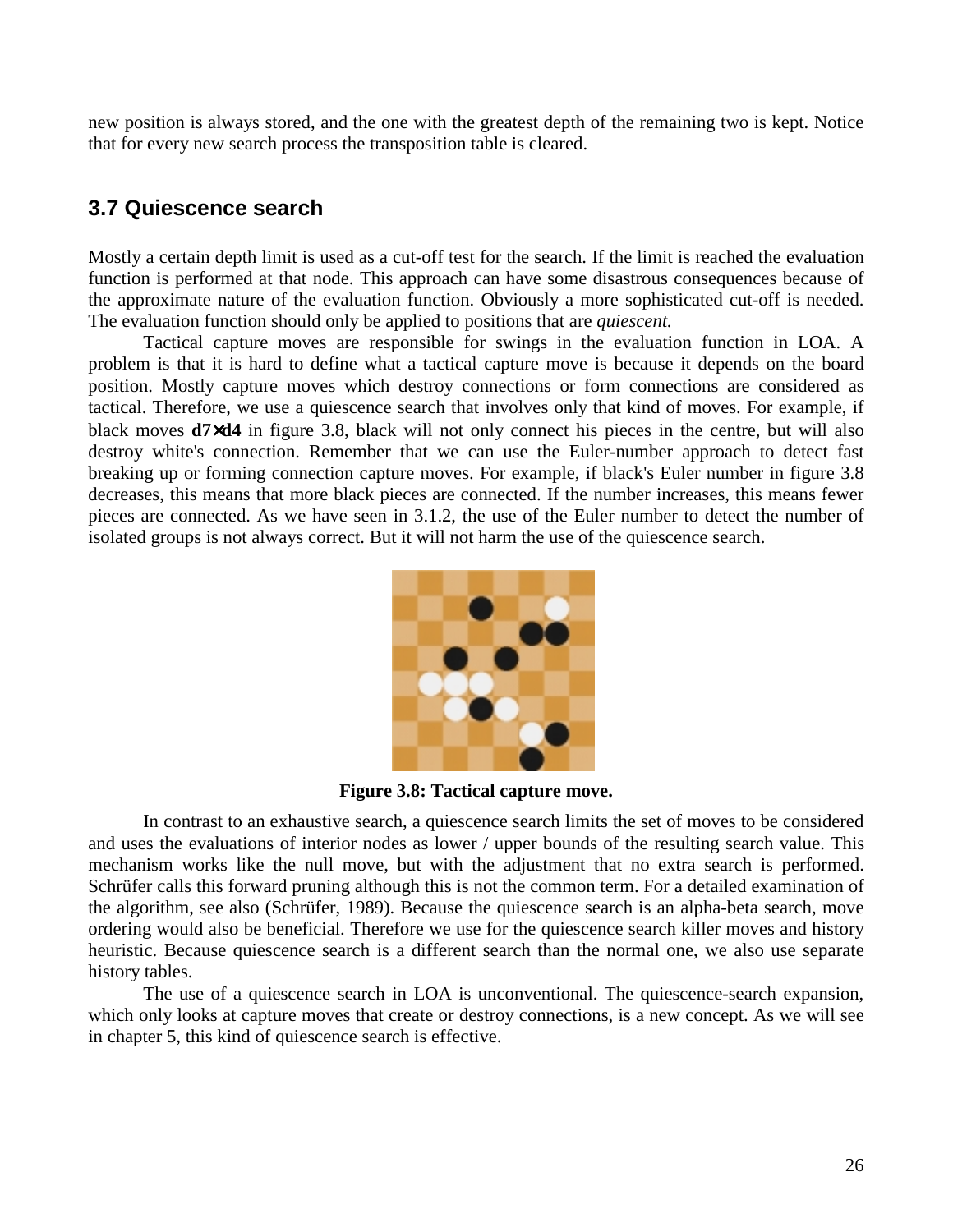### **3.8 Endgame databases**

An *endgame* database stores all possible board positions for a given number. For each stored position the game-theoretic value is calculated. Because of the converging property of LOA an endgame database can be created. Schaeffer and Lake (1996) used an endgame database for checkers of 4.4  $\times$  $10^{11}$  positions with 8 or less stones. In LOA, this kind of database would only contain positions with maximally 7 pieces. This database would be 40 GB large. The problem is that in LOA most games end with more than ten pieces on the board (see also chapter 5). On the contrary with checkers and chess the (sub)goal of the game is not to capture enemy pieces. Most of the times you are doing your opponent a pleasure if you blindfoldly capture his pieces. Capture moves are used more tactically. For example, you capture an opposite piece if you can create a connected group or destroy an opposite connected group. Because capturing pieces is not the (sub)goal of the game, LOA ends with more pieces than chess and checkers. This is the reason for omitting the construction and use of endgame databases. For more information about endgame databases, see also (Van den Herik and Herschberg, 1985).

### **3.9 Other methods**

In the literature there are several other alpha-beta enhancements. We will discuss them briefly in the rest of the section.

*Forward pruning* is a commonly-used technique. The idea is not to look further at certain moves, because they are considered bad. Mostly the problem is that we do not know for sure whether a certain move is bad. In old games like chess this kind of knowledge is reasonably developed, but in new games like LOA it is guesswork due to lack of experts.

 The same problem we noticed before occurs also by constructing an *opening book*. This is a library of variations of the beginning phase of the game. In advanced chess programs this technique is commonly used. Although there exist a notion of good opening moves for LOA, which Handscomb (2000a) describes, this is not good enough to construct an opening book. There are too few grandmasters in LOA.

 Another move-ordering technique is the *countermove heuristic* (Uiterwijk, 1992). This technique is based on the assumption that many moves have a "natural" response irrespective of the actual position in which the moves occur. The problem in LOA is that applicability of moves depends more on the board position than in chess.

### **3.10 Overall framework**

In this chapter we have discussed several methods, some of which are used and some not. It is not clear in which order the used methods should best be performed. The pseudo code of Marsland (1986) and Donninger (1993) are combined. In which way alpha-beta, PVS, transposition tables, null move and tree construction are used is described by them. Before the null move is tried, the transposition table is used to prune a subtree or to narrow the window. As far as move ordering is concerned, the transposition move, if applicable, is always tried first. Next, the killer move is tried. All the other moves are ordered decreasingly according to their scores in the history table. If the scores are equal, non-outsider moves are preferred.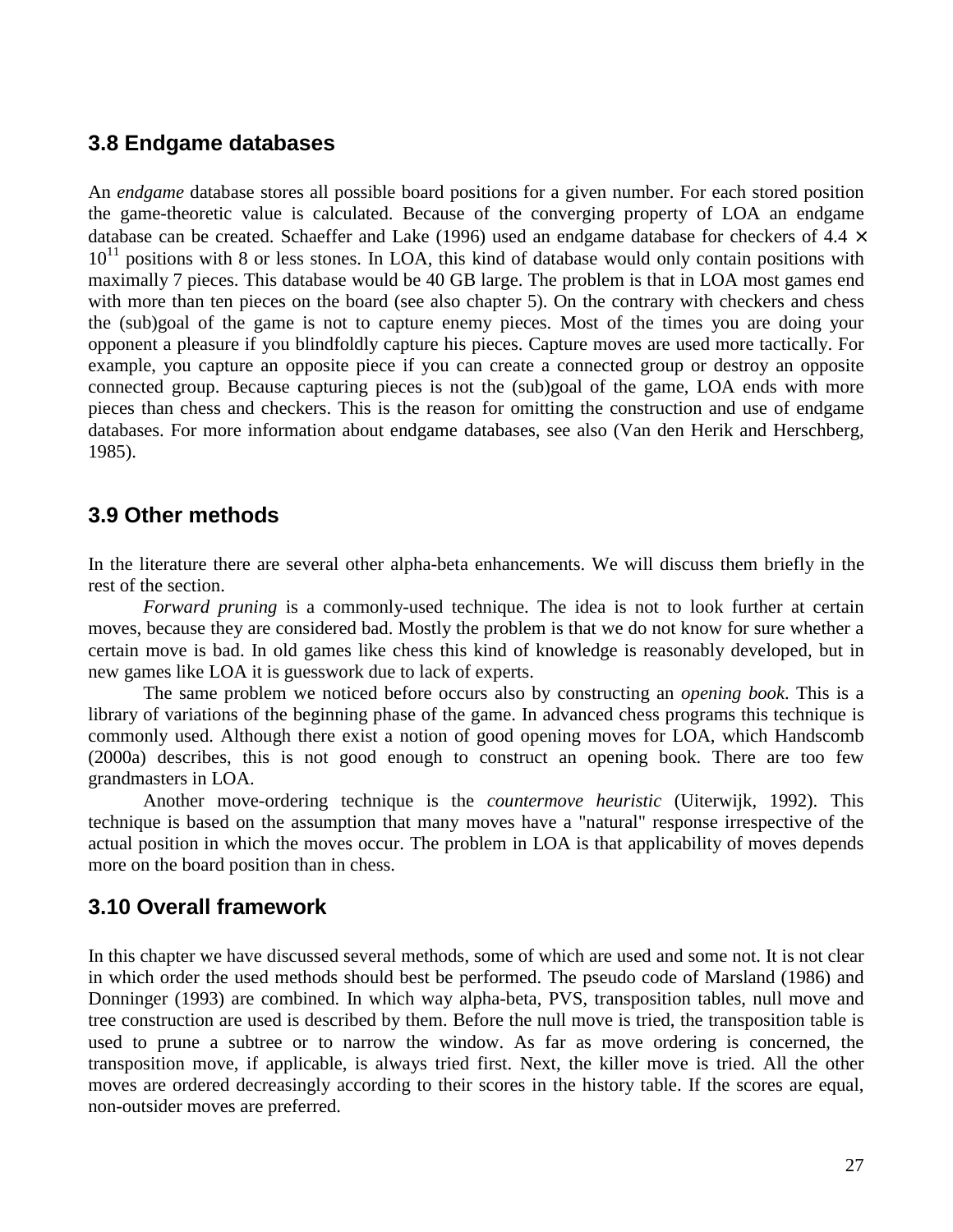# **4 Evaluation functions**

*A fistful of evaluators* 

As we have seen in the previous chapters, a search is performed until a certain depth. Subsequently, the leaf nodes are given a value in accordance to the evaluation function. It is important that the evaluator gives us a good estimate of a position. In this chapter we will examine "LOA knowledge" and discuss the construction of the evaluation function.







Figure 4.1: Threat position. Figure 4.2: Blocked piece. Figure 4.3: Solid formation.

### **4.1 General principles of LOA**

Although knowledge about LOA is not well developed, there are some basic principles when playing LOA. Carl von Blixen (2000) has described on his homepages some guidelines, which we will take as a framework for developing an evaluation function.

• *Create a threat as quickly as possible.*

If a player can possibly connect all his pieces in one connected unit, this situation is called a *threat*. Also as the opposite party can prevent the connection to be made, the situation is still a threat, because the player *threats* to win. The first player to create a threat to win has a big advantage, because the opponent will have to break up his own formation to stop this threat. In figure 4.1 we see that white can win by the move **e8-e6**. Black can only prevent this by **g4**×**e4**, but he has to weaken his own formation.

• *Block opponent's pieces* 

Because one is not allowed to jump over opponent's pieces, it is possible to *block* a piece. A piece is *completely* blocked, if it cannot move anywhere. Blocking a piece far away from the rest can be very effective. In figure 4.2 the opposite side has to waste many moves to first capture pieces around the blocked one at **a8** and try to connect again. During that time, black is likely able to create a threat. Even partial blocking can be very effective if it forces the opponent to take way around your pieces. Handscomb (2000a) describes that it is a common tactic to create a wall at the b- or g-file, or the  $2^{nd}$  or  $7<sup>th</sup>$  row in the beginning phase of the game, which partially blocks pieces of the opposite side.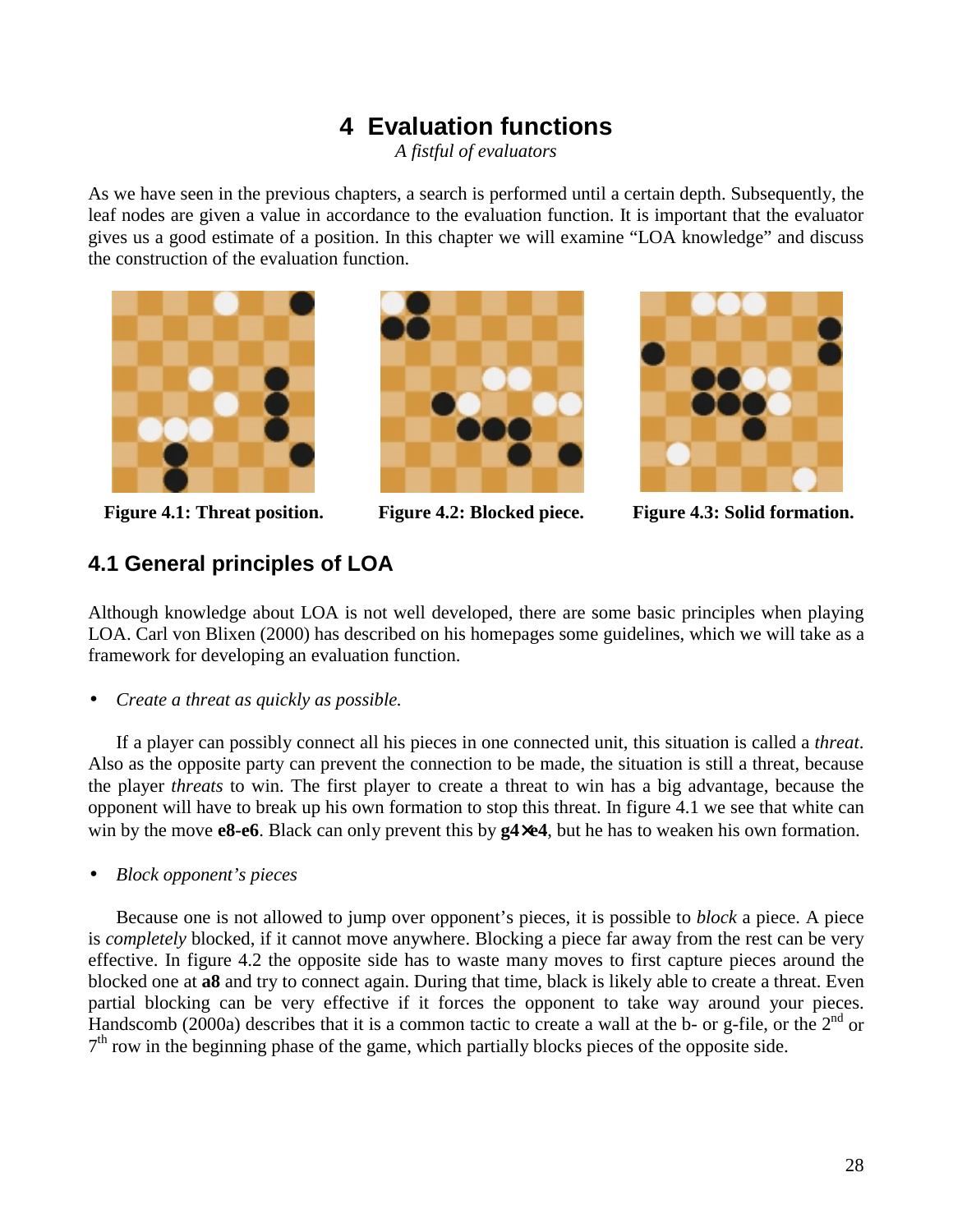#### • *Connect pieces in multiple ways*

If pieces are connected in more than one direction it is harder for the opponent to break them up. In figure 4.3 black has created a rock solid formation in the centre of the board, which is hard to break up. The disadvantage is that it is hard to create this kind of formation fast. The danger exists that the opponent can make a threat first. Mostly it is good practise first to look if it is possible to connect a piece to a group of connected pieces and only secondly to see if a solid connection can be made.

 These principles are good to have in mind when playing LOA. But they only say *what* is good in LOA, not *how* to *achieve* it. Some programmers have implemented a centralisation factor in their evaluator. Pieces in the centre are more awarded than pieces outside. Handscomb (2000b) argues that the benefits of centralisation in LOA are exaggerated. Because of the nature of the game, pieces huddled together in the middle are incapable of capturing each other. Even with only two pieces in a given line of action you need a distance of two squares for a capture, and if there are three pieces a considerable distance from the edge to the middle of the board is required. In figure 4.4 some pieces of white are scattered around the edges of the board. The white piece at **h4** can destroy black's formation in the middle by capturing the black piece **d4**. The white pieces at the edges of the board are acting as cruise missiles. This is not possible when all the pieces are in the centre.



**Figure 4.4: Roessner vs. Handscomb.** 

The last aspect we want to discuss in this section is capture moves. At first sight capturing opponent's pieces is not a good idea. The shortest game construction described in appendix B is created by capture moves, which reduces the pieces of one side such that it can quicker connect. However, it is not hard to see that capture moves in the endgame often are not bad. First, sometimes the only defence against a hostile threat is capturing a piece such that its formation is destroyed. Second, it also happens that the only way one is able to connect with its own formation is by a capture move. Third, a capture move is the only way to free one's blocked piece. Some authors argue that capturing pieces in the begin and middle game is also good. They think that a material advantage like in chess exists, because if a player has more pieces than his opponent, he has more chances to prevent hostile threats and create his own threats. The opponent has fewer possibilities to prevent threats. Whether material is really an advantage depends on the position of the pieces on the board. A material component in the evaluation function is dangerous in LOA, because the program might wildly capture pieces. A more subtle method has to be used, because sometimes a material disadvantage can be an advantage.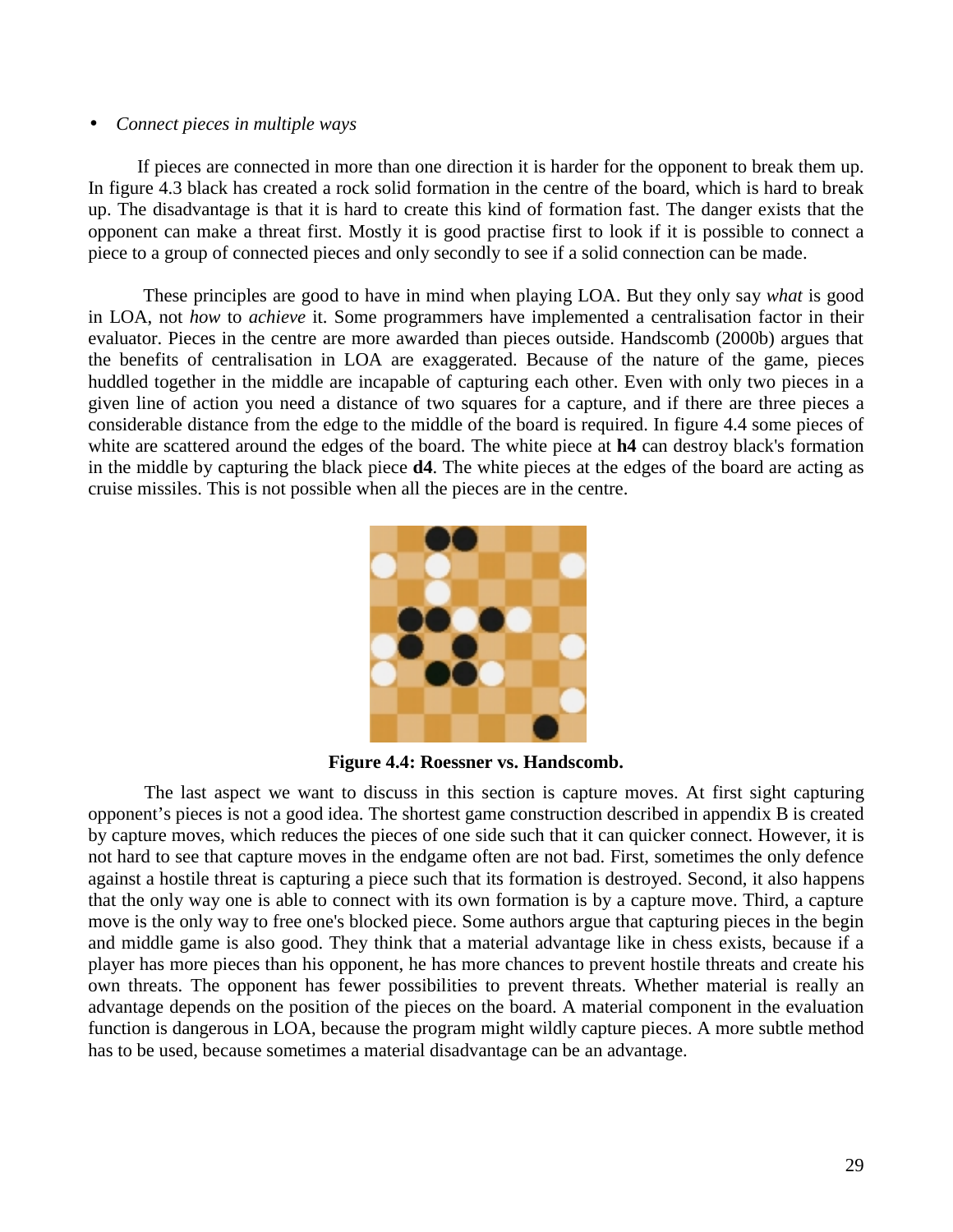### **4.2 Loa evaluator**

It is important that the evaluator is fast and a good estimator. The problem is to find those characteristics of LOA, which make the program play well. We have implemented three evaluators: *normal*, *quad* and *blocking*. The evaluator normal is also the core of quad and blocking. The range of every evaluator lies between –10000 and 10000.

### 4.2.1 Normal evaluator

This is the core of every evaluator implemented in the program. We have chosen a centre-of-mass approach. For each side, the centre of mass of the pieces at the board is computed. Next, we compute for each piece its distance to the centre of mass. The distance is measured as the minimal number of squares the piece has to travel going to the centre of mass. Subsequently, the average distance towards the centre of mass is calculated. Because only one piece can be in the centre of mass at the time, boards with few pieces are favoured. Therefore a recalculation is done which takes the number of pieces into account. The inverse of this average distance is defined as the concentration. The lower the average distance of the centre of mass, the higher the concentration. We favour boards where the pieces of the same colour are more in proximity of the centre of mass. For example, the centre of mass of black lies at **d5** and the centre of mass of white lies at **e5** in figure 4.5. It is not hard to see that black's average distance to the centre of mass is lower than white's. Black's formation is favoured above white's. This is according to real situation of the board. Notice that we do not look at connections. Because we favour boards where pieces are in the neighbourhood of each other, eventually they will be connected *in multiple ways*. This evaluator favours sometimes capture moves. For example, if **1. d1-d3** is played in figure 1.1, the program will respond with **a3**×**d3**. This move will not only improve its own concentration, but will also undermine the opponent's concentration, its pieces are still scattered around the board.

Also penalties are given for each piece at the edge, because they are easy to block. Finally, positions with a more centralised centre of mass are slightly favoured, preventing formations built at the edges of the board, which are easy to break up or to block.





**Figure 4.5: Concentrated pieces. Figure 4.6: Solid centre formation.** 

### 4.2.2 Quad evaluator

This evaluator is called quad, because it uses the quad count. We can use the quad count in several ways. For example, we can easily compute the Euler number of each side. If we assume that holes do not occur, we have also computed the number of connected groups. It seems wise to take this factor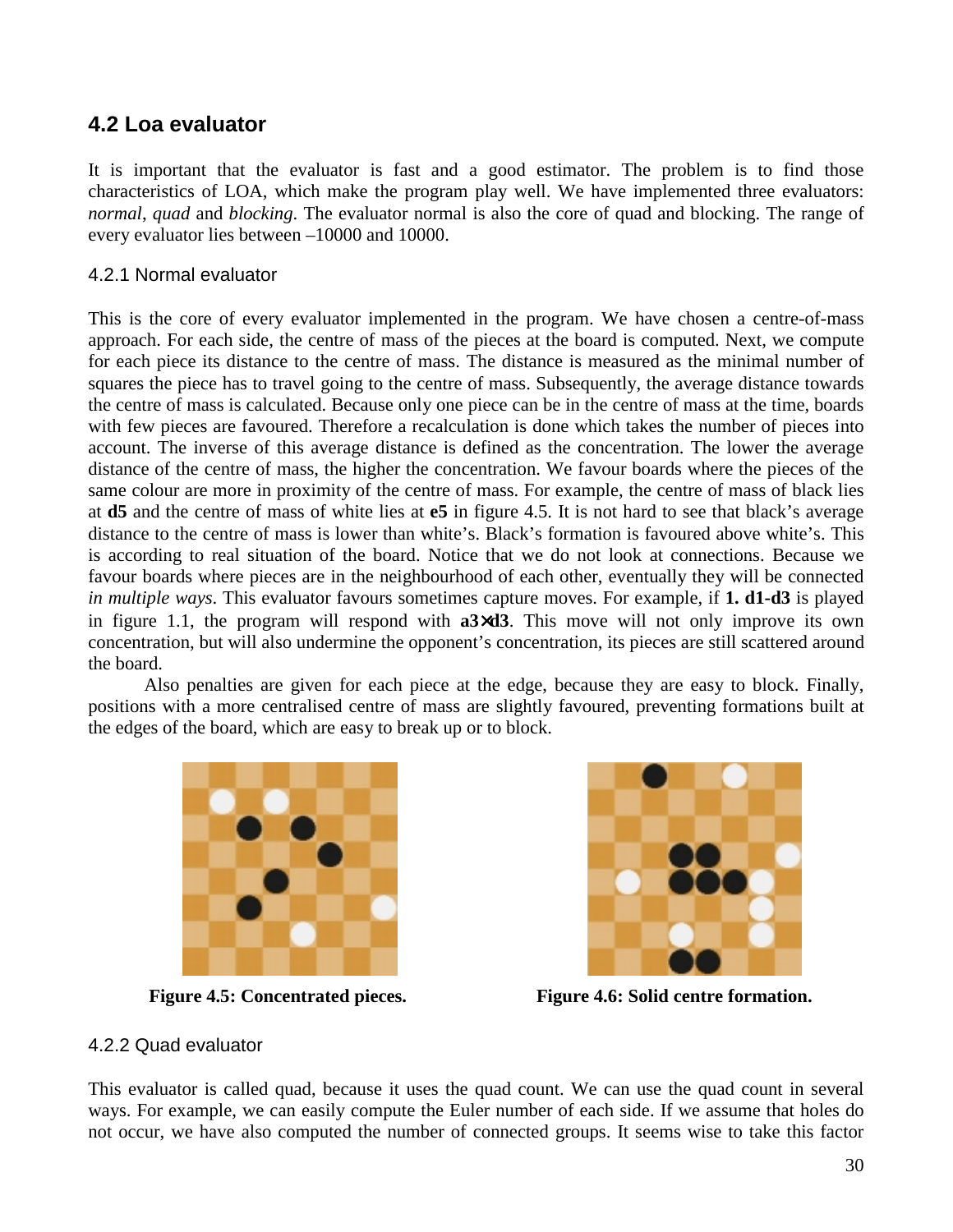into consideration. Because the goal of the game is to create one connected group, minimising the number of connected groups is maybe a subgoal of the game. However, at the start of the game this number is only two. Only bad moves can keep this number at two. Every sequence of normal moves in the beginning phase of the game will increase this number.

The previous evaluator has no notice of solid formations. Black's formation in the centre of the board is strong in figure 4.6. Formations with quads of three or four pieces are not possible to break up by a single capture. It seems reasonable to favour boards with many  $Q_3$ 's and  $Q_4$ 's. The danger exists that a lot of those quads are created outside the neighbourhood of the centre of mass. Therefore only  $Q_3$ 's and  $Q_4$ 's are rewarded, which lie at a distance of at most two of the centre of mass. Notice that this evaluator implicitly favours a material advantage.

#### 4.2.3 Blocking evaluator

The problem with the previous two evaluators is that they are not able to detect blocking situations. For example, in figure 4.7 black has to move. If he does the move **f5-c5,** this will result in a better value of the evaluation function than doing **f5-e6**. But the piece at **c5** can not move any further to the centre of mass because of the white wall. However, the piece at **e6** is still able to move further. Therefore we have to take into account if pieces are partially blocked. If a piece outside the neighbourhood of the centre of mass cannot move a penalty is given. Also lower penalties are given for pieces, which have two moves or less. For pieces outside the region of the centre of mass is looked if they are able to move directly to the region of the centre of mass. For this evaluator we need to use our move generator. This is the reason why this evaluator is much slower than the others. Whether the benefit of better evaluations will outperform the disadvantage of searching less deep, will be explored in the next chapter. This evaluator has a notion of blocking but has its own faults: sometimes a piece can easily be freed by a capture move and be connected. For example, in figure 4.8 the black piece at **f8** is completely blocked. This board position is too negatively evaluated, because black can free this piece and win the game by **c4**×**f7**. Luckily, this kind of situation can easily be detected by the quiescence search, which is described in chapter 3.





Figure 4.7: Wall position. **Figure 4.8: Pseudo blocking.**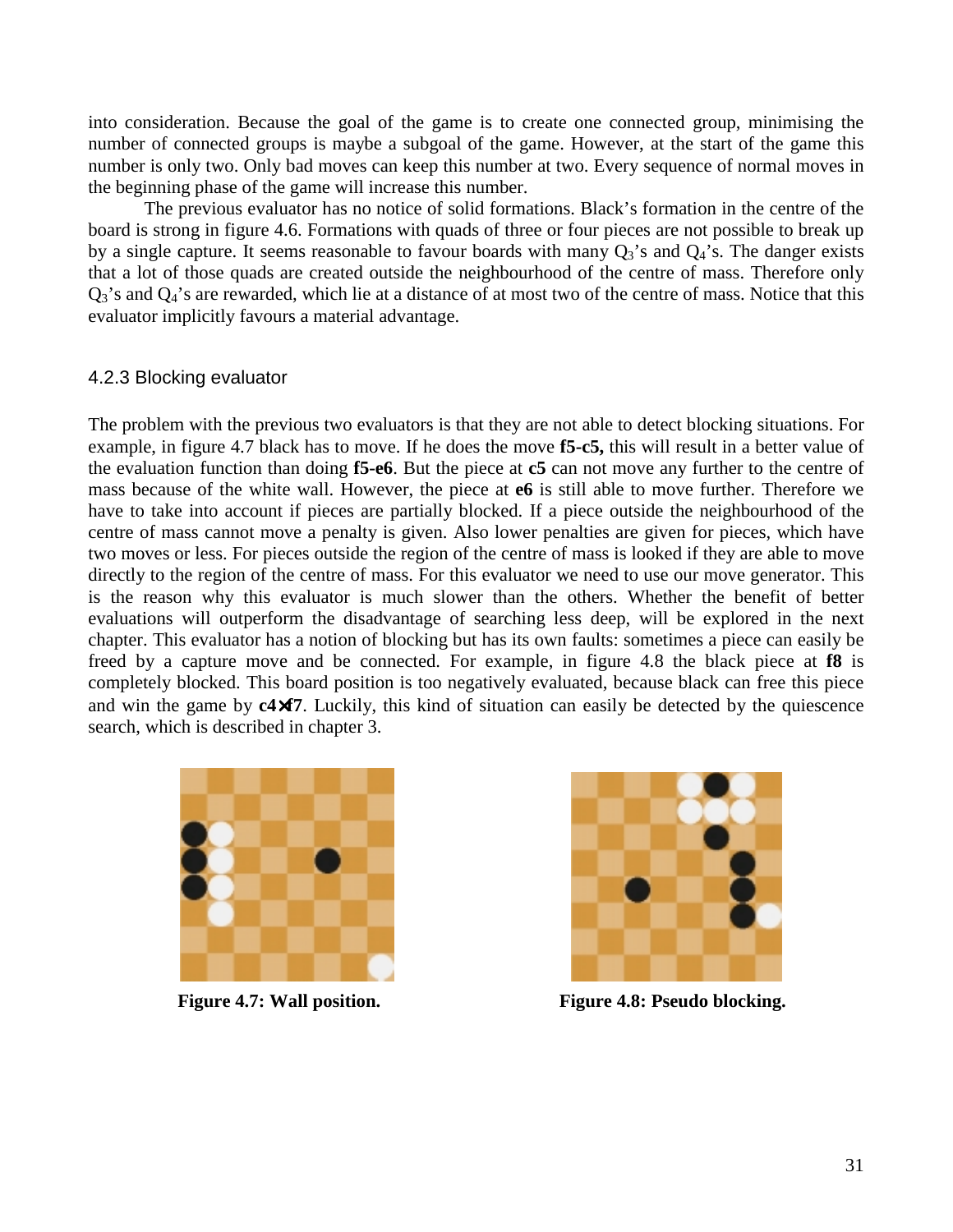# **5 Testing and benchmarking**

*Once upon a time some tests* 

In this chapter some numerical results are given concerning the previous chapters. First, some characteristics of LOA are examined. Next, the usefulness of several alpha-beta enhancements is explored. Subsequently, the search extensions and evaluation functions are tested. Finally, the strength of the program is compared with others.

### **5.1 Properties of LOA**

In this section some properties of LOA are given. The average branching factor, the development of the branching factor during the game, the average game length and the average total number of pieces in a final position is computed. For calculating these figures simulations were done. Our program played 200 times against itself on a P366 with 128 Mb SDRAM. The program used the configuration showed in table 5.1. Also a small random factor was added to each evaluation value.

| <b>Configuration</b>       |                        |  |  |  |  |
|----------------------------|------------------------|--|--|--|--|
| Evaluator                  | Quad                   |  |  |  |  |
| Quiescence search          | Yes                    |  |  |  |  |
| <b>Transposition Table</b> | Yes $(2^{14}$ entries) |  |  |  |  |
| History heuristic          | Yes                    |  |  |  |  |
| <b>Killer Moves</b>        | Yes                    |  |  |  |  |
| Null Move                  | N <sub>o</sub>         |  |  |  |  |
| Time                       | 5 sec. per move        |  |  |  |  |

#### **Table 5.1: Game configuration.**

### 5.1.1 Game length

In figure 5.1 the distribution of the game length in ply is given. We can see that the average game length is around 38 ply. This gives only an indication of the game length, it is *not* the definite number. Because the program played against itself, some disturbance could have been occurred. It is hard to verify this number, because there are no large LOA game databases. LOA experts guess the number is around 40, so this number gives a good indication. If we have a closer look at the figure we can see that the variation is high ( $\sigma = 8.87$ ). We see that games longer than 65 ply are rare. Darse Billings noticed also in his simulations that long games are an oddity in LOA. This gives us an indication of an upper bound of the game length of LOA.

### 5.1.2 Total number of pieces at a final position

The significance of figure 5.2 is to show whether LOA often ends with a few pieces remaining at the board. If this occurs frequently an endgame database of seven pieces is profitable. A close look teaches us that games seldomly end with ten pieces or less. Thus, the use of an endgame database is small. The histogram shows us that games end normally with between 15 and 16 pieces. But again, these are not definite numbers because they are dependent on the evaluator and the search time.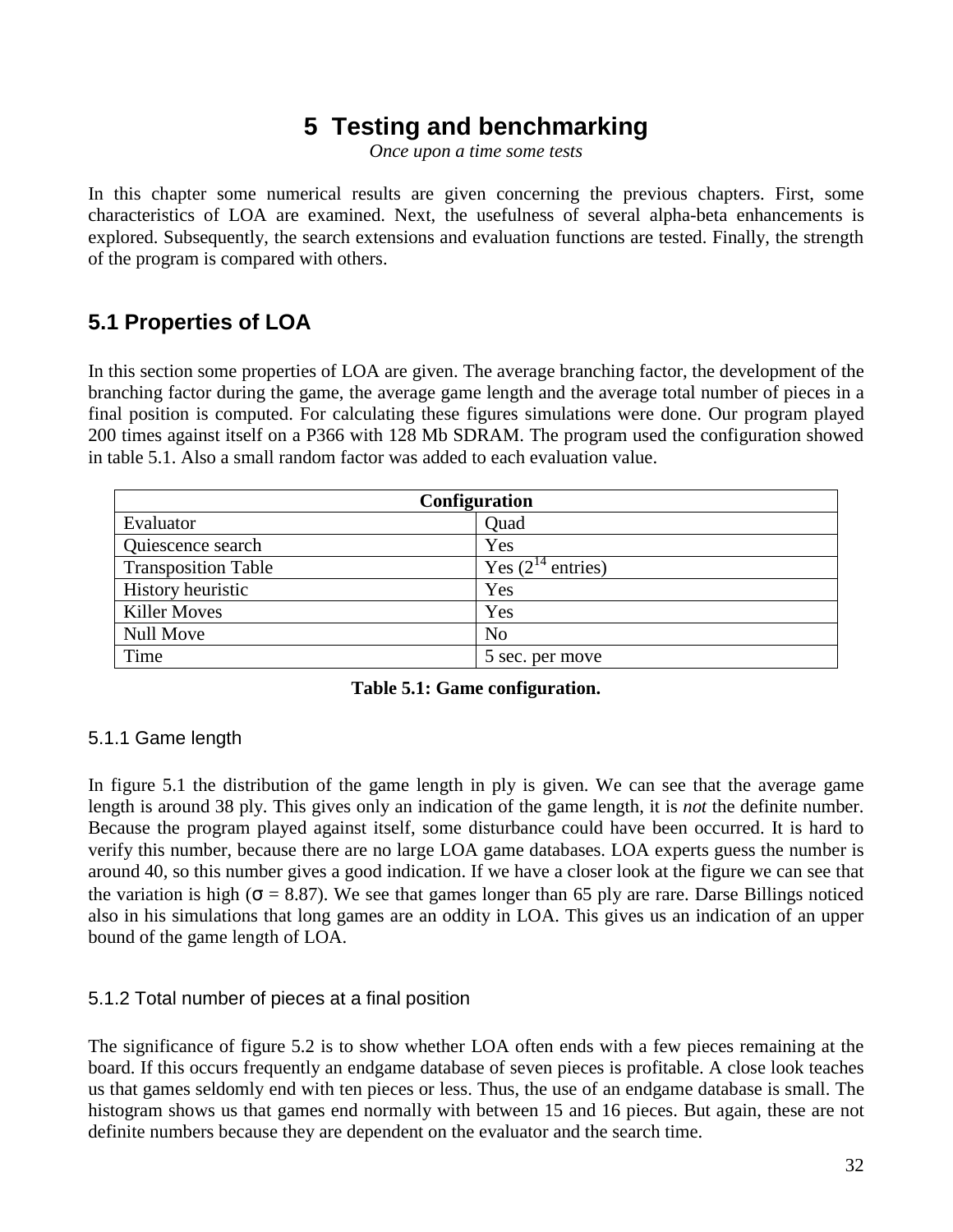

Figure 5.1: Game length in ply. Figure 5.2: Number of pieces in a final position.







### 5.1.3 Branching factor

We calculated the average branching factor for *every* game. The distribution of these numbers is given in figure 5.3. The mean of the average branching factor is 30.1. Also the variation is low ( $\sigma = 2.02$ ). This gives us confidence to take the average branching factor as 30. But the branching factor is dependent on the length of the game. We have already seen that we are not confident about this. What is the influence of the game length on the branching factor? In figure 5.4 the development in the game is given. In the beginning phase of the game the branching factor is around 35, but after nine plies the branching factor slowly decreases to 25. Because we do not expect that our game length computed in 5.1.1 is very different from the true game length, the change of the value of the branching factor will be low. Thus, if the game length is somewhat longer in reality, the average branching factor will still be around 30.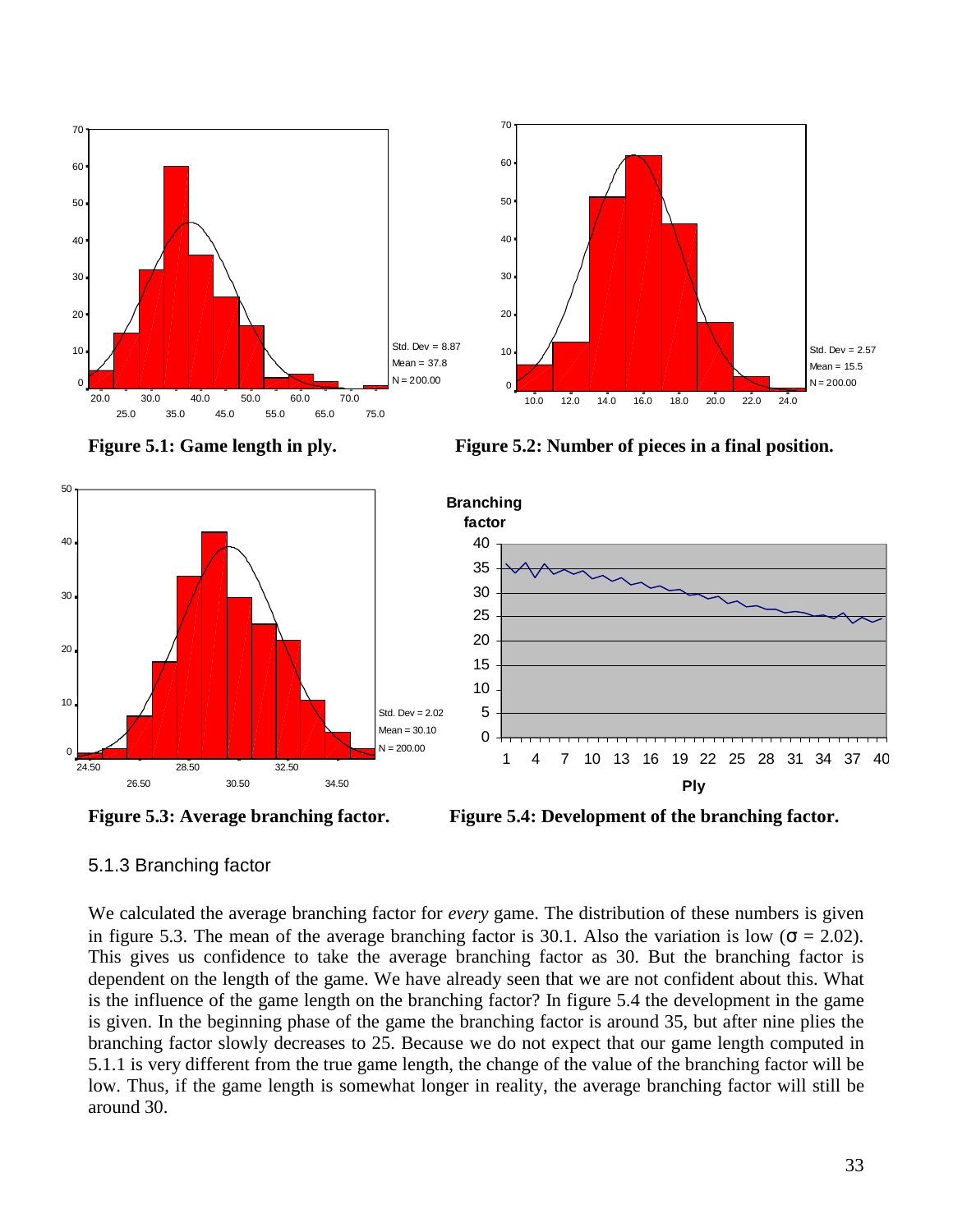### **5.2 Search enhancements**

In this section we are trying to get some insight into the usefulness of several alpha-beta enhancements. For all the experiments, the starting position was taken. The configuration represented in table 5.1 was used again. Except the transposition tables were  $2^{19}$  entries large. Because we use a two-level scheme, we can store  $2^{20}$  positions. In the tables given below, nodes, times and transposition table hits (TTHits) are cumulative counts. TTHits is defined as the number of times that a stored position was retrieved from the transposition table.

### 5.2.1 Transposition tables

In all the experiments the transposition tables are used as described in 3.6.2. In table 5.2, we can see that transposition tables gives a large speed-up. The usefulness of transposition tables improves when we go really deep. They are responsible for reducing the search-tree size in half at depth 7. This reduction by using transposition tables is comparable with the improvement noticed in a chess middlegame position (Uiterwijk, 1995).

|       |          | Without transposition table | With transposition table |           |          |        |
|-------|----------|-----------------------------|--------------------------|-----------|----------|--------|
| depth | $#$ sec. | $#$ nodes                   | $#$ sec.                 | $#$ nodes | # TTHits | % gain |
|       | 0.0      | 58                          | 0.0                      | 58        |          | 0.0    |
|       | 0.1      | 1.436                       | 0.1                      | 1.344     |          | 6.4    |
|       | 0.7      | 4.292                       | 0.7                      | 3.975     | 41       | 7.4    |
| 4     | 1.3      | 18,738                      | 1.3                      | 11,841    | 195      | 36.8   |
|       | 8.5      | 151.899                     | 6.1                      | 105,241   | 2.027    | 30.7   |
| h     | 58.8     | 1,059,405                   | 34.1                     | 579,640   | 19,764   | 45.2   |
|       | 513.4    | 9,242,547                   | 224.4                    | 4,039,648 | 116,005  | 56.3   |

**Table 5.2: Results of using transposition tables.** 

There are two reasons why transposition tables work so well in LOA:

- 1) The retrieved positions have been found and stored in the same search. This is due to the fact that the same board position can be reached by different sequences of moves. These positions are transpositions. Normally, this is the first reason to use transposition tables. Some programmers argue that real transpositions are rare in LOA, because moving a piece will affect several other moves in that line. In LOA the independence between moves is smaller than in chess.
- 2) Because of iterative deepening, the same position will be reached in several iterations. The transposition table is a way of storing information about previously searched positions. When the same position is reached again, the search can be sped up or eliminated entirely by using this information. Many programmers believe this to be the reason why transposition tables work in LOA.

In the next experiment, showed in table 5.3, the transposition tables were cleared between the iterations. Looking at the table, we see that transpositions still give a significant reduction in the number of nodes searched. Since the gain roughly is half the gain when the tables are not cleared between iterations, it follows that both reasons given above to explain why transposition tables work well in LOA contribute equally.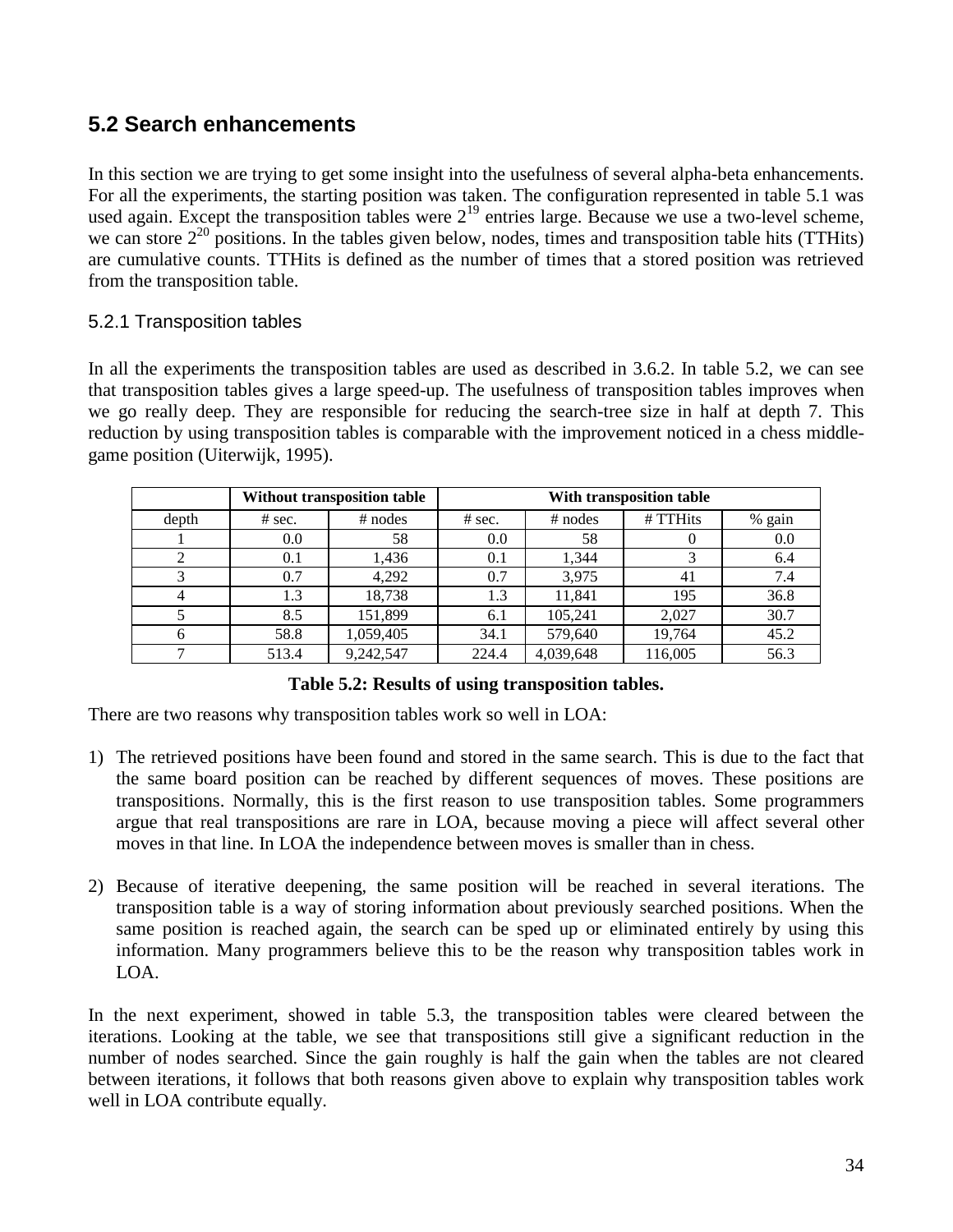|       |          | Without transposition table | With transposition table |           |          |        |  |
|-------|----------|-----------------------------|--------------------------|-----------|----------|--------|--|
| depth | $#$ sec. | $#$ nodes                   | $#$ sec.                 | $#$ nodes | # TTHits | % gain |  |
|       | 0.0      | 58                          | 0.0                      | 58        |          | 0.0    |  |
|       | 0.1      | 1,436                       | 0.1                      | 1,399     |          | 2.6    |  |
|       | 0.7      | 4,292                       | 0.7                      | 3,918     |          | 8.7    |  |
|       | 1.3      | 18,738                      | 1.2                      | 15.273    | 91       | 18.5   |  |
|       | 8.5      | 151,899                     | 7.5                      | 139,420   | 1,390    | 8.2    |  |
| h     | 58.8     | 1,059,405                   | 51.3                     | 921,917   | 18,561   | 13.0   |  |
|       | 513.4    | 9,242,547                   | 384.1                    | 6,914,145 | 176,899  | 25.2   |  |

**Table 5.3: Results of using transposition tables, which are cleared between the iterations.** 

In the next experiment we have examined the influence of the size of the table on the total number of nodes to be searched. We did perform a 7-ply search at the start position. In figure 5.5 the relation is given between table size and the total number of nodes searched. As the table size increases, the number of nodes searched tends to converge to a constant. In other words, at some point no significant gain may be found by increasing the table size. According to Breuker (1998), this is caused by the larger percentage of tree nodes that can be retained in the transposition table. The probability of harmful collisions then greatly decreases. At a certain point the transposition table is sufficiently big to hold the entire search tree.



**Figure 5.5: Comparing transposition tables with different sizes. Figure 5.6: Endgame position.** 

The Bratko-Kopec positions in chess are famous, because due to transposition tables a search twice as deep can be performed. In figure 5.6 we present a LOA position where transposition tables are particularly useful. At depth nine a reduction of 85% is obtained, as is evident from table 5.4.

|       |          | Without transposition table | With transposition table |           |          |        |
|-------|----------|-----------------------------|--------------------------|-----------|----------|--------|
| depth | $#$ sec. | $#$ nodes                   | $#$ sec.                 | $#$ nodes | # TTHits | % gain |
|       | 0.0      | 20                          | 0.0                      | 20        | $\theta$ | 0.0    |
| 2     | 0.0      | 99                          | 0.0                      | 99        |          | 0.0    |
| 3     | 0.0      | 566                         | 0.0                      | 543       | 19       | 4.1    |
| 4     | 0.3      | 2,460                       | 0.2                      | 2,036     | 134      | 17.2   |
|       | 1.1      | 16,321                      | 0.6                      | 10,997    | 813      | 32.6   |
| 6     | 5.3      | 93,958                      | 1.9                      | 33,443    | 3,099    | 64.4   |
| ⇁     | 27.6     | 498,212                     | 10.6                     | 188,183   | 12,456   | 62.2   |
| 8     | 100.3    | 1,805,066                   | 30.5                     | 538,533   | 47,137   | 70.2   |
| 9     | 891.2    | 16,156,574                  | 140.4                    | 2,532,460 | 221,727  | 84.3   |

**Table 5.4: Results of using transposition tables in the middle game.**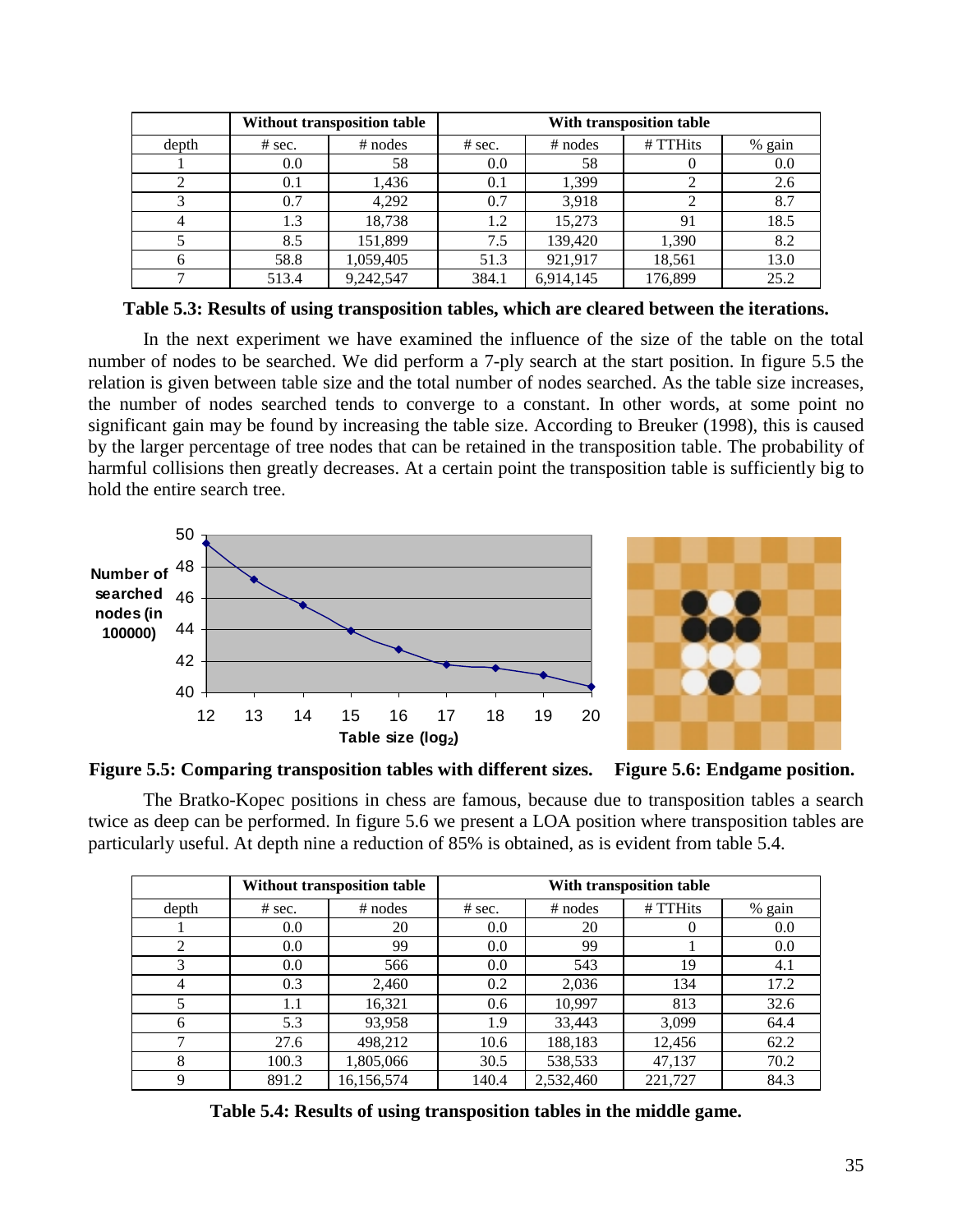### 5.2.2 PVS

Looking at table 5.5, we see that PVS gives us a considerable speed-up. The gain is not as big as by using transposition tables, but still useful. Although the gain due to PVS is changeable, it fluctuates around 20%. Thus, PVS provides that overall more nodes are pruned than re-searched.

|       | <b>Without PVS</b> |           |        |           |        |
|-------|--------------------|-----------|--------|-----------|--------|
| depth | $#$ sec.           | $#$ nodes | # sec. | $#$ nodes | % gain |
|       | 0.0                | 58        | 0.0    | 58        | 0.0    |
|       | 0.4                | 1,531     | 0.1    | 1,344     | 12.2   |
|       | 0.8                | 5,502     | 0.7    | 3,975     | 27.8   |
|       | 1.5                | 15,987    | 1.3    | 11,841    | 25.9   |
|       | 8.9                | 160,531   | 6.1    | 105,241   | 34.4   |
| h     | 77.1               | 668,656   | 34.1   | 579,640   | 13.3   |
|       | 289.5              | 5,211,899 | 224.4  | 4,039,648 | 22.4   |

**Table 5.5: Results of using PVS.** 

#### 5.2.3 Killer moves

If we have a look at table 5.6, we notice that killer moves do not make a difference when we go really deep. This can have several reasons. First, it could be that real killer moves do not often occur in LOA, as they do in chess. But another possibility could be that transposition tables have taken over the job. In the next experiment, we did not use transposition tables.

|       | Without killer move |           | With killer move |           |        |
|-------|---------------------|-----------|------------------|-----------|--------|
| depth | $#$ sec.            | $#$ nodes | $#$ sec.         | $#$ nodes | % gain |
|       | 0.0                 | 58        | 0.0              | 58        | 0.0    |
|       | 0.1                 | 1,453     | 0.1              | 1,344     | 7.5    |
|       | 0.7                 | 4,371     | 0.7              | 3,975     | 9.1    |
|       | 1.5                 | 13,052    | 1.3              | 11,841    | 9.3    |
|       | 5.9                 | 100,858   | 6.1              | 105,241   | $-4.3$ |
| n     | 33.9                | 574,248   | 34.1             | 579,640   | $-0.1$ |
|       | 210.8               | 3,795,498 | 224.4            | 4,039,648 | $-6.4$ |

#### **Table 5.6: Results of using killer moves.**

In table 5.7 we see that without transposition tables, killer moves are responsible for a gain of 39.8% at depth 7. Thus, killer moves are in principle useful in LOA. But they are dominated by transposition tables. Mostly the killer moves at the higher depths are responsible for big cut-offs. But because transposition moves are preferred above killer moves, they are only performed at lower depths. At those depths real killers are rare, which explains why killer moves can worsen things.

|       |          | <b>Without killer move</b> |          | With killer move |        |
|-------|----------|----------------------------|----------|------------------|--------|
| depth | $#$ sec. | $#$ nodes                  | $#$ sec. | $#$ nodes        | % gain |
|       | 0.0      | 58                         | 0.0      | 58               | 0.0    |
|       | 0.1      | 1,330                      | 0.1      | 1,436            | $-8.0$ |
|       | 0.8      | 4,171                      | 0.7      | 4,292            | $-3.0$ |
|       | 2.2      | 22,164                     | 1.8      | 18,738           | 15.5   |
|       | 11.2     | 200,945                    | 8.4      | 151,899          | 24.4   |
|       | 97.9     | 1,760,346                  | 58.9     | 1,059,405        | 39.8   |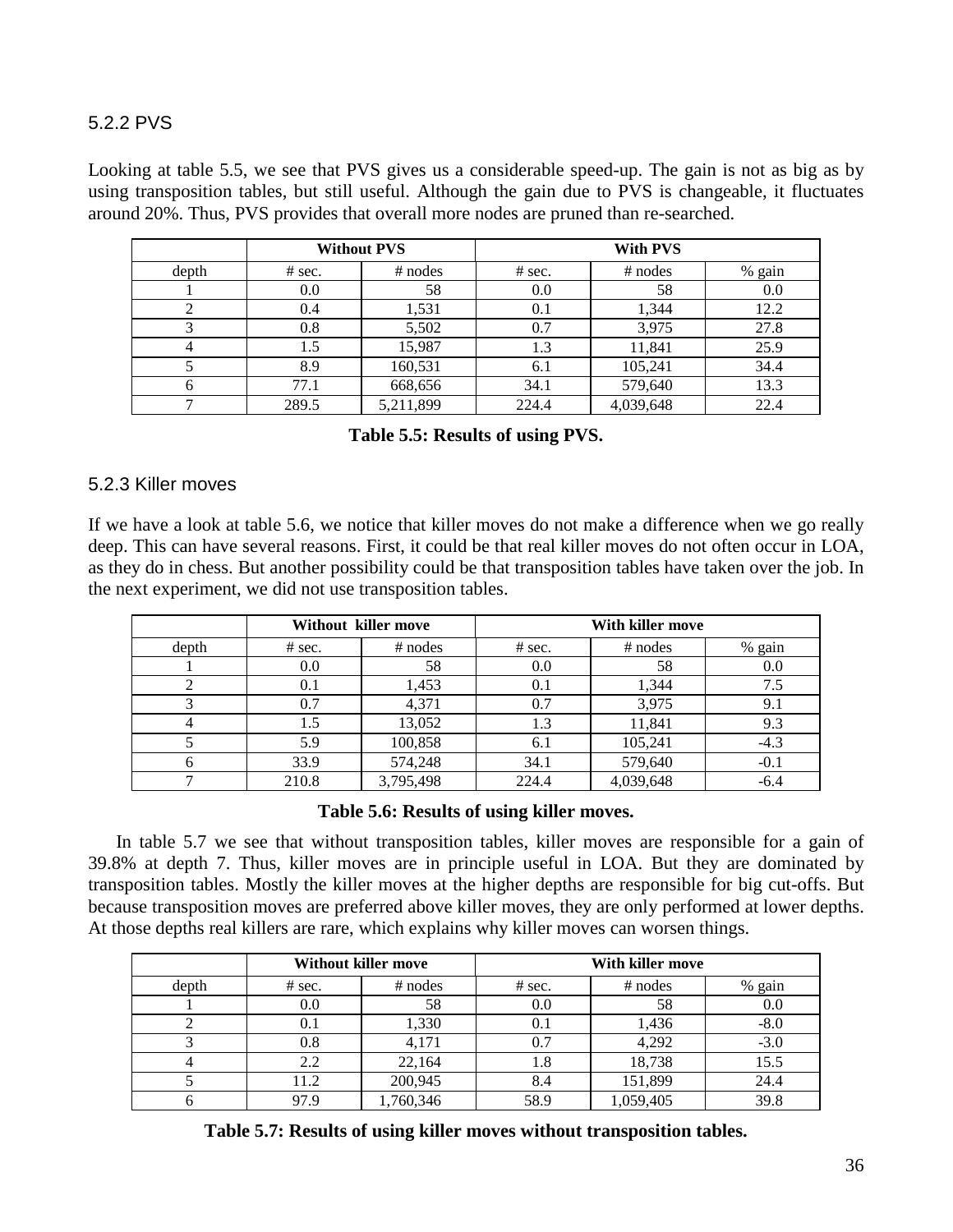### 5.2.4 History heuristic

Although the history heuristic is a simpler heuristic than transposition tables it works wonderfully good. The history heuristic is applied after the transposition and killer move. It is responsible for halving the search tree at depth 7 as seen from table 5.8, but its performance alters from depth to depth.

|       |          | Without history heuristic | With history heuristic |           |        |
|-------|----------|---------------------------|------------------------|-----------|--------|
| depth | $#$ sec. | $#$ nodes                 | # sec.                 | $#$ nodes | % gain |
|       | 0.0      | 58                        | 0.0                    | 58        | 0.0    |
|       | 0.1      | 1,245                     | 0.1                    | 1,344     | $-8.0$ |
|       | 0.8      | 4,337                     | 0.7                    | 3,975     | 8.3    |
|       | 1.4      | 13.211                    | 1.3                    | 11,841    | 10.3   |
|       | 12.4     | 222,400                   | 6.1                    | 105,241   | 52.7   |
|       | 49.3     | 891,115                   | 34.1                   | 579,640   | 34.9   |
|       | 433.4    | 7,797,603                 | 224.4                  | 4,039,648 | 51.8   |

### 5.2.5 Outsider-move heuristic

In chapter 3 we have defined an outsider move as a move going to an edge field, these moves being examined as *last*. For testing if this heuristic is good, we compared plain alpha-beta with alpha-beta in combination with this move-ordering technique. In table 5.9, we notice that using this heuristic causes a reduction of 30%.

|       | Without any $\alpha\beta$ enhancements |           | With only using outsider-move heuristic |           |         |
|-------|----------------------------------------|-----------|-----------------------------------------|-----------|---------|
| depth | $#$ sec.                               | $#$ nodes | $#$ sec.                                | $#$ nodes | % gain  |
|       | 0.0                                    | 58        | 0.0                                     | 58        | 0.0     |
|       | 0.2                                    | 1.841     | 0.2                                     | 2,389     | $-29.8$ |
|       | 0.9                                    | 13.347    | 0.9                                     | 13,574    | $-1.7$  |
|       |                                        | 73,042    | 3.6                                     | 64,328    | 11.9    |
|       | 56.1                                   | 1,011,600 | 39.6                                    | 711,405   | 29.7    |
|       | 344.6                                  | 6,197,528 | 235.5                                   | 4,221,304 | 31.9    |

**Table 5.9: Results of using only the outsider-move heuristic.** 

Using the outsider-move heuristic alone is a good thing to do. But it gives us no guarantee that it also works in combination with other methods. In table 5.10 we see that this heuristic provides a reduction in the earlier depths, but at depth 7 it causes extra work. At first sight it looks tempting to use the outsider move. But the history heuristic tables are empty in the beginning. During the game these tables are filled and by that way the program "learns" what good moves are. The usefulness of the outsider-move heuristic will diminish. This is the reason why the heuristic does not work at depth 7.

|       | Without outsider-move heuristic |           | With outsider-move heuristic |           |        |
|-------|---------------------------------|-----------|------------------------------|-----------|--------|
| depth | $#$ sec.                        | $#$ nodes | $#$ sec.                     | $#$ nodes | % gain |
|       | 0.0                             | 58        | 0.0                          | 58        | 0.0    |
|       | 0.1                             | 1.344     | 0.1                          | 1.237     | 8.0    |
|       | 0.7                             | 3,975     | 0.6                          | 3,260     | 17.8   |
|       | 1.3                             | 11,841    | 1.2                          | 11,118    | 6.1    |
|       | 6.1                             | 105,241   | 5.3                          | 95,386    | 9.4    |
| 6     | 34.1                            | 579,640   | 28.3                         | 508,826   | 12.2   |
|       | 224.4                           | 4,039,648 | 233.8                        | 4,204,335 | -4.1   |

**Table 5.10: Results of using the outsider-move heuristic.**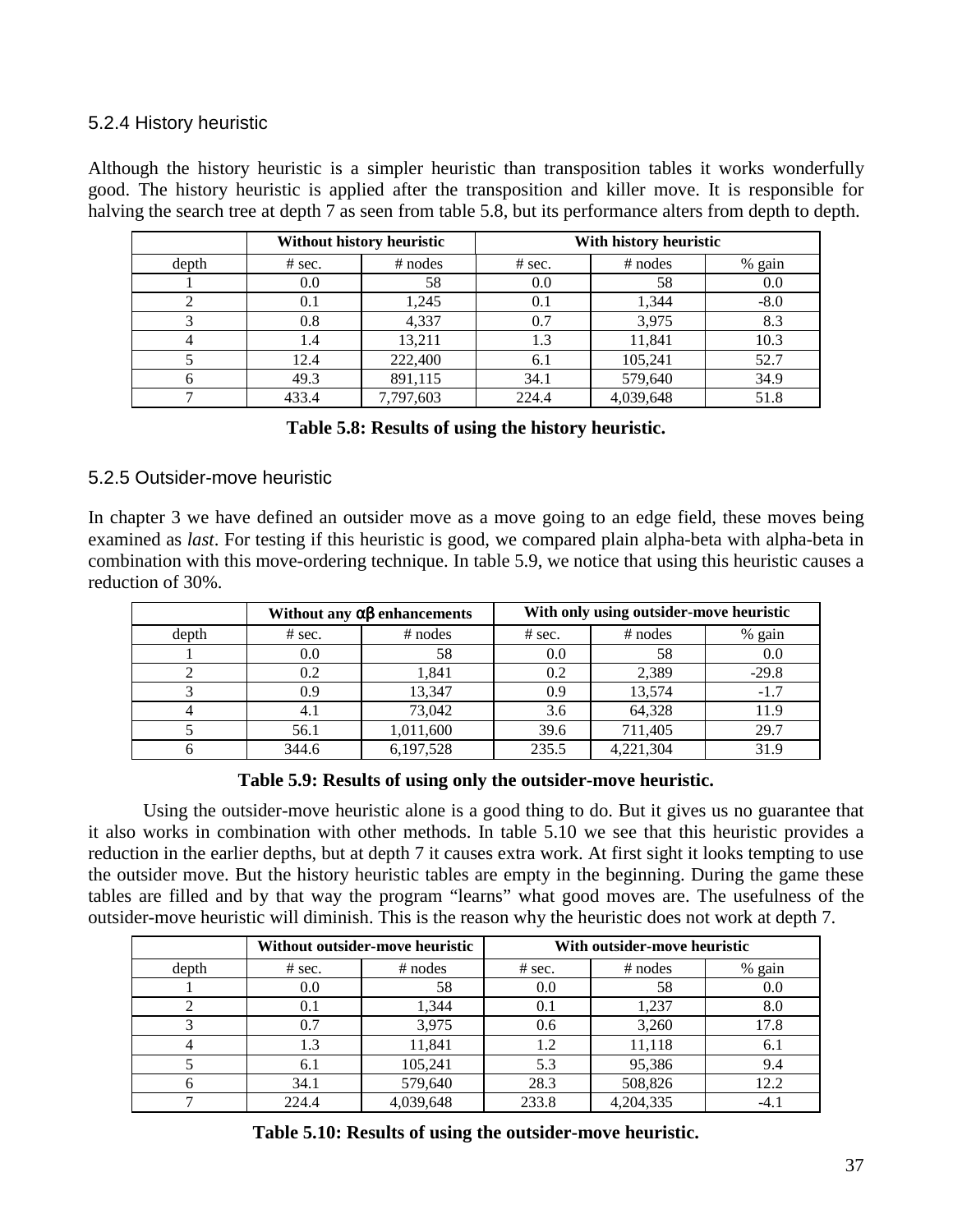In the following experiment, we used the position achieved by the sequence of moves **d1-b3**, **h3-e3**, **b1-b4**. Because the program has pondered about the move **h3-e3**, it has built a search tree. The history table is now filled with scores. Looking at table 5.11, we see that the outsider-move heuristic has lost its positive effect. The history heuristic dominates the outsider-move heuristic.

|       | Without outsider-move heuristic |           | With outsider-move heuristic |           |        |
|-------|---------------------------------|-----------|------------------------------|-----------|--------|
| depth | $#$ sec.                        | $#$ nodes | $#$ sec.                     | $#$ nodes | % gain |
|       | 0.0                             |           | 0.0                          | 59        | 16.9   |
|       | 0.1                             | 676       | 0.1                          | 667       | 1.3    |
|       | 0.3                             | 3,334     | 0.3                          | 3,402     | $-2.0$ |
|       |                                 | 22,445    |                              | 24,119    | $-7.5$ |
|       |                                 | 64,697    | 3.5                          | 65,165    | $-1.0$ |
|       | .3.2                            | 237,510   |                              | 234,333   |        |

**Table 5.11: Results of using the outsider-move heuristic after a couple of moves.** 

### 5.2.6 Null move

The last experiment is done with using the null move. The gain of null moves in the beginning phase of the game is not so big as the previous heuristics, but it is still profitable when the depth to be searched grows.

|       |          | <b>Without null moves</b> | <b>With null moves</b> |           |        |
|-------|----------|---------------------------|------------------------|-----------|--------|
| depth | $#$ sec. | $#$ nodes                 | $#$ sec.               | $#$ nodes | % gain |
|       | 0.0      | 58                        | 0.0                    | 58        | 0.0    |
|       | 0.1      | 1,344                     | 0.4                    | 1.344     | 0.0    |
|       | 0.7      | 3,975                     | 0.8                    | 3,975     | 0.0    |
|       | 1.3      | 11,841                    | 1.3                    | 11,623    | 1.8    |
|       | 6.1      | 105,241                   | 6.0                    | 104,440   | 0.8    |
| h     | 34.1     | 579,640                   | 32.0                   | 554,066   | 4.4    |
|       | 224.4    | 4,039,648                 | 198.4                  | 3,567,774 | 11.7   |

### **Table 5.12: Results of using null moves in the start position.**

The results given in table 5.12, are typical for the beginning phase of the game, and hence do not give the null move full credit. In figure 5.7 a middle-game position is showed. If we now look at table 5.13 we notice that thanks to the null move a huge decrease of the number of nodes examined is accomplished.



**Figure 5.7: Handscomb vs. Thordsen.**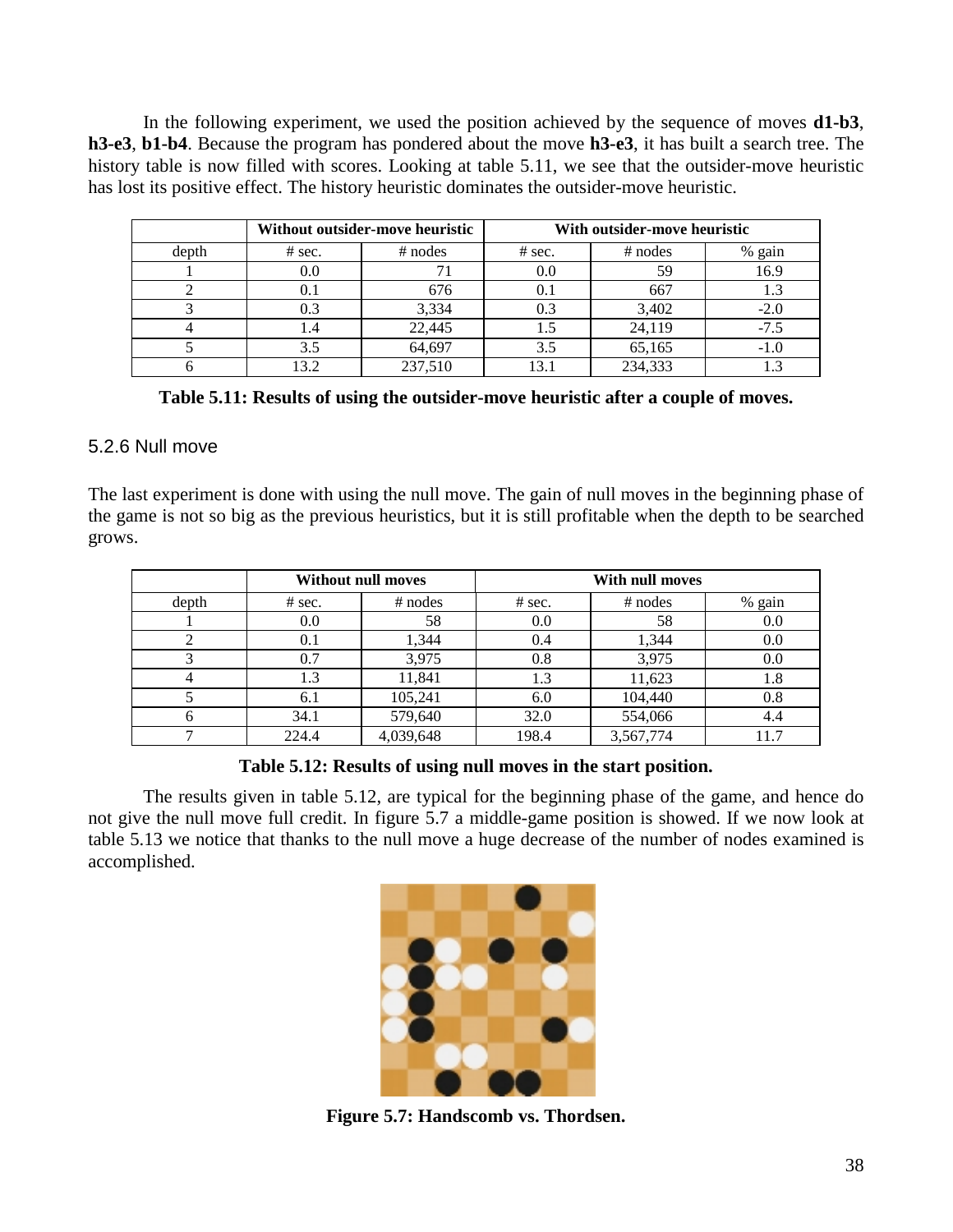| In the middle game the negative effect of zugzwang does not occur often. Also in this board position no |  |  |  |
|---------------------------------------------------------------------------------------------------------|--|--|--|
| effects due to zugzwang were noticed.                                                                   |  |  |  |

|             |          | <b>Without null moves</b> |          | With null moves |        |
|-------------|----------|---------------------------|----------|-----------------|--------|
| depth       | $#$ sec. | $#$ nodes                 | $#$ sec. | $#$ nodes       | % gain |
|             | 0.0      | 58                        | 0.0      | 58              | 0.0    |
| 2           | 0.0      | 594                       | 0.0      | 594             | 0.0    |
| 3           | 0.2      | 2,508                     | 0.2      | 2,508           | 0.0    |
| 4           | 0.6      | 9,767                     | 0.5      | 8,024           | 17.8   |
| 5           | 2.2      | 40,843                    | 1.4      | 24,129          | 40.9   |
| 6           | 11.4     | 204,952                   | 6.3      | 111,983         | 45.3   |
|             | 46.8     | 841,617                   | 13.5     | 242,397         | 71.2   |
| 8           | 179.2    | 3,223,975                 | 58.0     | 1,053,489       | 67.3   |
| $\mathbf Q$ | 1272.8   | 22,911,031                | 402.5    | 7,241,301       | 68.3   |

**Table 5.13: Results of using null moves in the middle game.** 

Thanks to null move we can search roughly a ply deeper in the middle game. But the danger exists that due to null move defeats are not foreseen. Therefore, an experiment was conducted with the conditions described in table 5.1. The thinking time (5 sec.) was set low, so the advantage of searching a ply deeper due to null moves was lost. One player used the null move heuristic, the other did not use it. The player using the null moves won 104 of the 200 games, the other player won the rest. Thus, zugzwang has no negative effect. In a tournament using the null move will be an advantage because it will cause deeper searches.

### **5.3 Quiescence search**

We have investigated whether performing a quiescence search is beneficial. Therefore we did some simulations. Two equal players using the quad evaluator played 200 times against each other. One player used quiescence search, the other did not. After 100 games, the players switched colour. If we look at the left side of table 5.14 we can see that using quiescence search is a great advantage. By using the quad evaluator both players look at connections. This is the reason why the player using the quiescence search wins. In the next experiment at the right both players used the normal evaluator. Both players do not value connections in their evaluator. The player using the quiescence search is still better off.

|                   | <b>Ouad Evaluator</b> | <b>Normal Evaluator</b> |               |  |
|-------------------|-----------------------|-------------------------|---------------|--|
| <b>Oujescence</b> | No Ouiescence         | <b>Duiescence</b>       | No Ouiescence |  |
|                   |                       | 134                     |               |  |

| Table 5.14: Comparing quiescence search with no quiescence search. |  |  |  |  |  |
|--------------------------------------------------------------------|--|--|--|--|--|
|--------------------------------------------------------------------|--|--|--|--|--|

Doing a quiescence search costs some extra efforts, because we examine some more nodes. This means that the program might search less deep. In the next experiment we compared a search with and without quiescence search. Because of the quiescence search other values are returned at the leaf nodes, resulting in a different, possibly narrower, search tree. Looking at table 5.15 we see that the overhead noticed at earlier depths more or less disappears at depth 5 and beyond.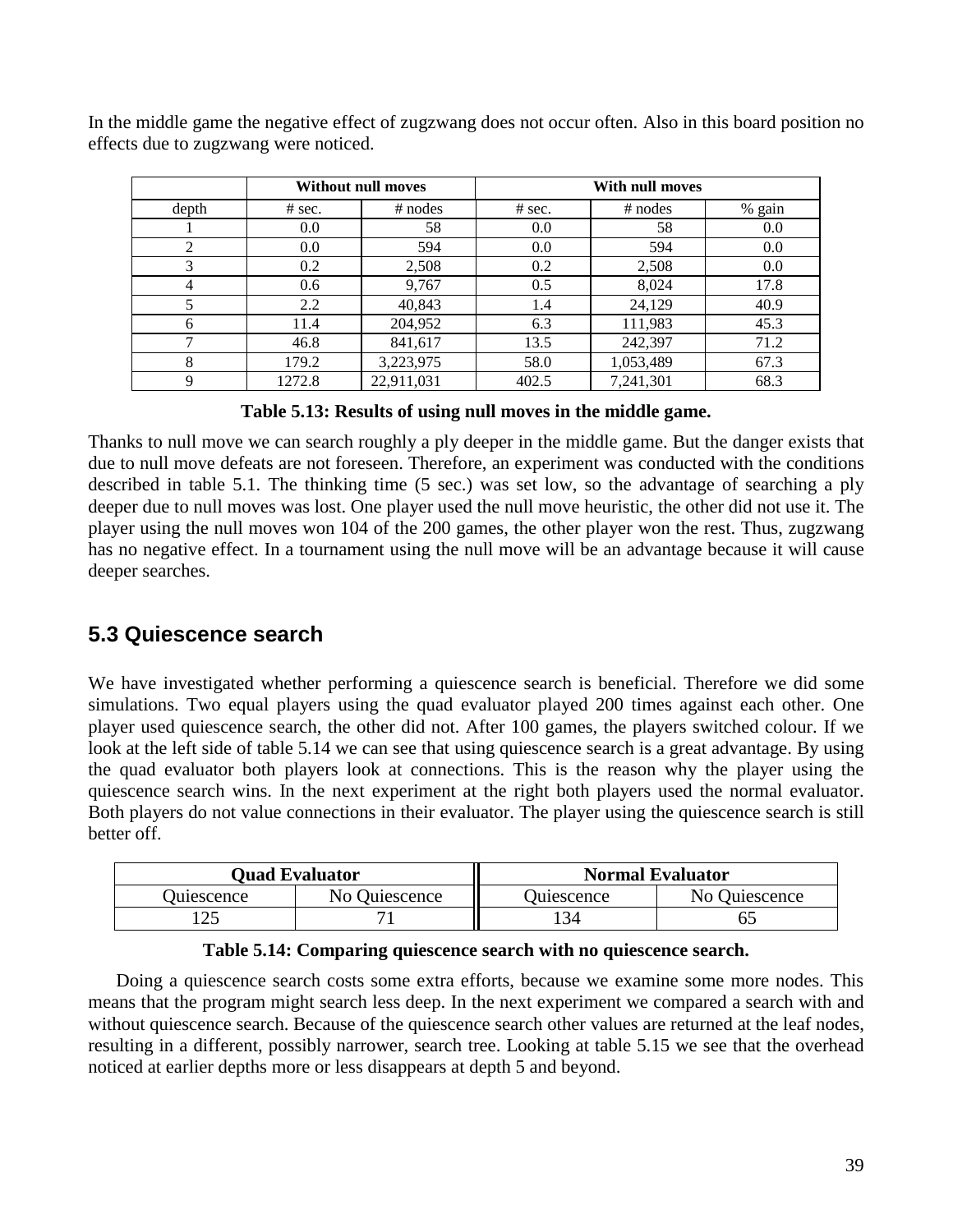|       | Without quiescence search |           | With quiescence search |           |            |
|-------|---------------------------|-----------|------------------------|-----------|------------|
| depth | $#$ sec.                  | $#$ nodes | # sec.                 | $#$ nodes | % overhead |
|       | 0.0                       | 37        | 0.0                    | 58        | 56.8       |
|       | 0.1                       | 250       | 0.1                    | 1,344     | 437.6      |
|       | 0.5                       | 1,951     | 0.7                    | 3,975     | 103.7      |
|       | 1.1                       | 6,389     | 1.3                    | 11,841    | 85.3       |
|       | 6.1                       | 103,924   | 6.1                    | 105,241   | 1.4        |
| 6     | 34.2                      | 614,255   | 34.1                   | 579,640   | $-5.6$     |
|       | 168.3                     | 3,053,246 | 224.4                  | 4,039,648 | 32.3       |

**Table 5.15: Overhead of quiescence search.** 

### **5.4 Evaluators**

In chapter 4 we have discussed the evaluators we have used. In this section they are evaluated against each other. Again we have used the configuration showed in table 5.1. All evaluators played against each other, switching sides halfly. The match results are given below.

| <b>Ouad vs. Normal</b> |  | <b>Quad vs. Blocking</b> |  | <b>Normal vs. Blocking</b> |  |
|------------------------|--|--------------------------|--|----------------------------|--|
|                        |  |                          |  |                            |  |

#### **Table 5.16: Comparing the evaluators with each other.**

 We can conclude from the table that the quad evaluator is the best of the three. Interestingly, the quad evaluator defeats the blocking evaluator with no significantly higher numbers than the normal evaluator does. Because the normal evaluator defeats the blocking evaluator and is defeated by the quad evaluator, one should expect a glorious victory for the quad evaluator when playing against blocking. Possibly, both evaluators take advantage of the same weakness of the blocking evaluator.

When the normal and quad evaluators are used, the speed of the search performed is between 17000 and 18000 nodes per second (nps). If the blocking evaluator is used a speed of only 5000 nps is achieved. Thus, the blocking evaluator is a much slower evaluator, causing that normally roughly a ply less can be searched.

### **5.5 Results against other programs**

Although the goal of the study is not to make the best LOA program in the world, we compared our program against others. We have only used recent programs playable at an IBM compatible PC. A description of the programs we used is given below.

- Loa2D. Benjamin Guihaire has written this program. The version currently used is 3.1, released in May 2000. The program is considered as lightweight. It has different evaluators, our program played against the *Normal* evaluator.
- LoaW. Dave Dyer and Ray Tayek have created this program. It was released in 1996. The program is written in  $C_{++}$ .
- **Mona.** Darse Billings, who is a member of The University of Alberta GAMES Group, has created this program. The program was released in 2000. Mona has won of the best LOA players in the world. Still, the author of Mona feels it is too early to declare over-champion (significantly stronger than the human World Champion) status for Mona. The program is written in C.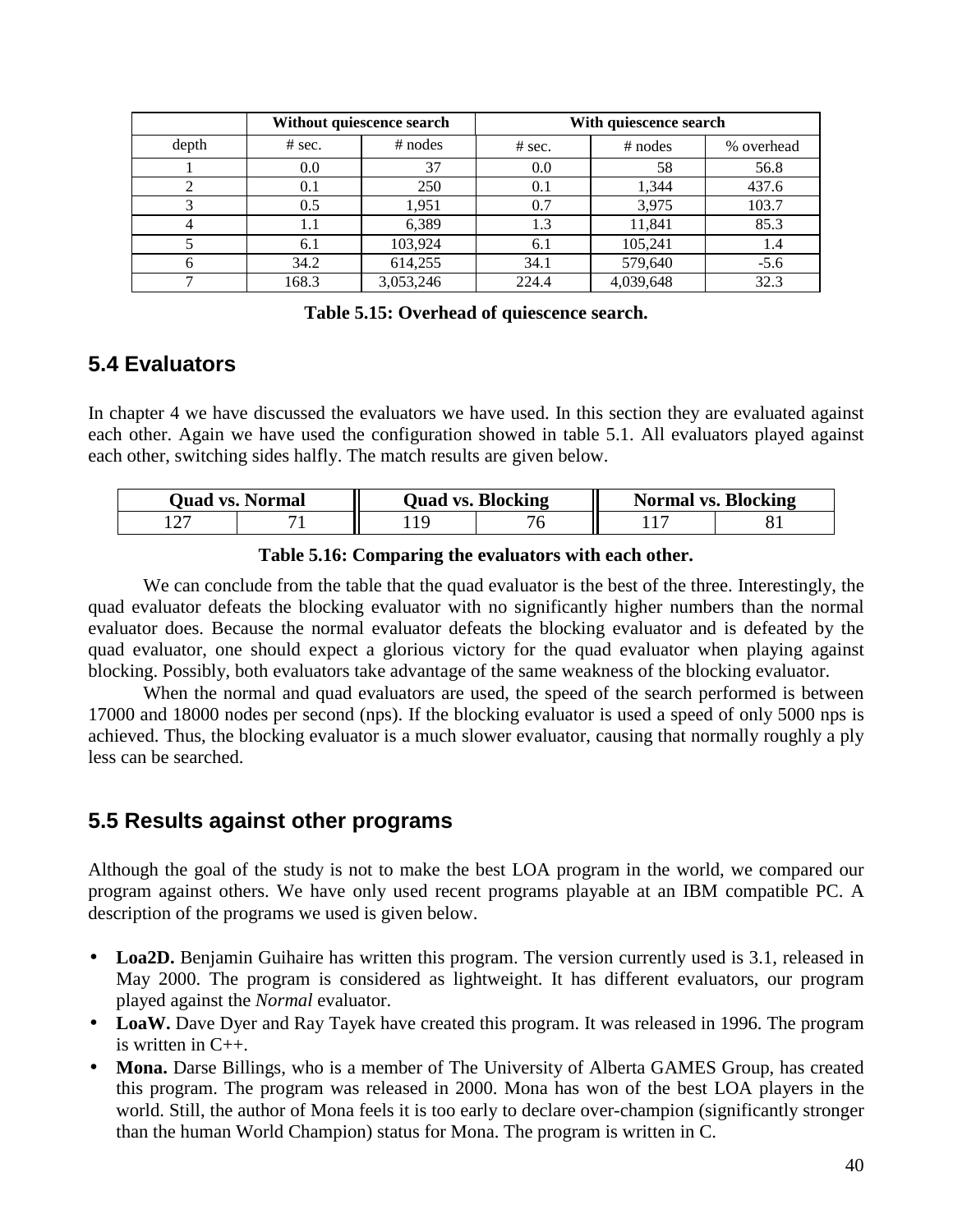• **YL.** Yngvi Björnsson, who is also a member of The University of Alberta GAMES Group, has constructed this program. This program is better than Mona. It searches deeper than Mona does. YL is written in C.

Our program MIA (Maastricht In Action) played with both colours against these programs. We used the same settings as showed in table 5.1, but this time with a thinking time of 30 sec. and the null move. The results are given below in the table 5.17. The games played are listed in appendix E.

| MIA vs. $\text{La}2\text{D}^{\text{T}}$ | MIA vs. Loa $W^2$ |
|-----------------------------------------|-------------------|
| 2-0                                     | $2 - 0$           |
| MIA vs. Mona <sup>3</sup>               | MIA vs. $YL^3$    |
| 2-0                                     | 0-2               |

**Table 5.17: Comparing MIA with other programs.** 

Our program defeated Loa2D, LoaW and Mona. The first two are considered good-playing LOA programs, but humans can defeat them. MIA defeated Loa2D easily. The first victory against LoaW was also a walk through to the park. But, MIA came in serious trouble in the rematch, but won the match because it was able to first connect all its pieces in one group. Surprisingly, our program defeated Mona, which is considered as "world class" by its author. MIA was defeated but not slaughtered by YL. It was able to give a good opposition against YL. In the figures 5.8 and 5.9 we see the final positions of the matches MIA vs. YL and YL vs. MIA. Both times the final positions of MIA were not bad. MIA has built a solid formation in figure 5.8, but white was able to connect faster. MIA could not destroy the white connection, because YL huddled its white pieces against the black ones. In the return match MIA created four threats to win, which forced YL to do three times a capture move. This explains why black was able to build this formation in the middle and why white's pieces are disconnected.



 $\overline{a}$ 



Figure 5.8: MIA vs. YL. **Figure 5.9: YL vs. MIA.** 

 $1$  In Loa2D it is not possible to set a certain thinking time, only a certain level. The level was set at 6 (hard), because it takes Loa2D approximately 30 sec. thinking time.

<sup>&</sup>lt;sup>2</sup> In LoaW it is not possible to set a certain thinking time, only a certain level. The level of Loa2D was therefore set at 5 and the thinking time of MIA at 5 sec.

<sup>&</sup>lt;sup>3</sup> Mona and YL do only run at the server of University of Alberta.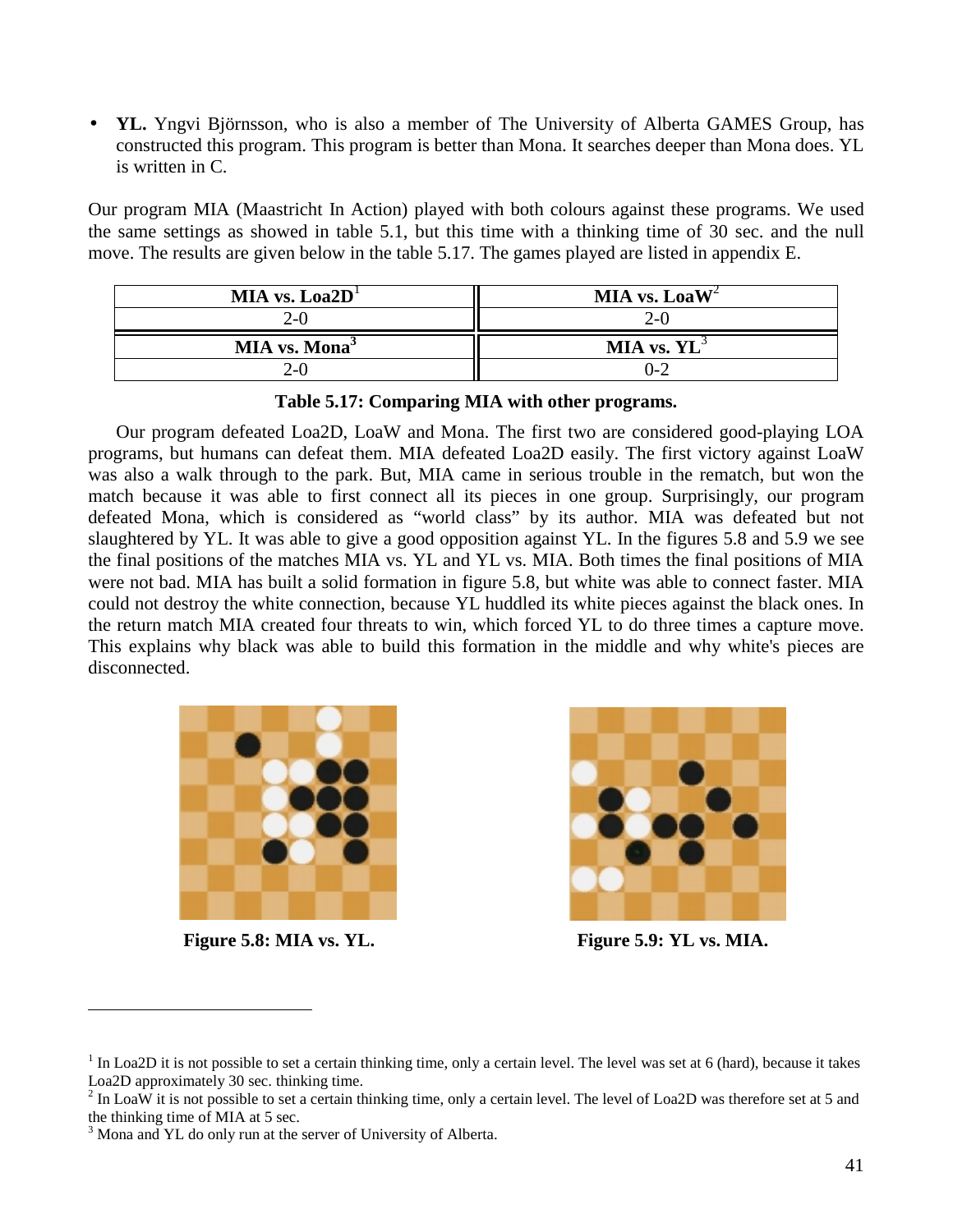## **6 Conclusions**

*The ecstasy of conclusions* 

The evaluation of the problem statements, final conclusions, and future research are given in this chapter.

### **6.1 Problem statements revisited**

In this thesis we have done research on the complexity of LOA for answering the problem statements mentioned in chapter 1.

*What is the complexity of the game of Lines of Action?* 

The state-space complexity of LOA is  $1.3 \times 10^{24}$ . This is only an upper bound, because we have also calculated some unreachable positions. But we do not expect that the number will be much lower in reality and still be  $O(10^{24})$ . We have estimated the average branching factor at 30 and the game length at 38, which leads to a game-tree complexity of  $O(10^{56})$ . The state-space complexity and the game-tree complexity of LOA are comparable with those of Othello.

#### *Is it possible to crack LOA?*

Because the complexity of LOA is the same as Othello and this game is still not cracked, LOA will also not be cracked in the near future. Unless a certain knowledge pattern is found, LOA can not be solved. Because Othello programs have over-champion strength, this will probably also be the case for LOA programs soon. MIA is competitive with Mona and YL. Still it is too early to declare the overchampion status in LOA. According to the World Champion of 1999, Fred Kok, MIA is very good. His opinion is that computer programs will soon outperform human players. At the Mind Sports Computer Olympiad 2000, MIA got to know its place in LOA (see also appendix F).

### **6.2 General conclusions**

Several conventional search enhancements were used. Killer moves exist in LOA and are only useful if transposition tables are not used. Transposition tables have taken over the job of killer moves in LOA. Transposition tables cause a reduction of 50% in the begin game and a reduction of 80% in some endgame positions. Thus, transposition tables are very useful in LOA. But situations like in chess where transposition tables cause a search twice as deep do not occur in LOA. In a search tree of a LOA position transpositions do occur but not so abundant as in some chess positions. Transpositions in LOA are considerably responsible for the reduction in the number of nodes examined due to transposition tables. The number of pruned nodes due to PVS is greater than the numbers of nodes re-searched. PVS is useful in LOA, but has not such a large effect as transposition tables. History tables work very well in LOA, their gain is comparable with that of transposition tables in the begin game. The gain of using null moves in the early phase of the game is small, but is huge in the middle game. Zugzwang does occur in LOA, and can have a negative effect when using null moves. But searching a ply deeper outweighs this. Thus, some conventional techniques do work in LOA. Endgame databases are not applicable in LOA, because there are too many pieces left in final positions. Constructing an endgame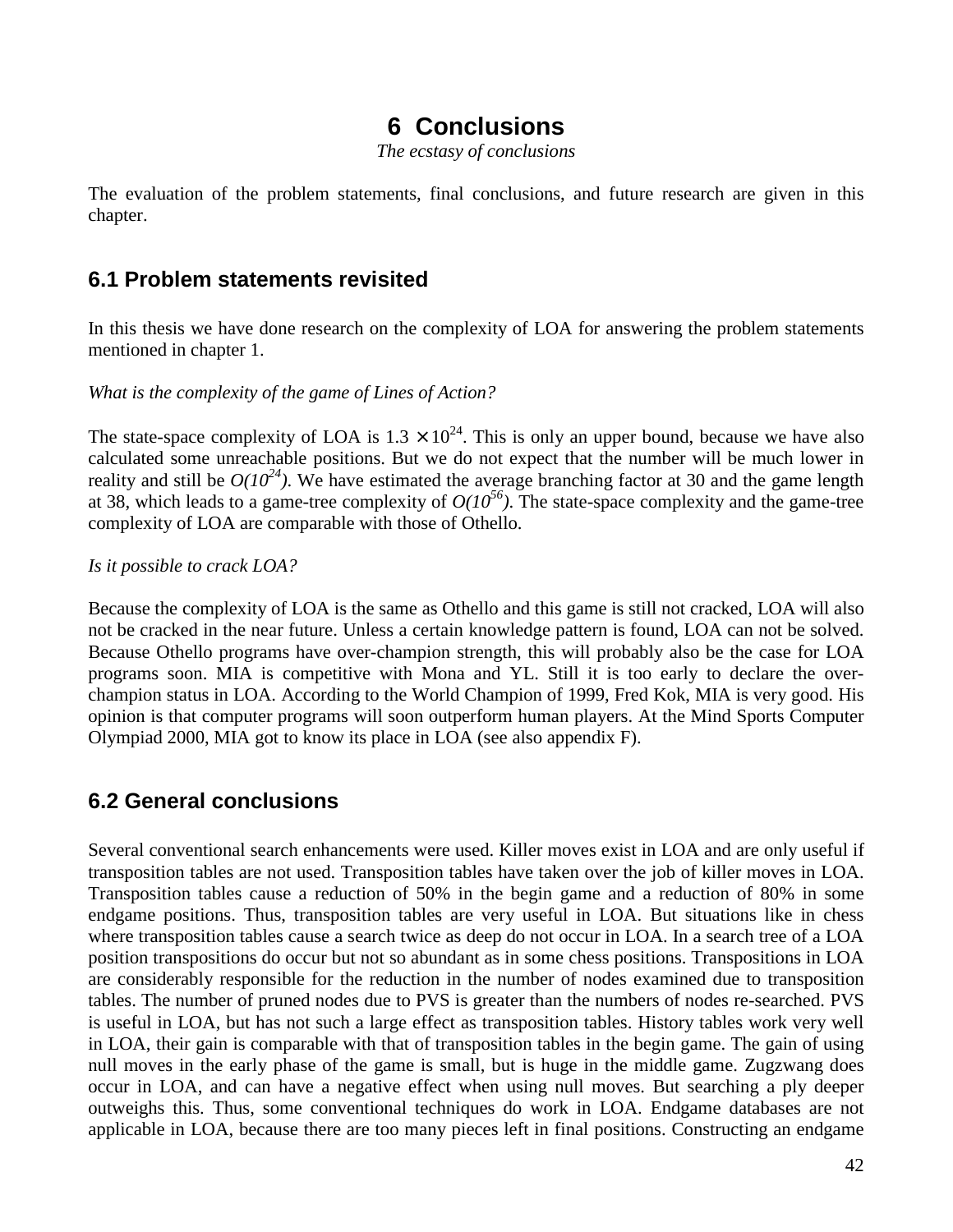database of ten pieces would cost approximately 70 terabytes! The only game-specific move-ordering technique, which works, is the outsider-move heuristic described in chapter 3. But it lost its strength during the game when the history tables are filled.

 Although LOA is a connection game, capturing pieces is a tactical concept. This is why the quiescence search described in chapter 3 is beneficial. LOA is not a trivial game and different evaluators can be constructed. A trade-off between search and knowledge has to be made. The lessknowledge-containing quad evaluator is better than the slow blocking evaluator. An evaluator should not only to be a good estimator but should also be fast.

### **6.3 Future research**

In this section we do some recommendations for future research concerning the game of LOA.

 Although we have calculated the complexities of LOA, these are still estimates. Concerning the state-space complexity, we have calculated some unreachable board positions in chapter 2. For example, we can do a Monte Carlo simulation to have a better number for the percentage of unreachable positions in LOA. Because LOA is played seriously more and more and LOA programs will also evolve, it is wise to estimate the average game length again. Because the level of play will increase, this figure will be more accurate.

 The search methods can be more fine-tuned. For example, we use the null move during the whole game risking zugzwang. Why not disable null move in the endgame? The big question now is when the endgame starts. Also we can do more research concerning some parameters. The reduction factor R of the null move is set at two, because this is normally done in chess programs. But what is the effect of other values of R? There are lots of parameters in this thesis, which are arbitrarily chosen. We store one killer move, we divide the entries of the history tables by two during the search, we update the entries of the history tables by  $2^d$ , etc. Not alone the used methods can be improved, some unused methods are maybe worth a try. We did not experiment with the countermove heuristic, because at first sight it seems useless in LOA, but we did also have some serious doubts about the null move, which was not justified after all. A challenge lies in the construction of an opening book in LOA. We hope that in the future more matches of a high level come available, such that it becomes easier to construct opening variants.

 The evaluator is still a crude estimate of the goodness of a board position. Pattern matching can be used to detect good formations and blocking situations. Machine-learning methods can be examined for doing pattern matching in LOA. The techniques are promising, and have already achieved expert level in the field of Backgammon (Tesauro, 1994). They are currently under investigation in several other domains, including checkers, chess and Go. We would like to apply them in the game of LOA.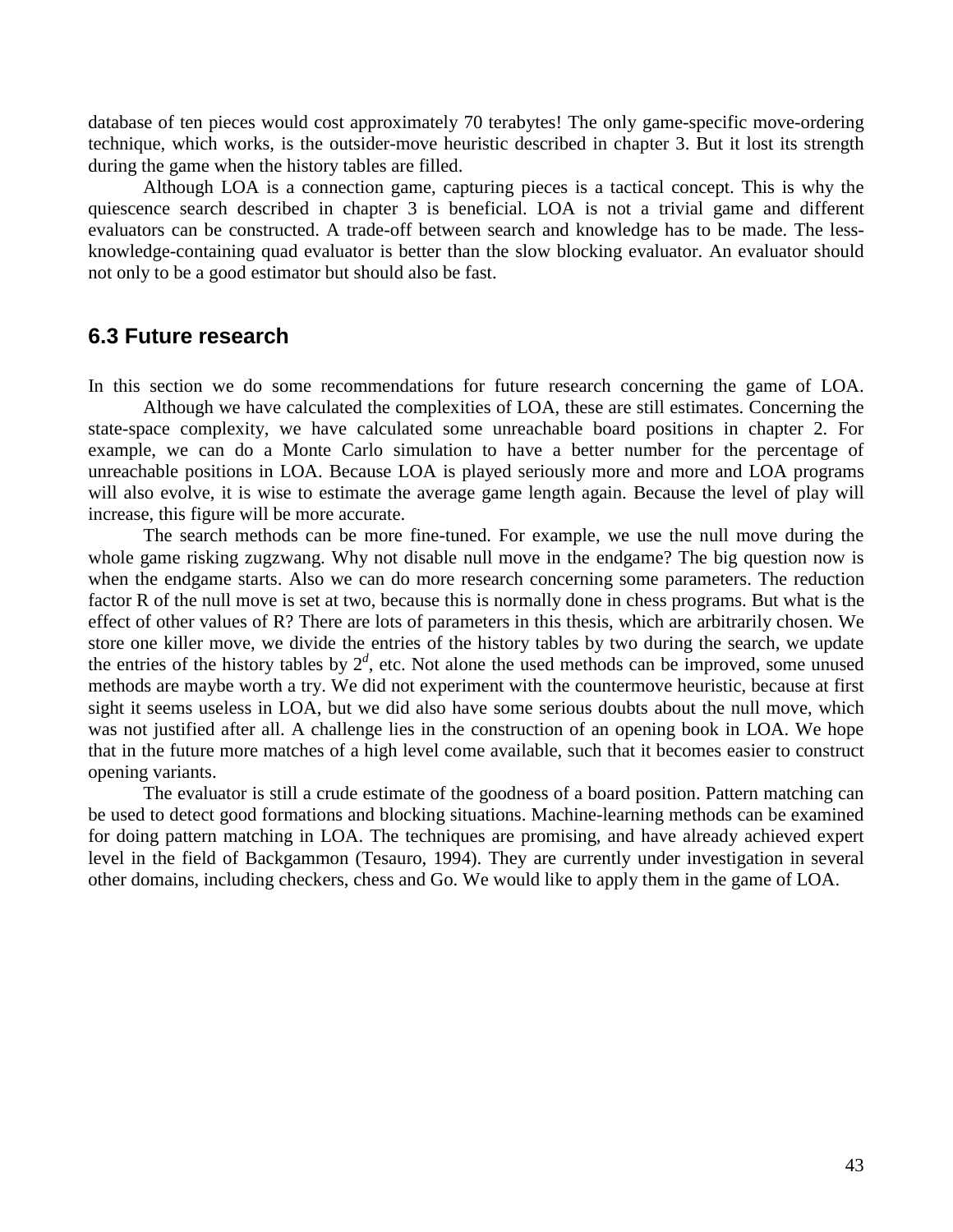### **Appendix A: Notation**



For people not familiar with the numbering of the board and the notation of the moves, this is explained in this appendix.



In figure A.1, the initial position is given. The horizontal lines are called rows and the vertical lines are called files. The names of the rows and files are determined by the numbers and letters, which stand at the edges of the board in figure A.1. For example, the square at the b-file and the first row is denoted as **b1.** Moving a piece from **b1** to **b3** is represented as **b1-b3**. Sometimes the short notation **b1b3** is used, but for the sake of clarity we use the full notation. A capture move is denoted by placing a  $\times$  between the two fields. Thus, the notation of the four capture moves in this position is: **c1**×**a3**, **f1**×**h3**, **c8**×**a6** and **f8**×**h6**. In the short notation **:** is used between the fields.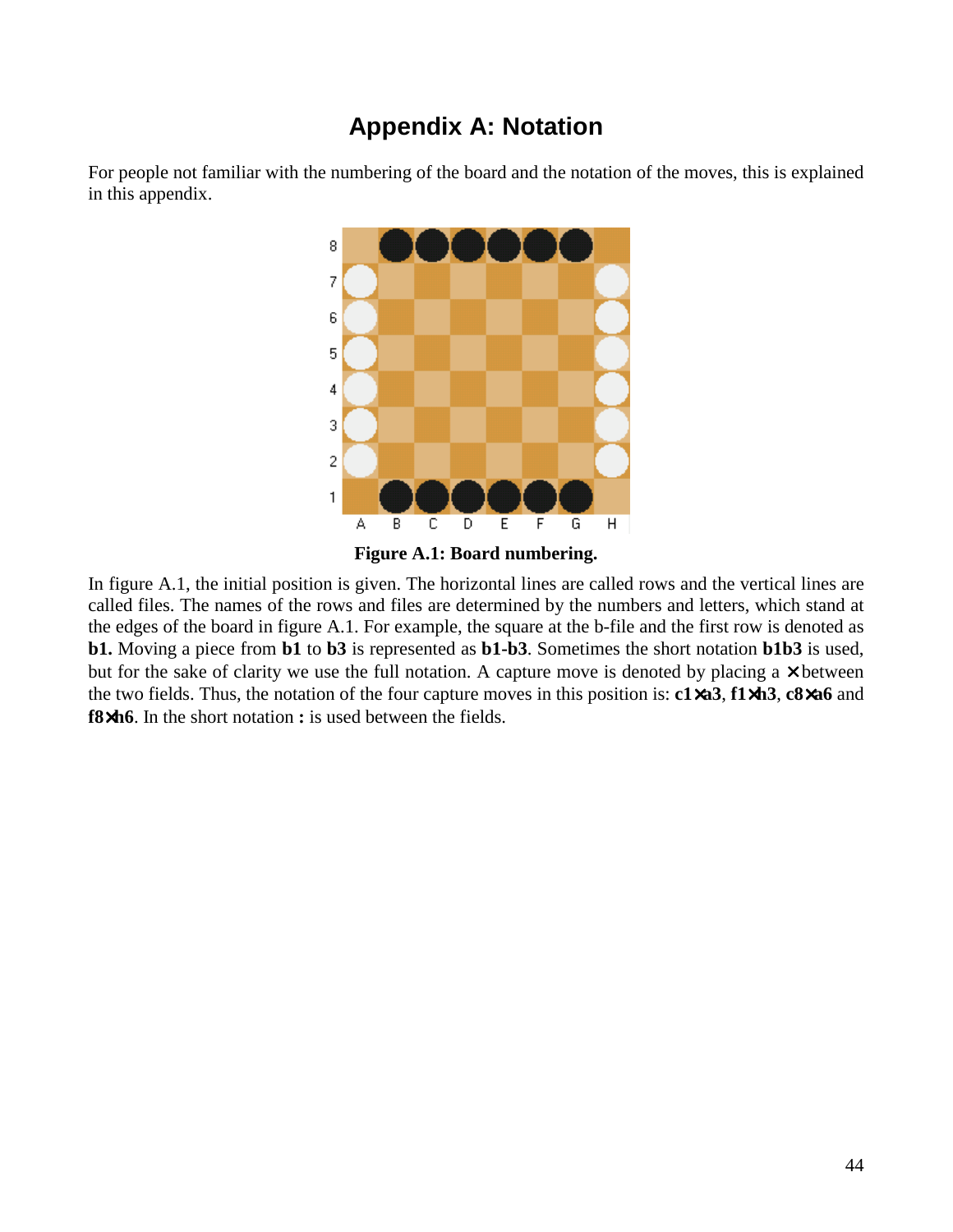### **Appendix B: Shortest LOA Game**

The first shortest known game, was devised by Philip Cohen, and published in *November 1973 NostAlgia*. This ended with a suicide move by black. In December 1973, Mannis Charosh devised an improvement, which does not require the last move be a suicide play. This construction is given below.



**Figure B.1: Shortest game construction.**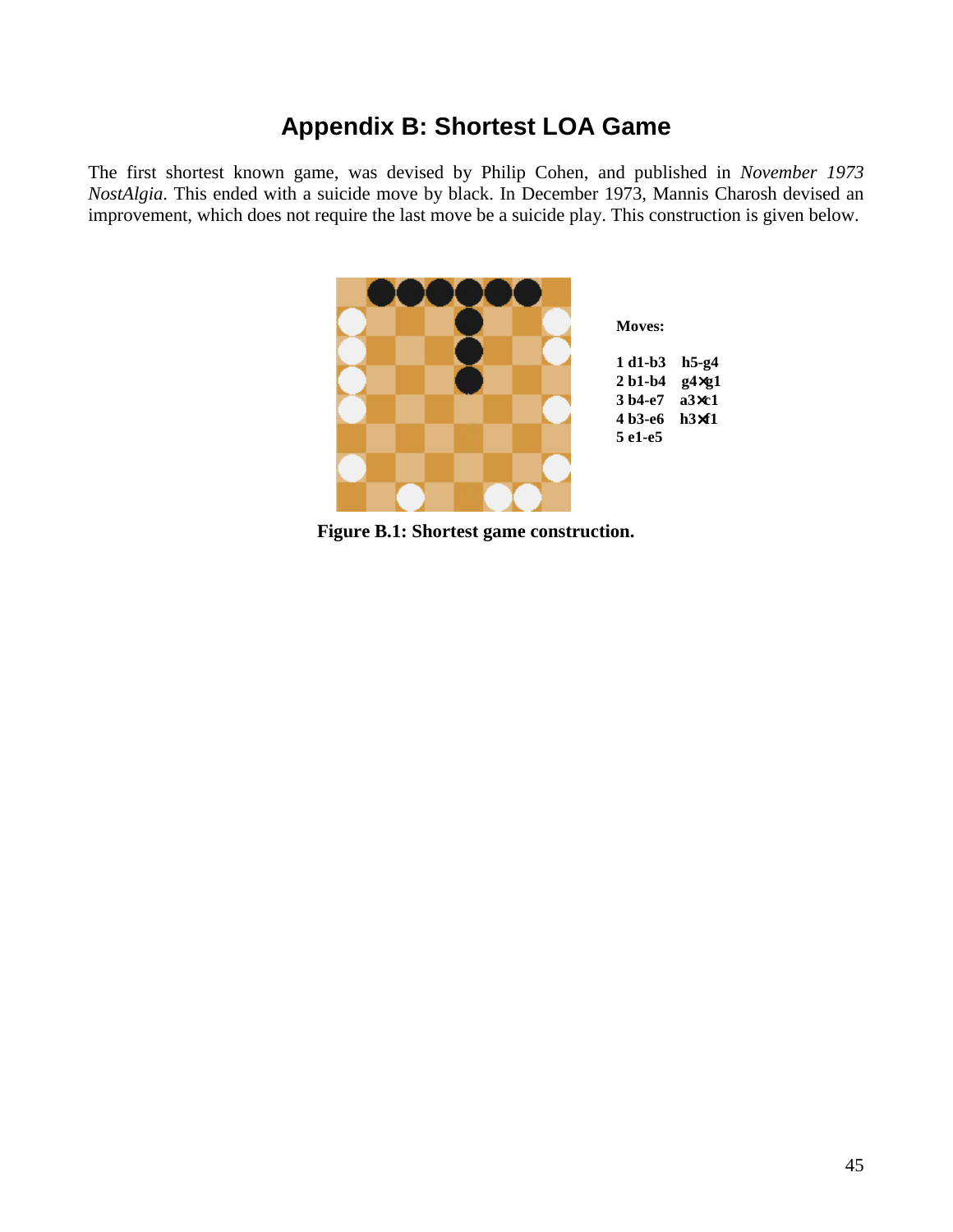# **Appendix C: Complexity of Games**

|                      | <b>State-space complexity</b> | <b>Game-tree complexity</b> |
|----------------------|-------------------------------|-----------------------------|
|                      | $(log_{10})$                  | $(log_{10})$                |
| Nine men's morris    | 10                            | 50                          |
| Awari                | 12                            | 32                          |
| Connect four         | 14                            | 21                          |
| Checkers             | 18                            | 31                          |
| Lines of Action      | 24                            | 56                          |
| Othello              | 28                            | 58                          |
| Qubic                | 30                            | 34                          |
| <b>Draughts</b>      | 30                            | 54                          |
| <b>Amazons</b>       | 40                            | 220                         |
| <b>Chinese Chess</b> | 48                            | 150                         |
| Chess                | 50                            | 123                         |
| Hex                  | 57                            | 150                         |
| Go-Moku              | 105                           | 70                          |
| Renju                | 105                           | 140                         |
| Go                   | 172                           | 360                         |

In table C.1 the numbers of complexities are given, which are used in figure 2.5.

**Table C.1: Complexity of games.**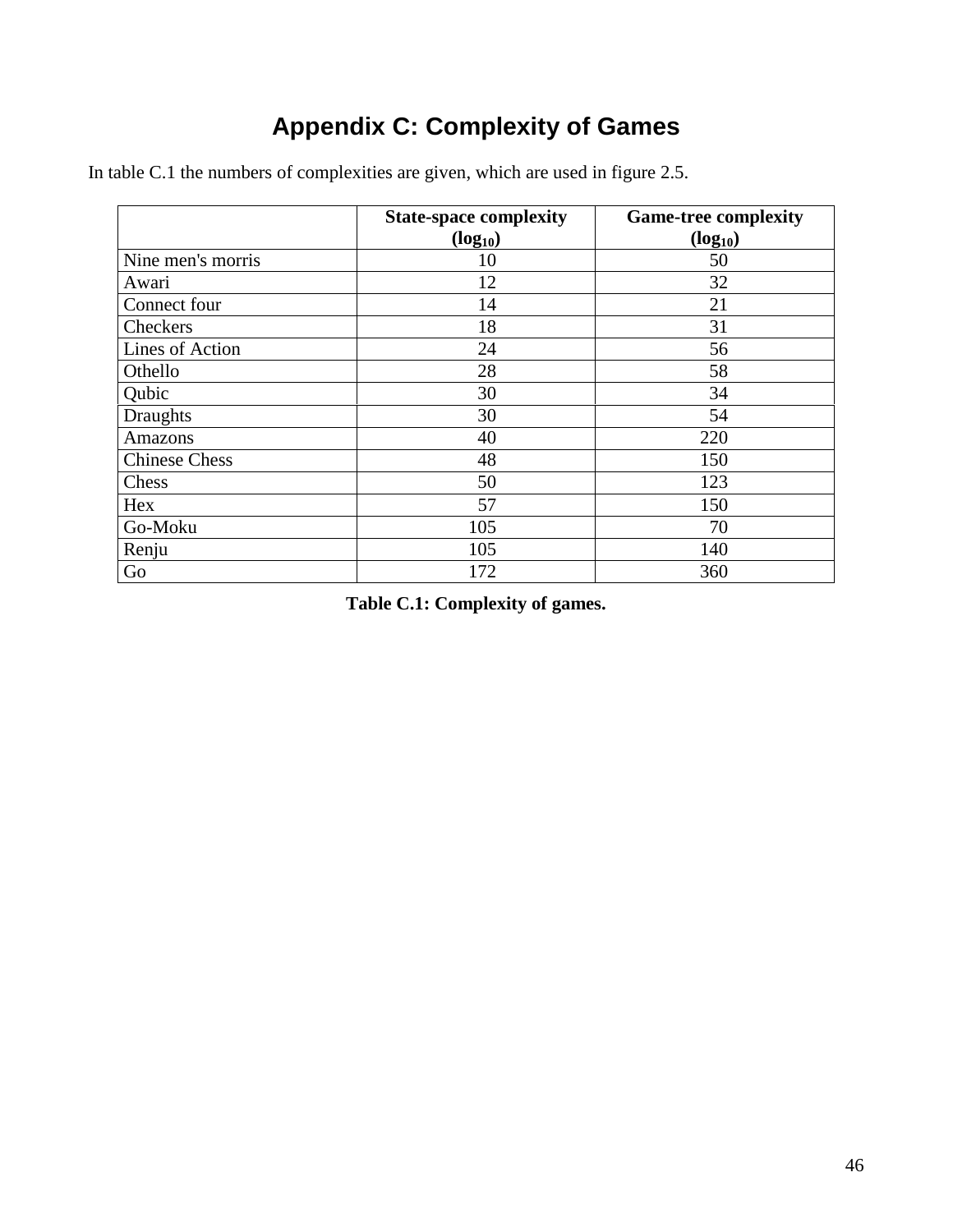## **Appendix D: Experimental Results**

In section 5.1 the distribution of the average branching factor, game length and the number of pieces in a final position are given. In this appendix the figures of these distributions are given for the other simulations done in chapter 5. These figures do not differ very much of those in section 5.1. Also the number of times the black and the white side has won is given for each simulation.

### **Quiescence vs. No quiescence using both the quad evaluator**



**Figure D.1: Average branching factor.** 



**Figure D.2: Game length.** Figure D.3: Number of pieces in a final position.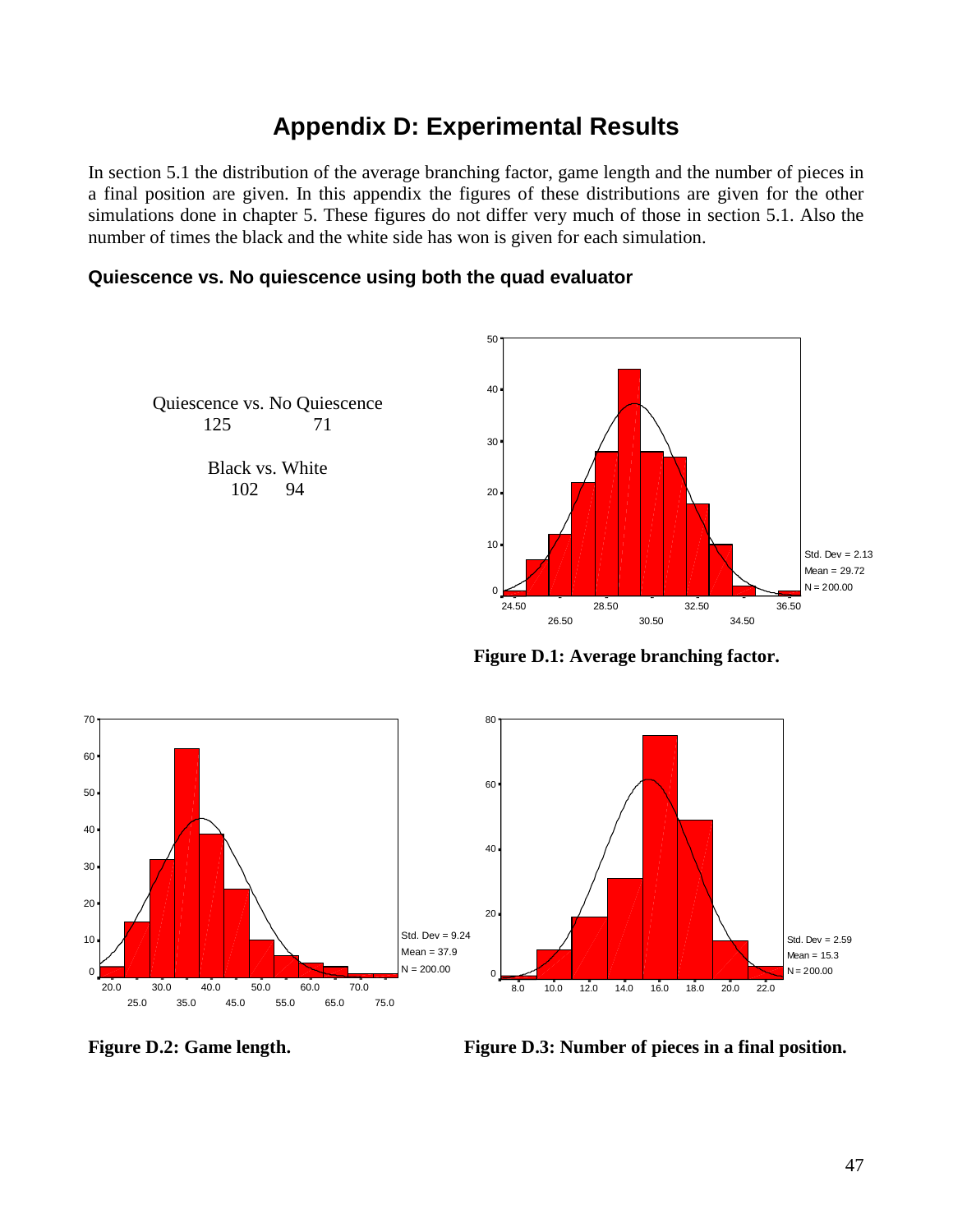### **Quiescence vs. No quiescence using both the normal evaluator**

Quiescence vs. No Quiescence 134 65

> Black vs. White<br>108 91 108



**Figure D.4: Average branching factor.** 



Figure D.5: Game length. Figure D.6: Number of pieces in a final position.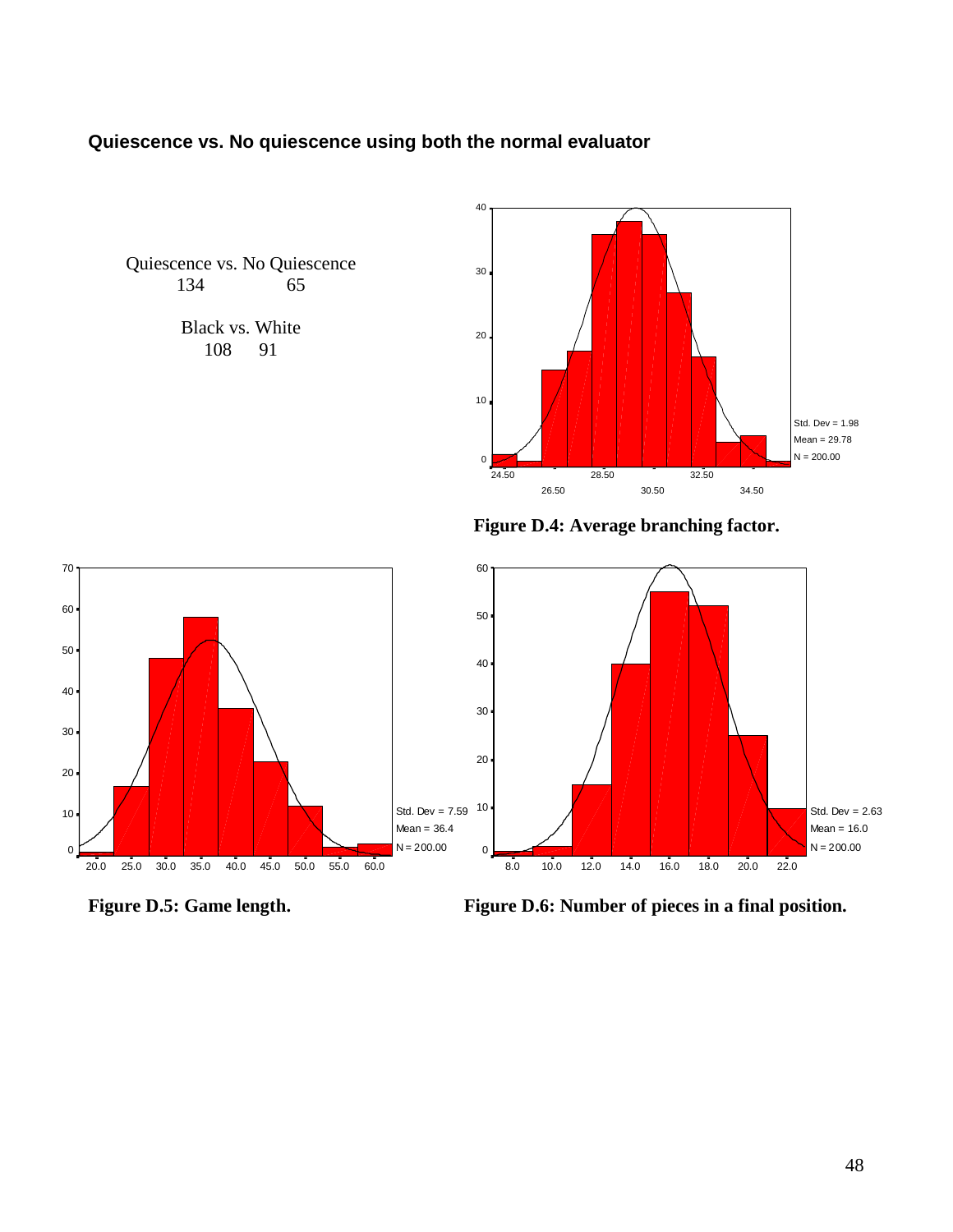### **Null move vs. No null move**

Null move vs. No Null Move 104 96

> Black vs. White 114 86



**Figure D.7: Average branching factor.** 



Figure D.8: Game length. Figure D.9: Number of pieces in a final position.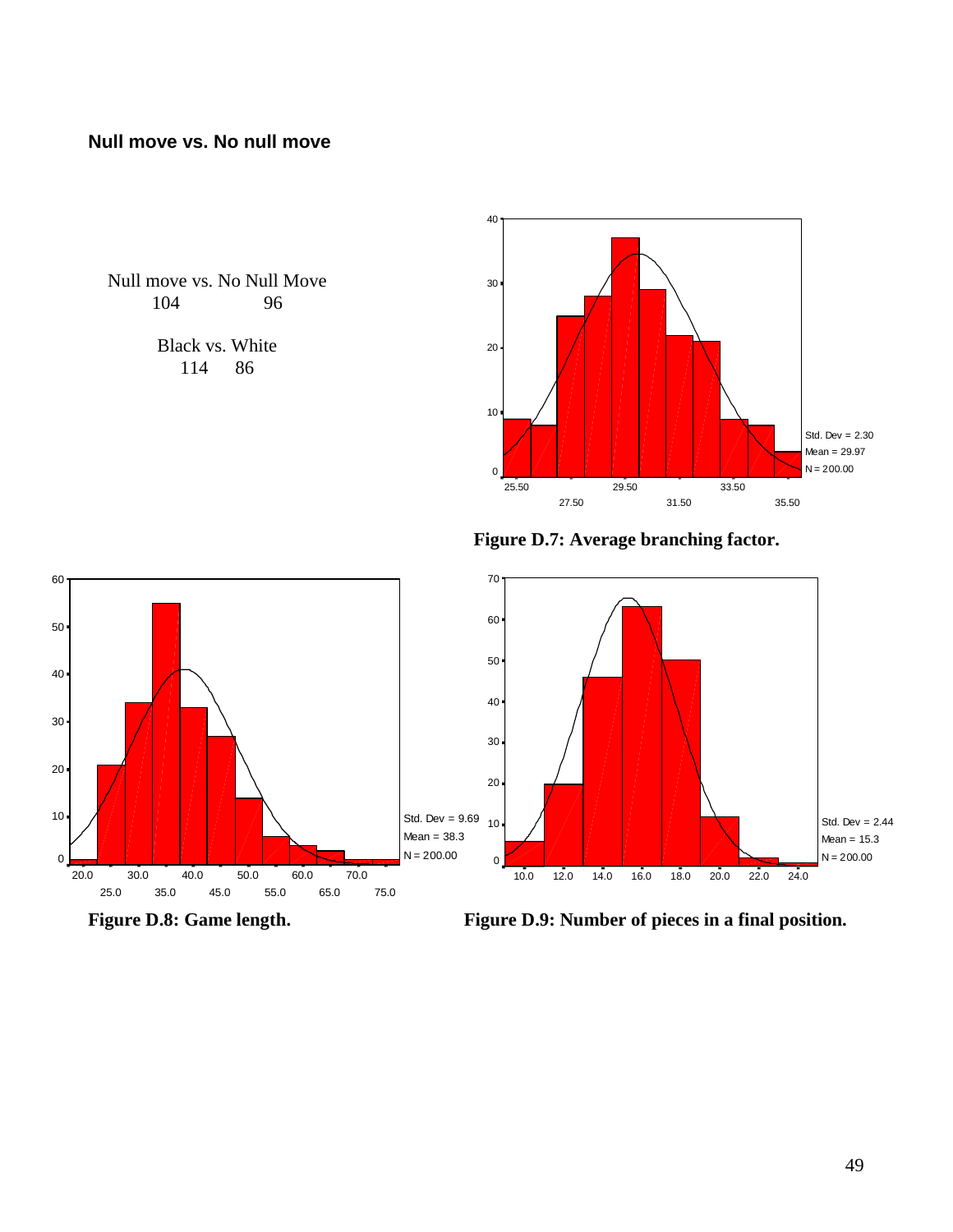Quad vs. Normal 127 71

Black vs. White<br>91 107 107



**Figure D.10: Average branching factor.** 



Figure D.11: Game length. Figure D.12: Number of pieces in a final position.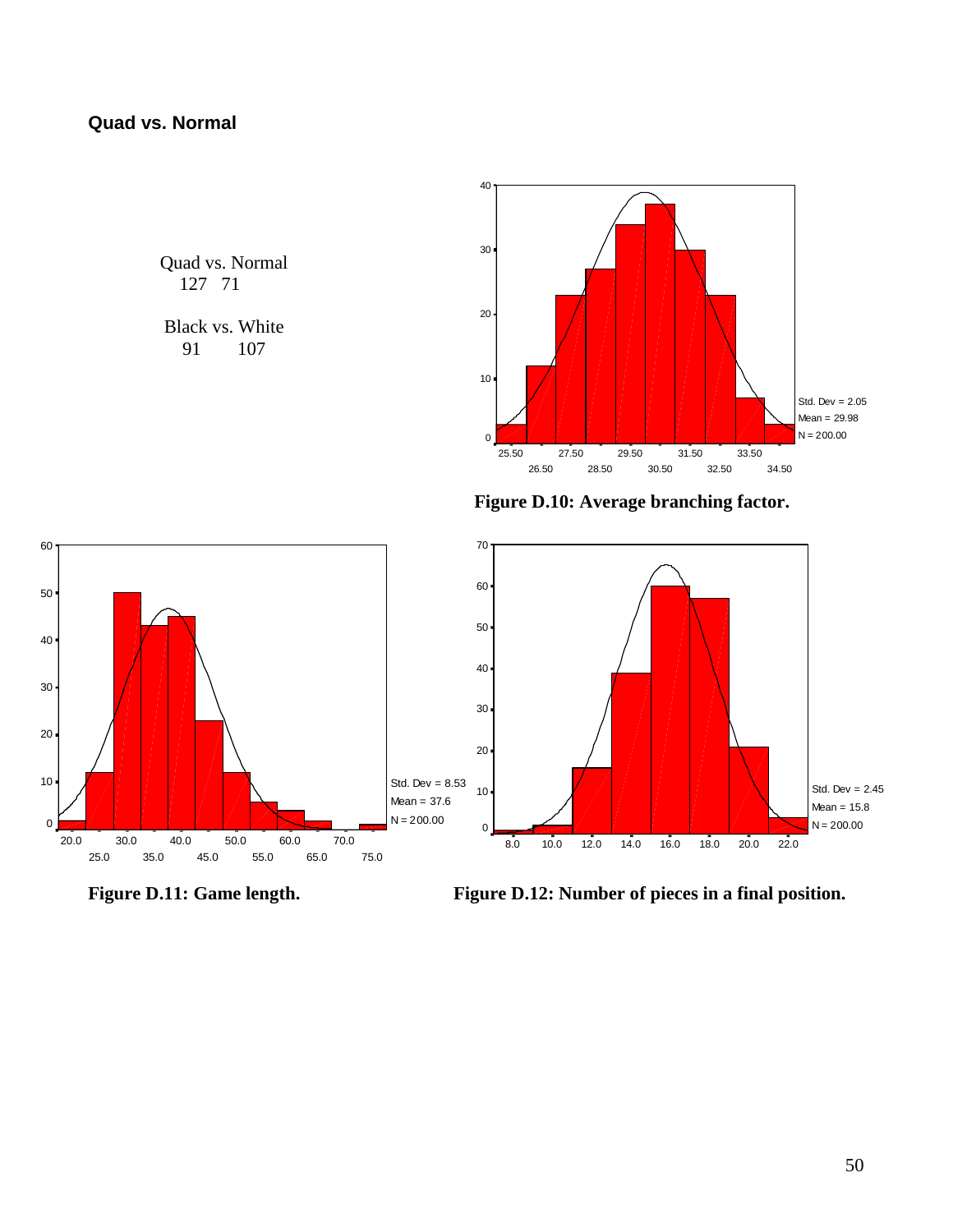Quad vs. Blocking<br>119 76 119

Black vs. White 120 75



**Figure D.13: Average branching factor.** 



Figure D.14: Game length. Figure D.15: Number of pieces in a final position.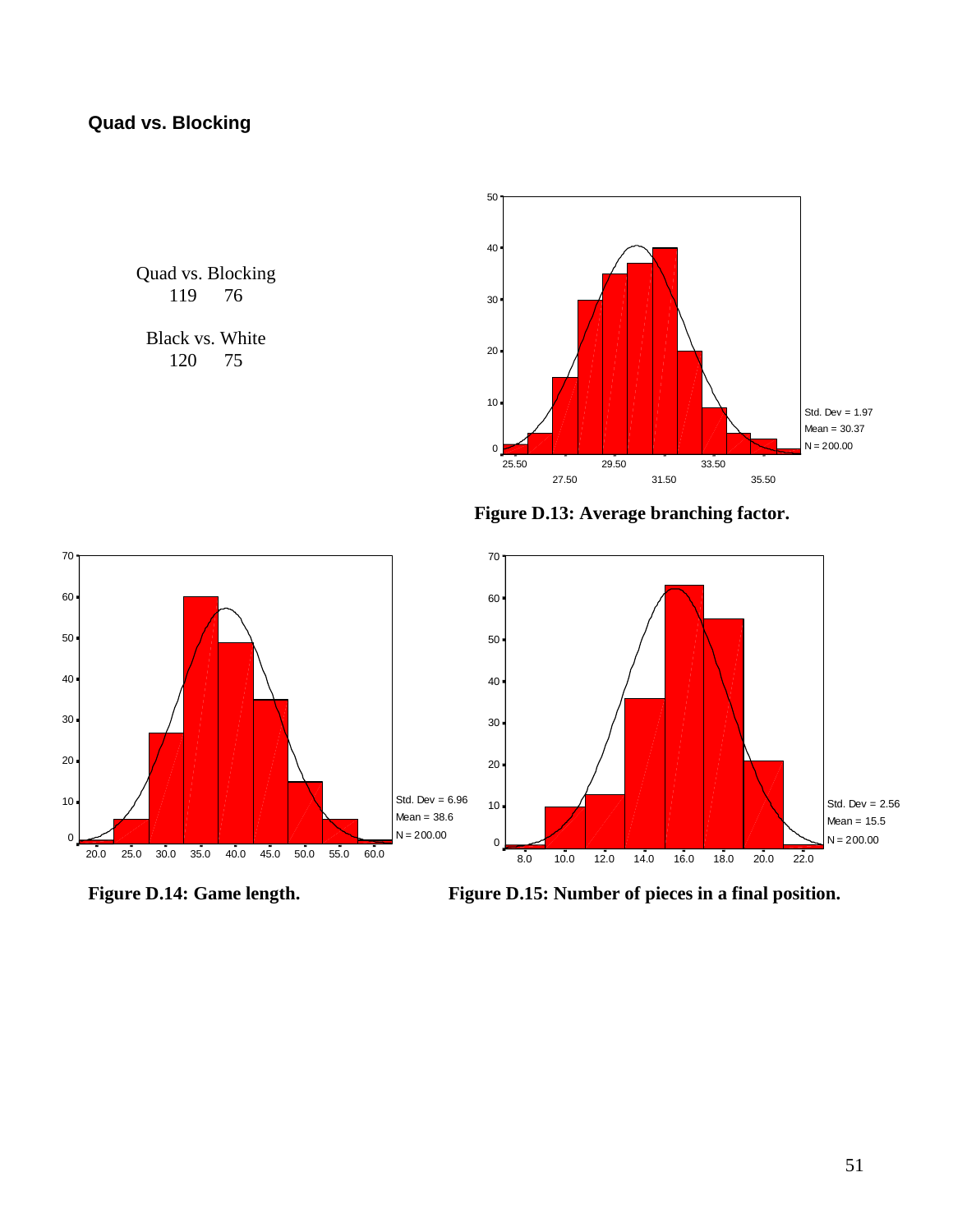### **Normal vs. Blocking**

Normal vs. Blocking<br>117 81 117

> Black vs. White 113 85



**Figure D.16: Average branching factor.** 



Figure D.17: Game length. Figure D.18: Number of pieces in a final position.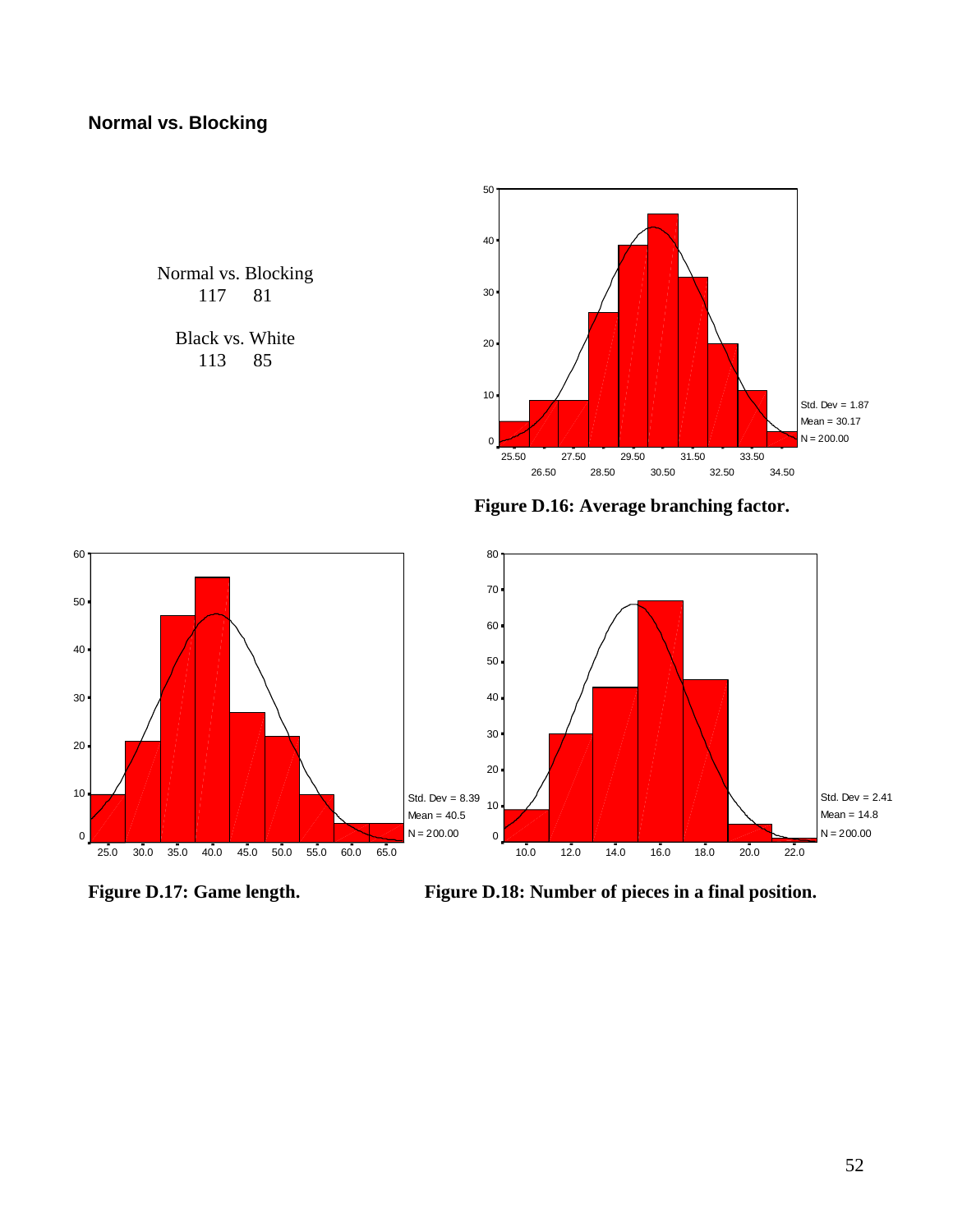# **Appendix E: Game Scores**

| MIA vs. Loa2D                      |                |                      | Loa <sub>2D</sub> vs. MIA |
|------------------------------------|----------------|----------------------|---------------------------|
| f1-f3<br>1.                        | $a3-d3$        | $c8-c6$<br>1.        | $h4-f2$                   |
| $d1-g4$<br>2.                      | $h2-f2$        | $g8-g6$<br>2.        | $h2-e2$                   |
| 3.<br>$c8-f5$                      | $a7-d4$        | 3.<br>$b1-e4$        | $a6-d3$                   |
| $g8-g5$<br>4.                      | $h6-f6$        | $c1-c3$<br>4.        | $a3-c5$                   |
| 5.<br>$c1-e3$                      | $h5-f7$        | e1-b4<br>5.          | $a7-e3$                   |
| $e1-e4$<br>6.                      | $a6-c6$        | $f8 \times c5$<br>6. | $a4-a1$                   |
| $g1-h2$<br>7.                      | $a4-d7$        | $d8-e7$<br>7.        | $a1 \times c3$            |
| h2-f4<br>8.                        | $h7-e7$        | $e8 \times e3$<br>8. | $a2-d2$                   |
| 9. $e3 \times e7$                  | $a2-c4$        | $b8-b6$<br>9.        | $h5-e5$                   |
| 10. $f3 \times c6$                 | $c4 \times c6$ | 10. $f1-c1$          | $a5-a4$                   |
| 11. b1-b3                          | $f6-d6$        | 11. $g1-g3$          | $a4 \times c6$            |
| 12. $b3-d5$                        | $f7\times d5$  | 12. $c5 \times 65$   | $c6 \times e4$            |
| 13. e8-e5                          | $d5-e6$        | 13. $c1 \times c3$   | h6xe3                     |
| 14. b8-e8                          | $a5 \times e5$ | 14. b6×e3            | $e4-g4$                   |
| 15. d8-g8                          | $d3-b3$        | 15. e7-f6            | $d2-g2$                   |
| 16. e6-g6                          | $c6 \times g6$ | 16. f6-h6            | $d3 \times g6$            |
| 17. f4-h6                          | $e5-g7$        | 17. $d1-c2$          | $g2-f3$                   |
| 18. $e8 \times g6$                 | $f2\times f5$  | 18. h6-f4            | $h7-h5$                   |
| 19. f <sub>8</sub> -f <sub>6</sub> | $h3-f3$        |                      |                           |
| 20. $g8-h7$                        |                |                      |                           |

The game scores of the matches played in section 5.5 are given in this appendix.

|  | Table E.1: MIA against Loa2D. |
|--|-------------------------------|
|--|-------------------------------|

|                    | <b>MIA vs. LoaW</b> |                                   | LoaW vs. MIA   |  |
|--------------------|---------------------|-----------------------------------|----------------|--|
| 1. $f1-f3$         | $a2-c4$             | 1. $b8-d6$                        | $a6 \times d6$ |  |
| 2. $c1 \times c4$  | a6×c4               | 2. $g8-e6$                        | $h6 \times e6$ |  |
| $3. b1-d3$         | $a7-c5$             | 3. $g1-e3$                        | $a7-c5$        |  |
| 4. $c8 \times c5$  | $a3-a6$             | 4. $c8 \times c5$                 | $a4-c4$        |  |
| 5. $d1-d4$         | $a5-c3$             | 5. $c1 \times c4$                 | $a3-d3$        |  |
| 6. $e1-g3$         | $c4-e6$             | 6. $d8-f6$                        | $h4\times f6$  |  |
| 7. $g1-g4$         | $a6-d6$             | 7. $b1-b2$                        | $h5-e5$        |  |
| 8. g8-g5           | $a4-c6$             | 8. e8-d7                          | h3xe3          |  |
| 9. e8-g6           | $c6-e4$             | 9. f <sub>8</sub> -e <sub>8</sub> | $h7-f5$        |  |
| 10. f8-f6          | c3xc5               | $10. e8-c6$                       | $h2-e2$        |  |
| $11. d8 \times h4$ | $c5-c6$             | $11.f1-c1$                        | $e2 \times b2$ |  |
| $12. d3 \times d6$ | $c6-c7$             | 12. $d1-c2$                       | $e3-c3$        |  |
| $13. b8-b7$        | $h2-g2$             | $13. c1-d2$                       | $a5-b6$        |  |
| 14. $d4 - c5$      | $h7-e7$             | 14. d7-b5                         | $f6-f4$        |  |
| 15. c5×c7          | $h6-g7$             | $15. e1 - e4$                     | $b2\times b5$  |  |
| 16. $c7-c6$        | $e4 \times g6$      | 16. e4-b4                         | $f4 \times c4$ |  |
| $17. b7 \times e7$ |                     | 17. c6-d5                         | $d3-b3$        |  |
|                    |                     | 18. c2-e4                         | $e5-c7$        |  |
|                    |                     |                                   |                |  |

|  | Table E.2: MIA against LoaW. |
|--|------------------------------|
|--|------------------------------|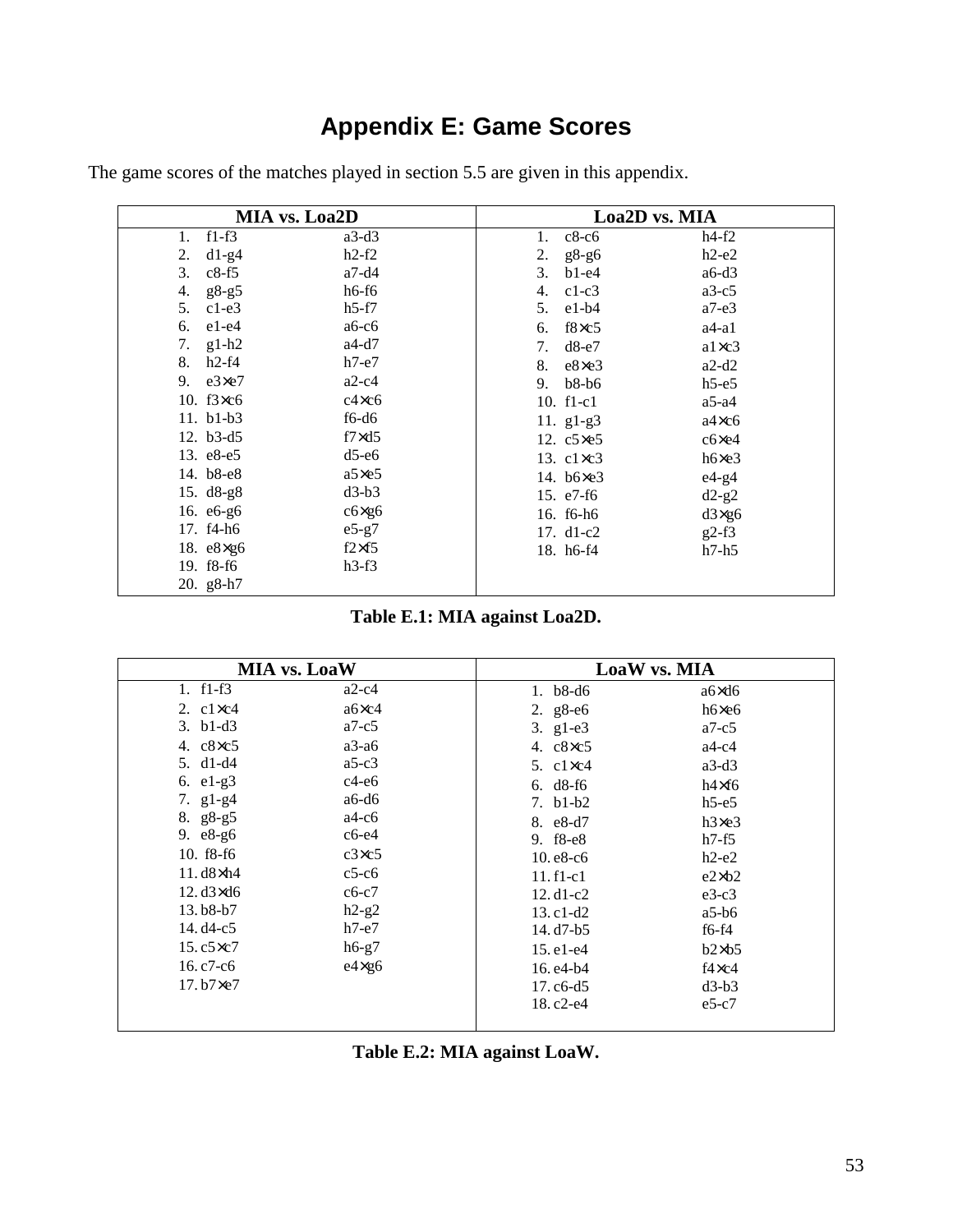| <b>MIA</b> vs. Mona                |                |                      | Mona vs. MIA   |
|------------------------------------|----------------|----------------------|----------------|
| 1. $f1-f3$                         | $h2-f4$        | $b8-b6$<br>1.        | $h6-e6$        |
| 2. $b1-d3$                         | $h6-e3$        | $g1-g3$<br>2.        | $h5-f7$        |
| 3. $d1-g4$                         | $h5-f5$        | $b1-d3$<br>3.        | $h4-f6$        |
| 4. e1-g3                           | $a7-d4$        | $d8\times f6$<br>4.  | $h7-e7$        |
| 5. g8-e6                           | $e3 \times e6$ | $f8-g7$<br>5.        | $h2-f2$        |
| 6. $e8 \times e6$                  | $d4-e5$        | 6. $f1-c4$           | $f2-c5$        |
| 7. $f8-g7$                         | $h4-f6$        | $c1 \times c5$<br>7. | $a4 \times c4$ |
| 8. $d8 \times 16$                  | $h7-e4$        | 8. $d3-d5$           | $f7-b7$        |
| 9. $g1-g5$                         | $a2-c4$        | 9. $g8-d8$           | $a3-d3$        |
| $10. e6 \times c4$                 | $a3 \times c1$ | 10. $g7-e5$          | $h3-g2$        |
| 11. $c4-d5$                        | $a6-c4$        | 11. $d8-d4$          | $g2\times d5$  |
| $12.c8-e8$                         | $e5 \times e8$ | 12. g3-e3            | $a2-b2$        |
| $13. b8 - e5$                      | e8×e5          | 13. $c8 \times 6$    | $e7\times c5$  |
| 14. $d3\times h3$                  | $e4-e6$        | 14. ебхаб            | d3x26          |
| $15. d5 - d6$                      | $c4 \times g4$ | 15. b6-b3            | $a5-b6$        |
| 16. d6-e7                          | $a4-d4$        | 16. $d1-b1$          | $b2-c2$        |
| 17. h <sub>3</sub> -h <sub>4</sub> |                | 17. e8-e4            | $b7\times b3$  |

| Table E.3: MIA against Mona. |  |
|------------------------------|--|
|------------------------------|--|

| MIA vs. YL |               |                | YL vs. MIA           |                |
|------------|---------------|----------------|----------------------|----------------|
| 1.         | $f1-f3$       | $h2-f4$        | $b1-b3$<br>1.        | $h3-e3$        |
| 2.         | $b1-d3$       | $h6-e3$        | $b8-b6$<br>2.        | $h7-f7$        |
| 3.         | $d1-g4$       | $h5-f5$        | b3xe3<br>3.          | $h6 \times e3$ |
| 4.         | $e1-g3$       | $h4-f6$        | $cl \times e3$<br>4. | $h4-f2$        |
| 5.         | $b8-e5$       | $a7-d4$        | 5. $e1-e4$           | $h2-e2$        |
| 6.         | $d8\times f6$ | $a4-b3$        | 6. $f1-g2$           | $h5 \times e8$ |
| 7.         | $f8-b8$       | $a3-b4$        | $f8-d6$<br>7.        | $f7-d7$        |
| 8.         | $f3-e4$       | $b3-e6$        | 8.<br>$g1-g4$        | e8×e4          |
| 9.         | $b8\times f4$ | $a6-d6$        | 9. $g2 \times e4$    | $d7-b5$        |
| 10.        | $c1-c3$       | $h3-g2$        | 10. $d1-d4$          | $e2-b2$        |
| 11.        | $g1-f1$       | $g2 \times e4$ | 11. $d4 \times b2$   | $f2-c2$        |
| 12.        | $f1\times f5$ | $a2-d5$        | 12. $b2 \times b5$   | $a7-a1$        |
| 13.        | $g8-g5$       | $h7-g7$        | 13. $d8\times a5$    | $a1-b2$        |
| 14.        | $e8-f7$       | $a5-b6$        | 14. g8-e6            | $c2-c4$        |
| 15.        | $c8-c6$       | $b6-c7$        | 15. d6-b4            | $a3-c1$        |
| 16.        | $c6-d7$       | $g7-f8$        | 16. $c8-f5$          | $c1-c3$        |
| 17.        | $c3-c5$       | $b4-b5$        | 17. b6-d4            | $c3-c5$        |
| 18.        | c5xc7         | $b5\times d7$  | 18. $a5-c3$          |                |
| 19.        | $f7-g6$       | $d7-f7$        |                      |                |

**Table E.4: MIA against YL.**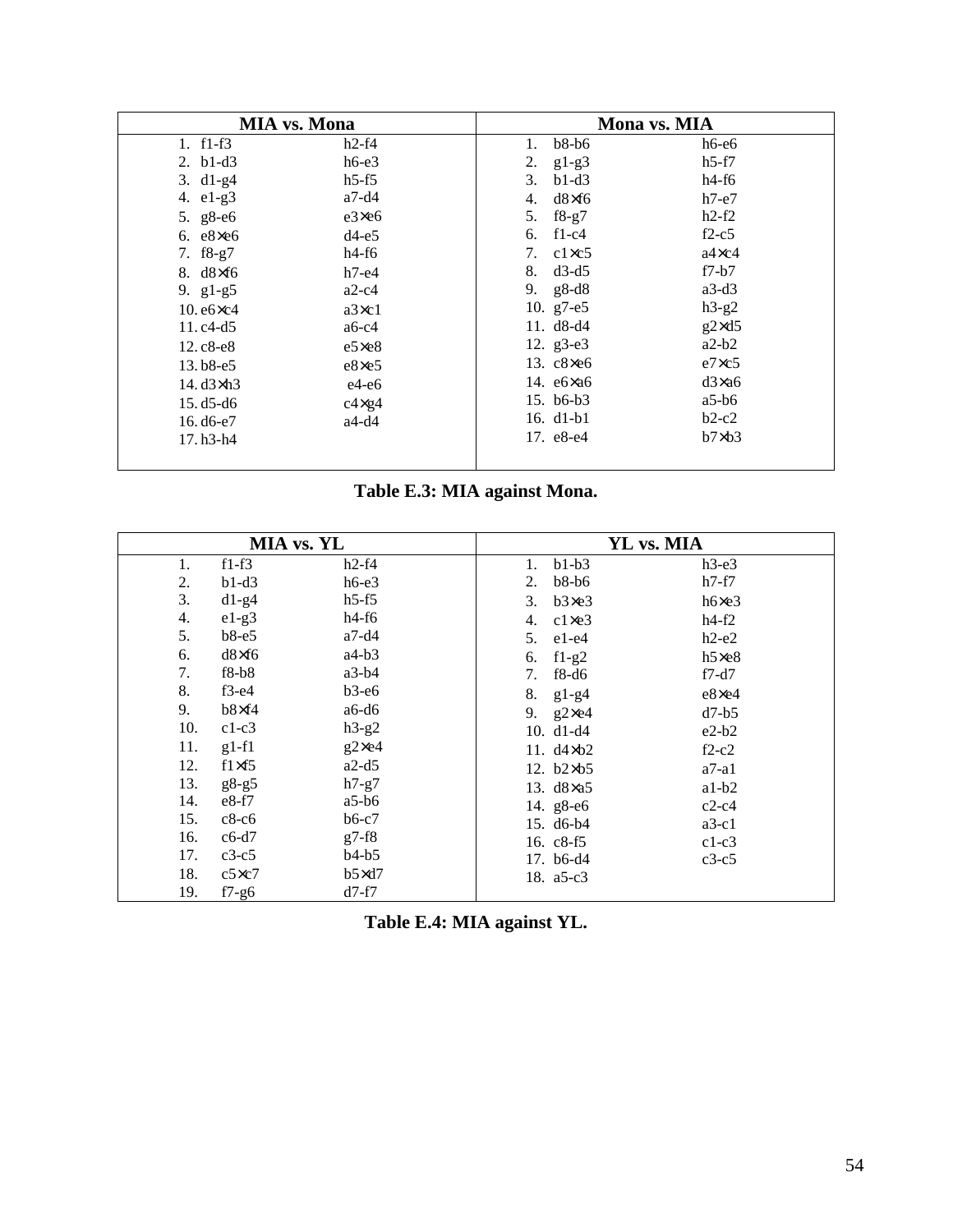# **Appendix F: Results at the MSO**

MIA participated at the MSO of 2000. Unfortunately only two other programs participated: the strong LOA programs YL and Mona. MIA played four matches against each of them. The LOA programs had a total thinking time of 30 minutes for each match. The game scores are given below.

| MIA vs. YL                         | YL vs. MIA                         | MIA vs. YL                           | YL vs. MIA                 |
|------------------------------------|------------------------------------|--------------------------------------|----------------------------|
| $f8-f6$ h4- $f2$<br>1.             | b1-b3 h3-e3<br>1.                  | 1. $d1-b3$ a5-c7                     | 1. $d1-b3 h3-e3$           |
| d8b6 h2-e2<br>2.                   | $b8-b6$ h5-f7<br>2.                | $b1-b4$ a7-d7<br>2.                  | $b1-b4$ a7-d4<br>2.        |
| $b6\times f2$ a2-d2<br>3.          | 3.<br>$b3\times f7$ h6-e6          | $g1-g3$ h3-e6<br>3.                  | 3. c8-c6 h6-e6             |
| f1-f4 $h7-f5$<br>4.                | $c1 \times e3$ h4-f2<br>4.         | $g3xc7 h7-e7$<br>4.                  | $c1 \times e3$ h7-g6<br>4. |
| $c8\times f5$ h3 $\times f5$<br>5. | c8×e6 h2-e2<br>5.                  | $e1-e5$ h $6\times f8$<br>$5_{-}$    | b8-d6 h4-f2<br>5.          |
| e8-g6 a6-c4<br>6.                  | 6.<br>$d1-b3$ $a7-a1$              | $c1-c4$ $f8 \times b4$<br>6.         | 6. e8-b5 h5-e5             |
| $g8-g5 c4\times f4$<br>7.          | 7.<br>$d8-e7$ a6-d3                | 7. b8-f4 a3-d6                       | $d8-d5 h2-e2$<br>7.        |
| $c1-c2$ e2-d3<br>8.                | e8×e2 h7-f5<br>8.                  | $f1-e1$ a $6 \times c4$<br>8.        | 8. g1-h2 e5-c3             |
| $b1-f1$ h6-h4<br>9.                | $b6\times f2$ al-b2<br>9.          | $e1 \times e6$ a $4 \times f4$<br>9. | 9. h2-h3 c3-c1             |
| 10. $g5-g2$ a3-c3                  | 10. $f2 \times b2$ a5-c5           | 10. $e8-g6$ b4-b6                    | 10. f8-d8 c1×e3            |
| 11. g6-g3 $d3 \times g3$           | 11. $g1-d4$ f5-d5                  | 11. b3-a3 b6-c5                      | 11. d8×d4 f2-c2            |
| 12. f6-d4 h4×d4                    | 12. g8-g7 d5-b5                    | 12. $g8 \times c4$ h5 $\times e5$    | 12. g8×g6 a2-d2            |
| 13. b8-e5 a7-e3                    | 13. b2×b5 a4-c4                    | 13. g6×d6 h4-e4                      | 13. e1-f2 c2-c4            |
| 14. e1-a1 f5-e6                    | 14. e6-d6 a3-a1                    | 14. a3-a5 e5-b5                      | 14. c6×c4 e2-f3            |
| 15. a1-e1 a5×e1                    | 15. e1-e5 a1-c1                    | 15. d8-b8 f4-e3                      | 15. h3-f5 e6-e4            |
| 16. f1×f4 e6-d5                    | 16. d6×d3 c1-b2                    | 16. b8-b6 a2-a4                      | 16. f2×d2 f3×b3            |
| 17. $c2-d3$ a4- $c2$               | 17. g7-c3 $b2 \times e2$           | 17. a5-a7 e3-d2                      | 17. c4-c3 a6×d6            |
| 18. d3-e2 h5×e2                    | 18. f1-f4 e2-d1                    | 18. c8-b7 h2-h1                      | 18. $f5-e6$ e3 $\times$ e6 |
| 19. MIA resigns                    | 19. $f4 \times c4$ d $1 \times b3$ | 19. a7-b8 e7-d8                      | 19. g6×e4 e6-c6            |
|                                    | $20. e7-f6$                        | 20. $e6 \times e4$ d2 $\times$ d6    | 20. f1-e1                  |
|                                    |                                    | 21. c4-d5 c5×c7                      |                            |
|                                    |                                    | 22. $e4-a8 \, d6 \times b6$          |                            |
|                                    |                                    | 23. a8-a6 h1-e4                      |                            |
|                                    |                                    | 24. $d5 \times b5$                   |                            |

**Table F.1: MIA against YL at the MSO (1-3).**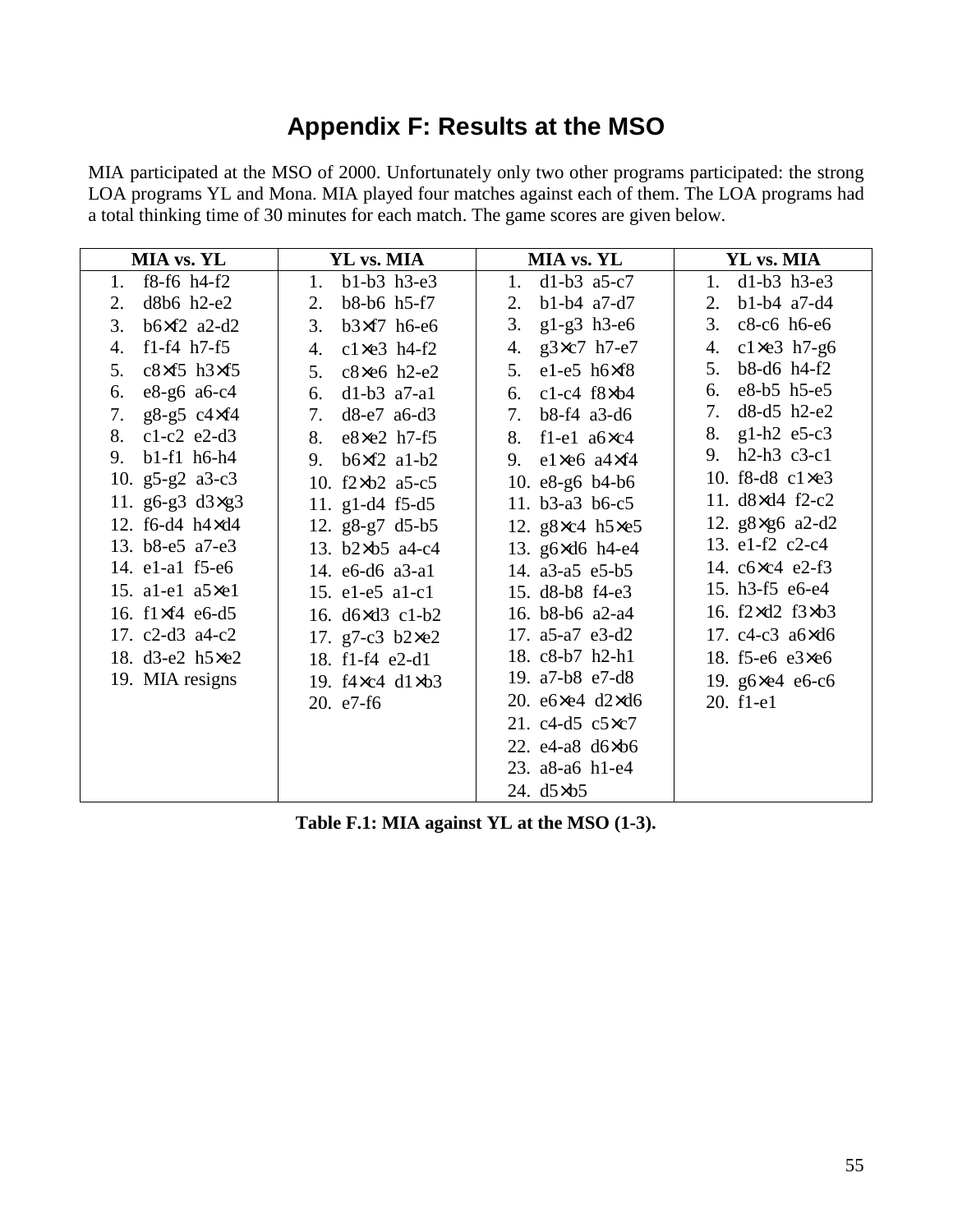| $d1-b3 h3-e3$<br>1. $f8-f6$ a 5-c 7<br>$\mathbf{1}$                                                                                                                                                                                                                                                                                                                                                                                                                                                                                                                                                                                                                                                                                                                                                                                                                                             |                                                                                                                                                                                                                                                                                                                                                                                                                                             |                                                                                                                                                                                                                                                                                                                                                                                                                                                                        |
|-------------------------------------------------------------------------------------------------------------------------------------------------------------------------------------------------------------------------------------------------------------------------------------------------------------------------------------------------------------------------------------------------------------------------------------------------------------------------------------------------------------------------------------------------------------------------------------------------------------------------------------------------------------------------------------------------------------------------------------------------------------------------------------------------------------------------------------------------------------------------------------------------|---------------------------------------------------------------------------------------------------------------------------------------------------------------------------------------------------------------------------------------------------------------------------------------------------------------------------------------------------------------------------------------------------------------------------------------------|------------------------------------------------------------------------------------------------------------------------------------------------------------------------------------------------------------------------------------------------------------------------------------------------------------------------------------------------------------------------------------------------------------------------------------------------------------------------|
| $d8-g5$ a 7-d7<br>$e1-g3$ a 7-d4<br>2.<br>2<br>$c1-f4$ a4- $c2$<br>$b1-b4$ a2-c2<br>3<br>3.<br>$e1-g3$ a2-d2<br>$g1-g4$ a5-c5<br>4.<br>4<br>f6-f3 $h2-e2$<br>g8-g5 a4-c6<br>5.<br>5<br>g8-g4 a6-d3<br>$e8xc6$ a6-c4<br>6.<br>6<br>$b1-b3 h7-e7$<br>b8-b5 c2-e2<br>7<br>7.<br>$f1-d1$ d <sub>4-e5</sub><br>8. $e8-g6 h3\times f1$<br>8<br>$g4xc4$ a $3xc1$<br>9<br>g6 $\times$ d3 d7 $\times$ d3<br>9.<br>10 $f8xc5$ $c1xg5$<br>10. $g1-f2$ h4-h1<br>11 b3xe3 h7-g6<br>11. c8-b7 h1-e1<br>12 d8xg5 h2-f2<br>12. g5-e5 a3-c5<br>13 c5xf2 h5-f7<br>13. b8-b5 e1xe5<br>14 g3xg6 e2-g4<br>14. b7-b4 e5-d4<br>15 $f2-f4 h4-g3$<br>15. b3-c4 c7×f4<br>16 $b5xe5$ g $3xe3$<br>16. $g3 \times d3$ h6-e3<br>17 d1-f3 e3xe5<br>17. b4×d2 e7-e4<br>18 f3-d5 h6-h5<br>18. g4-g3 h5-h4<br>19 g6-f5 h5-h6<br>19. f3-h1 c5-b4<br>20 f5-e4 h6-f6<br>20. h1-f3 b4×d2<br>$21 \text{ c}8 - c5$<br>21. $b5-b4$ h4-g5 | 1. $d1-b3 h4-f2$<br>g8-d5 $a5 \times d5$<br>2.<br>$b1-b4 h2-e2$<br>3.<br>4. f8-c5 a7-c7<br>5. b8-b5 h7-f7<br>6. $c8 \times a6$ f7 $\times b3$<br>7. $a6 \times e2$ f2 $\times c5$<br>8. f1-c4 h3-g4<br>9. $e1-e4$ $a3 \times c1$<br>10. g1-e1 $c1 \times e1$<br>11. e8-c8 h6-g6<br>12. e2-e5 c7xe5<br>13. b4-b7 a2-b1<br>14. $b7 \times b3$ $b1 \times e4$<br>15. d8-b8 c5-b6<br>16. $c8-c6$ g6-d6<br>17. b8-a7 g4×c4<br>18. $b3 \times b6$ | 1. $g1-g3$ a3-d3<br>2. d8-b6 a4-c2<br>3. c8-c5 a2-d2<br>4. $c5 \times c2$ a5-c5<br>5. c2×c5 a7-c7<br>6. b8-b5 a6-a7<br>7. f1-f3 a7-d7<br>8. $g8-f7 d3-g6$<br>9. $e1 \times h4$ $c7$ -f4<br>10. f8×f4 d2-d5<br>11. $f7 \times d5$ d7-f7<br>12. $d1-g4 h7-g8$<br>13. e8×g8 h5×d5<br>14. f3×d5 h2-g2<br>15. b1-d3 g2-f2<br>16. c5-f5 f2-e2<br>17. $d3 \times g6$ e $2 \times g4$<br>18. b6-e6 h3-g2<br>19. g8-h7 g2-e4<br>20. b5-e5 f7xh7<br>21. e6-c4 h6-g7<br>22. c1-e3 |

### **Table F.2: MIA against Mona at the MSO (1-3).**

YL was the strongest LOA program at the tournament. The tournament ranking is given below.

| Rank | Program | <b>Points</b> |
|------|---------|---------------|
|      |         |               |
|      | Mona    |               |
|      | Mia     |               |

**Table F.3: Tournament ranking of MIA.**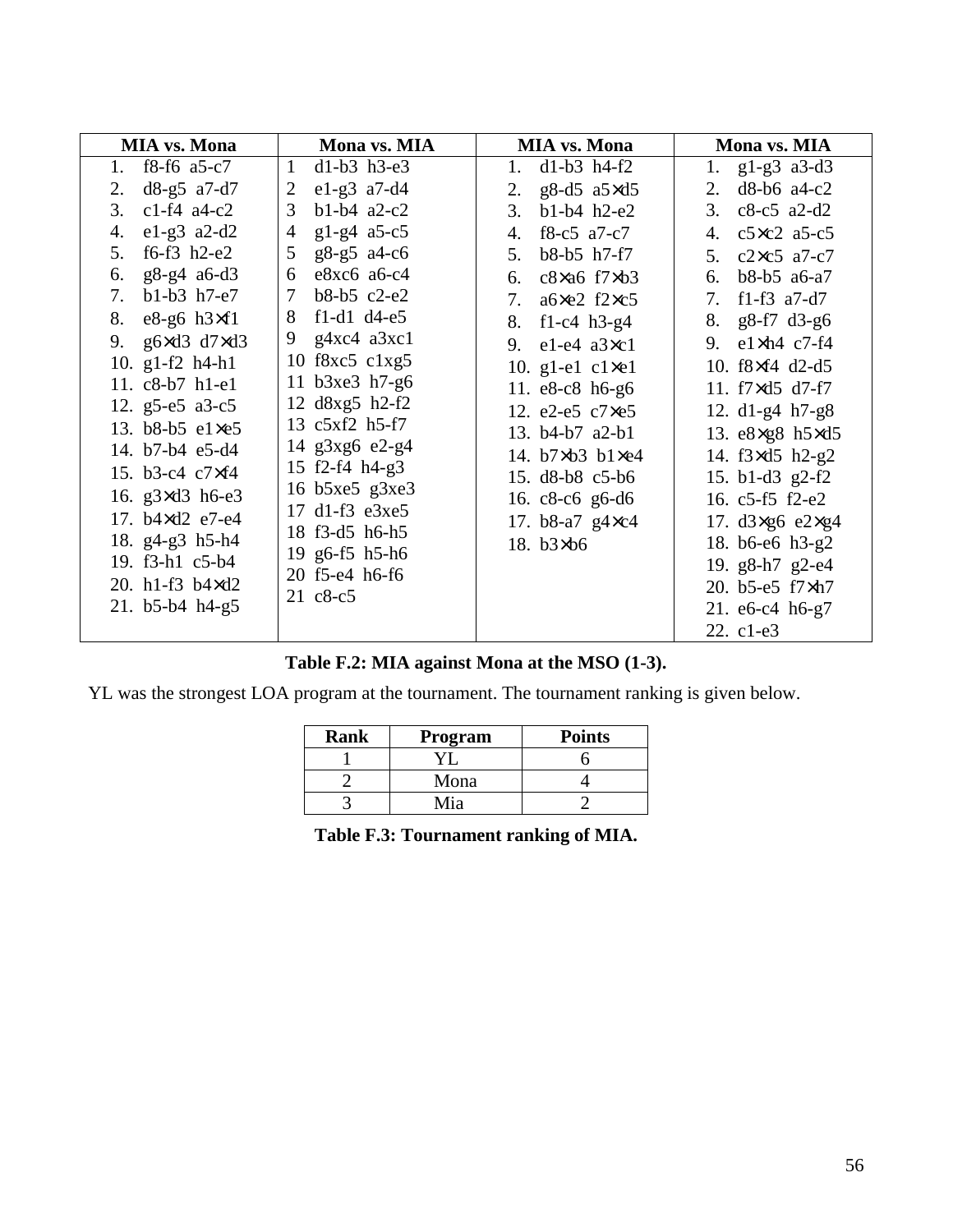### **References**

- 1. Akl, S.G. and Newborn, M.M. (1977). The Principal Continuation and the Killer Heuristic. *1977 ACM Annual Conference Proceedings*, pp. 466-473. ACM, Seattle.
- 2. Allis, L.V., Herik, H.J. van den and Herschberg, I.S. (1991). Which Games Will Survive? *Heuristic Programming in Artificial Intelligence 2: the second computer olympiad* (eds. D.N.L. Levy and D.F. Beal), pp. 232-243. Ellis Horwood, Chichester.
- 3. Allis, L.V. (1994). Searching for Solutions in Games and Artificial Intelligence. Ph.D. thesis Rijksuniversiteit Limburg, Maastricht, The Netherlands.
- 4. Anshelevich, V.V. (2000). The Game of Hex: An Automatic Theorem Proving Approach to Game Programming. To appear in the Proceedings of *AAAI-2000*.
- 5. Blixen, C. von (2000). Lines-of-Action. *http://www.student.nada.kth.se/~f89-cvb/loa.html*.
- 6. Bouton, C.L. (1901). Nim, a Game with a Complete Mathematical Theory. *Annals of Mathematics*, Vol. 2, No.3, pp. 33-39.
- 7. Breuker, D.M., Uiterwijk, J.W.H.M. and Herik, H.J. van den (1994). Replacement Schemes for Transposition Tables. *ICCA Journal*, Vol. 17, No. 4, pp. 183-193.
- 8. Breuker, D.M. (1998). Memory versus Search in Games. Ph.D. thesis. Universiteit Maastricht, Maastricht, The Netherlands.
- 9. Brudno, A.L. (1963). Bounds and Valuations for Abridging the Search of Estimates. *Problems of Cybernetics*. Vol. 10, pp. 225-241.
- 10. Donninger, C. (1993). Null Move and Deep Search: Selective-Search Heuristics for Obtuse Chess Programs. *ICCA Journal*, Vol. 16, No. 3, pp. 137-143.
- 11. Dyer, D. (2000). Lines of Action Homepage. *http://www.andromeda.com/people/ddyer/loa/loa.html*.
- 12. Gray, S.B. (1971). Local Properties of Binary Images in Two Dimensions. *IEEE Transactions on Computers,* Vol. C-20, No. 5, pp. 551-561.
- 13. Groot, A.D. de (1946). Het Denken van den Schaker, een Experimenteel-psychologische Studie. Ph.D. thesis, University of Amsterdam, Amsterdam, The Netherlands. In Dutch.
- 14. Handscomb, K. (2000a) Lines of Action Strategic Ideas Part 1. *Abstract Games.* Vol. 1, No. 1.
- 15. Handscomb, K. (2000b) Lines of Action Strategic Ideas Part 2. *Abstract Games.* Vol. 1, No. 2.
- 16. Hartmann, D. (1988). Butterfly Boards. *ICCA Journal*, Vol. 11, Nos. 2/3, pp. 64-71.
- 17. Herik, H.J. van den (1983). Computerschaak, Schaakwereld en Kunstmatige Intelligentie. Ph.D. thesis, Delft University of Technology. Academic Service, Den Haag, The Netherlands. In Dutch.
- 18. Herik, H.J. van den and Herschberg, I.S. (1985). The Construction of an Omniscient Endgame Data Base. *ICCA Journal*, Vol. 8, No. 2, pp. 66-87.
- 19. Huberman, B.J. (1968). A Program to Play Chess End Games. *Technical Report no. CS-106.* Ph.D. thesis. Stanford University, Computer Science Department, USA.
- 20. Knuth, D.E. and Moore, R.W. (1975). An Analysis of Alpha-beta Pruning. *Artificial Intelligence*, Vol. 6, No. 4, pp. 293-326.
- 21. Maltell, T. (2000). Renju International Federation. *http://www.lemes.se/renju/*.
- 22. Marsland, T.A. (1986). A Review of Game-Tree Pruning. *ICCA Journal*, Vol. 9, No. 1, pp. 3-19.
- 23. Minsky, M. (1968). Semantic Information Processing. M.I.T. Press, Cambridge, MA, USA.
- 24. Minsky, M. and Papert, S. (1988). Perceptrons: An Introduction to Computational Geometry. M.I.T. Press, Cambridge, MA, USA.
- 25. Newell, A. and Simon, H.A. (1972). Human Problem Solving. Prentice-Hall Inc., Englewood Cliffs, NY, USA.
- 26. Nilsson, N.J. (1971). Problem-Solving Methods in Artificial Intelligence. McGraw-Hill Book Company, New York, NY, USA.